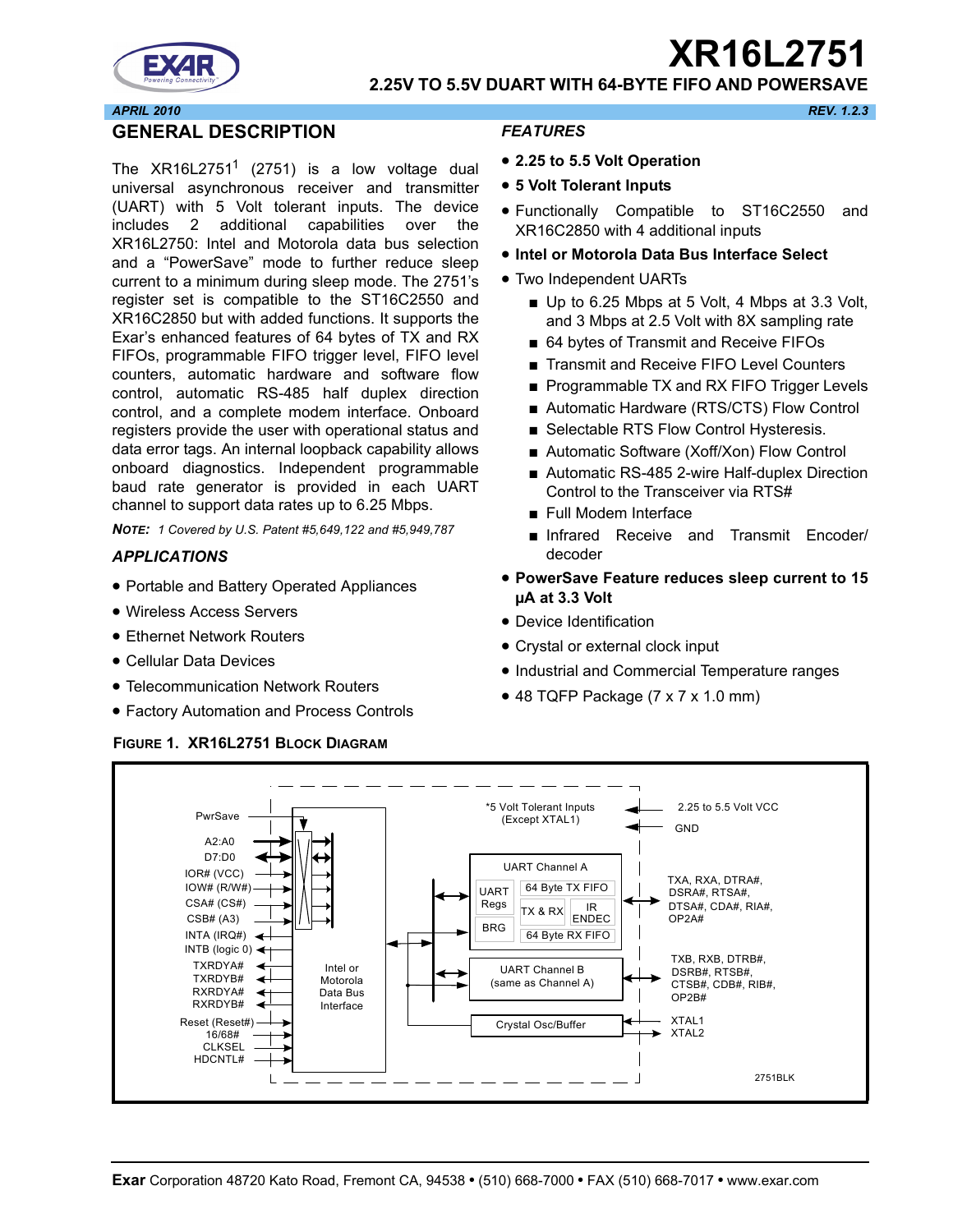

**FIGURE 2. PIN OUT ASSIGNMENT**

# *ORDERING INFORMATION*

| <b>PART NUMBER</b> | <b>PACKAGE</b> | <b>OPERATING TEMPERATURE RANGE</b>   | <b>DEVICE STATUS</b> |
|--------------------|----------------|--------------------------------------|----------------------|
| XR16L2751CM        | 48-Lead TQFP   | $0^{\circ}$ C to +70 $^{\circ}$ C    | Active               |
| XR16L2751IM        | 48-Lead TQFP   | -40 $^{\circ}$ C to +85 $^{\circ}$ C | Active               |

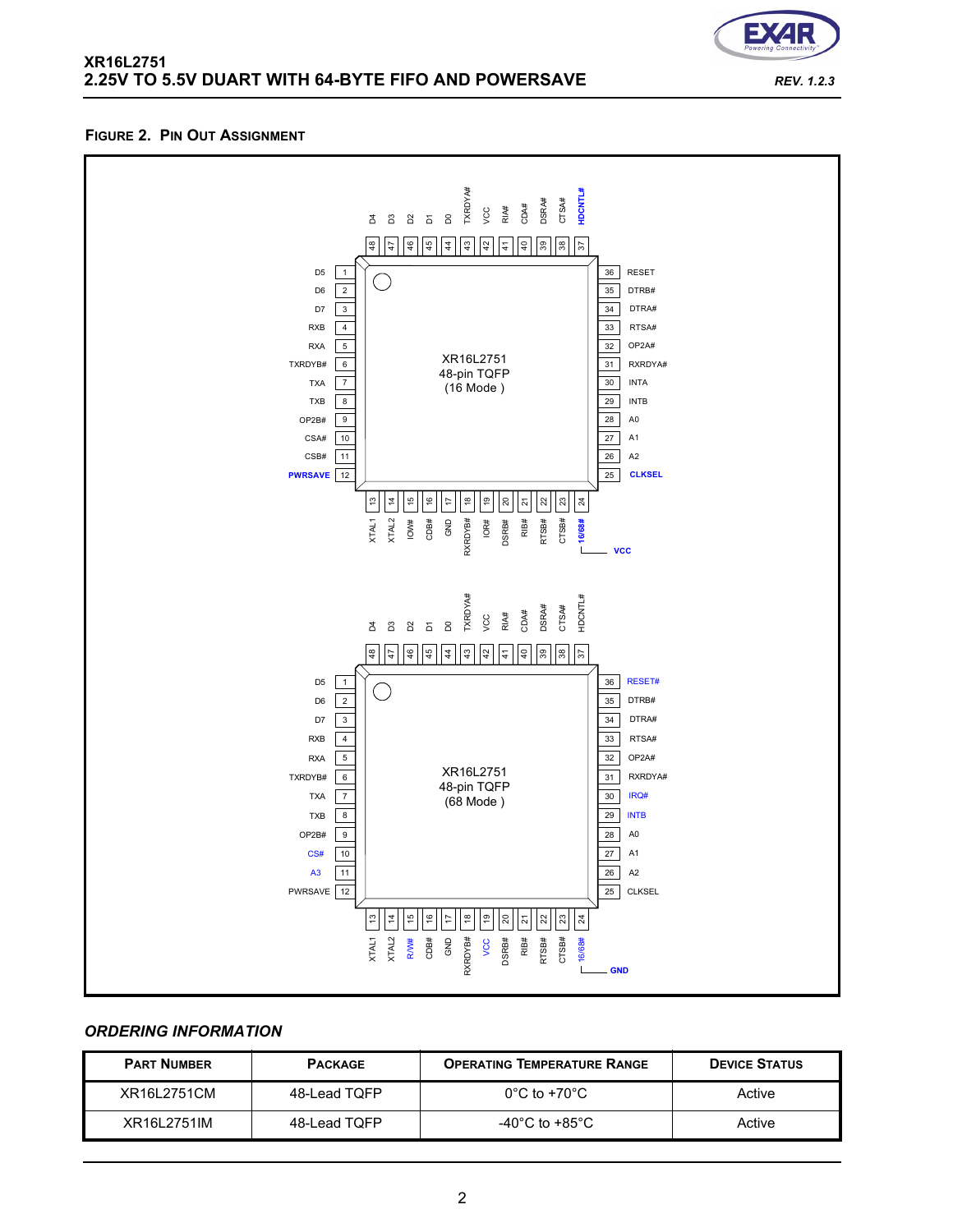

# **PIN DESCRIPTIONS**

# **Pin Description**

| <b>NAME</b>                                                                                                                      | 48-TQFP<br>PIN#                                        | <b>TYPE</b>  | <b>DESCRIPTION</b>                                                                                                                                                                                                                                                                                                                                                                                                                                                                                                                                                                                    |  |
|----------------------------------------------------------------------------------------------------------------------------------|--------------------------------------------------------|--------------|-------------------------------------------------------------------------------------------------------------------------------------------------------------------------------------------------------------------------------------------------------------------------------------------------------------------------------------------------------------------------------------------------------------------------------------------------------------------------------------------------------------------------------------------------------------------------------------------------------|--|
| <b>DATA BUS INTERFACE</b>                                                                                                        |                                                        |              |                                                                                                                                                                                                                                                                                                                                                                                                                                                                                                                                                                                                       |  |
| A <sub>2</sub><br>A <sub>1</sub><br>A <sub>0</sub>                                                                               | 26<br>27<br>28                                         | $\mathbf{I}$ | Address data lines [2:0]. These 3 address lines select one of the internal registers in<br>UART channel A/B during a data bus transaction.                                                                                                                                                                                                                                                                                                                                                                                                                                                            |  |
| D7<br>D <sub>6</sub><br>D <sub>5</sub><br>D <sub>4</sub><br>D <sub>3</sub><br>D <sub>2</sub><br>D <sub>1</sub><br>D <sub>0</sub> | 3<br>$\overline{c}$<br>1<br>48<br>47<br>46<br>45<br>44 | I/O          | Data bus lines [7:0] (bidirectional).                                                                                                                                                                                                                                                                                                                                                                                                                                                                                                                                                                 |  |
| IOR#<br>(VCC)                                                                                                                    | 19                                                     | T            | When 16/68# pin is HIGH, the Intel bus interface is selected and this input becomes<br>read strobe (active low). The falling edge instigates an internal read cycle and<br>retrieves the data byte from an internal register pointed by the address lines [A2:A0],<br>puts the data byte on the data bus to allow the host processor to read it on the rising<br>edge.<br>When 16/68# pin is LOW, the Motorola bus interface is selected and this input is not<br>used and should be connected to VCC.                                                                                                |  |
| IOW#<br>(R/W#)                                                                                                                   | 15                                                     | T            | When 16/68# pin is HIGH, it selects Intel bus interface and this input becomes write<br>strobe (active low). The falling edge instigates the internal write cycle and the rising<br>edge transfers the data byte on the data bus to an internal register pointed by the<br>address lines.<br>When 16/68# pin is LOW, the Motorola bus interface is selected and this input<br>becomes read (HIGH) and write (LOW) signal.                                                                                                                                                                             |  |
| CSA#<br>(CS#)                                                                                                                    | 10                                                     | $\mathbf{I}$ | When 16/68# pin is HIGH, this input is chip select A (active low) to enable channel A<br>in the device.<br>When 16/68# pin is LOW, this input becomes the chip select (active low) for the<br>Motorola bus interface.                                                                                                                                                                                                                                                                                                                                                                                 |  |
| CSB#<br>(A3)                                                                                                                     | 11                                                     | T            | When 16/68# pin is HIGH, this input is chip select B (active low) to enable channel B<br>in the device.<br>When 16/68# pin is LOW, this input becomes address line A3 which is used for chan-<br>nel selection in the Motorola bus interface. Input logic 0 selects channel A and logic 1<br>selects channel B.                                                                                                                                                                                                                                                                                       |  |
| <b>INTA</b><br>(IRQ#)                                                                                                            | 30                                                     | O            | When 16/68# pin is HIGH for Intel bus interface, this output becomes channel A inter-<br>rupt output. The output state is defined by the user through the software setting of<br>MCR[3]. INTA is set to the active mode and OP2A# output to a logic 0 when MCR[3]<br>is set to a logic 1. INTA is set to the three state mode and OP2A# to a logic 1 when<br>MCR[3] is set to a logic 0. See MCR[3].<br>When 16/68# pin is LOW for Motorola bus interface, this output becomes device<br>interrupt output (active low, open drain). An external pull-up resistor is required for<br>proper operation. |  |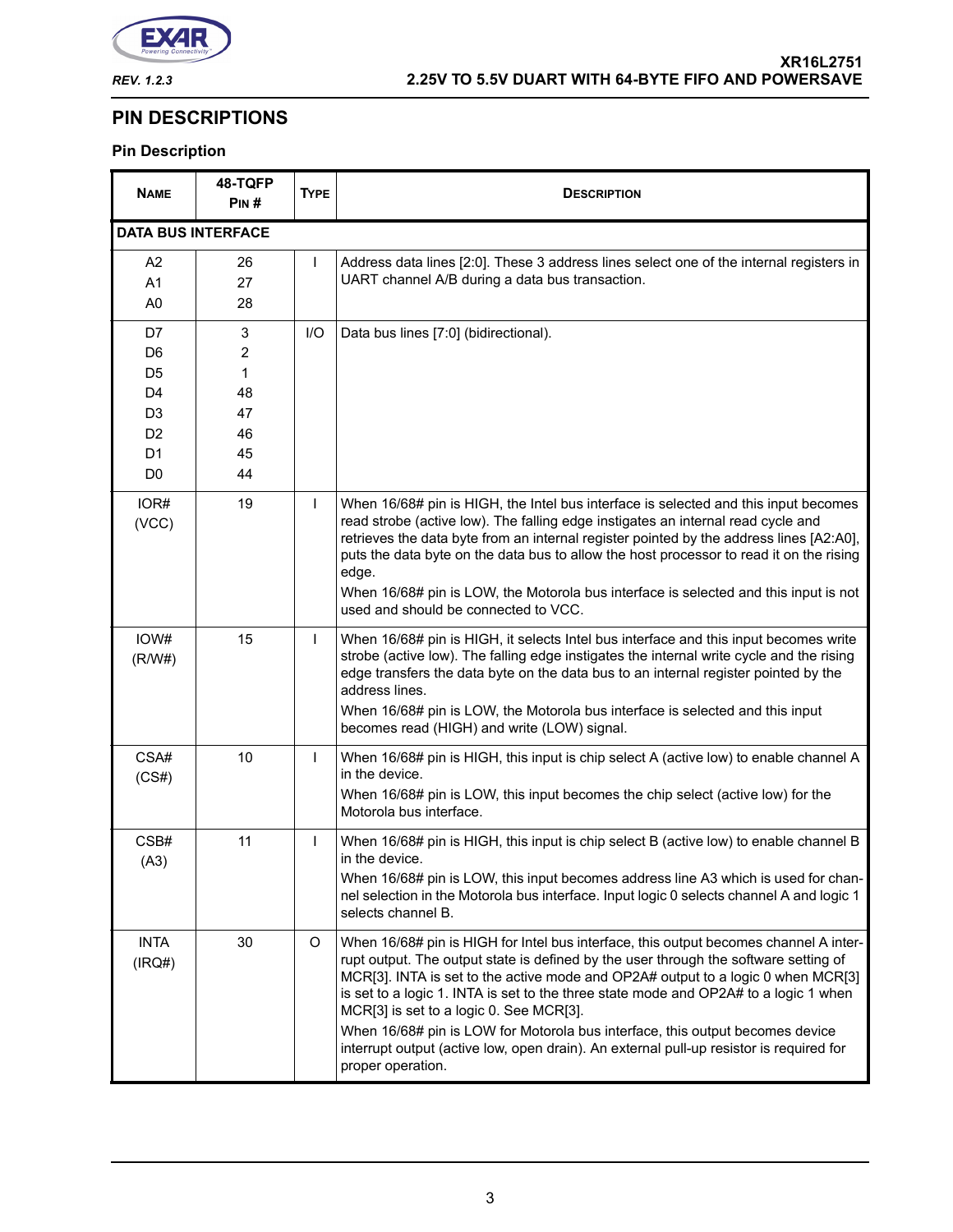| <b>NAME</b> | 48-TQFP<br>PIN# | <b>TYPE</b> |    |
|-------------|-----------------|-------------|----|
| <b>INTB</b> | 29              |             | V  |
|             |                 |             | rı |

**Pin Description**

| <b>INTB</b> | 29                                   | O            | When 16/68# pin is HIGH for Intel bus interface, this output becomes channel B inter-<br>rupt output. The output state is defined by the user and through the software setting<br>of MCR[3]. INTB is set to the active mode and OP2B# output to a logic 0 when<br>MCR[3] is set to a logic 1. INTB is set to the three state mode and OP2B# to a logic 1<br>when MCR[3] is set to a logic 0. See MCR[3].<br>When 16/68# pin is LOW for Motorola bus interface, this output is not used and will<br>stay at logic zero level. Leave this output unconnected. |  |
|-------------|--------------------------------------|--------------|-------------------------------------------------------------------------------------------------------------------------------------------------------------------------------------------------------------------------------------------------------------------------------------------------------------------------------------------------------------------------------------------------------------------------------------------------------------------------------------------------------------------------------------------------------------|--|
| TXRDYA#     | 43                                   | O            | UART channel A Transmitter Ready (active low). The output provides the TX FIFO/<br>THR status for transmit channel A.                                                                                                                                                                                                                                                                                                                                                                                                                                       |  |
| RXRDYA#     | 31                                   | O            | UART channel A Receiver Ready (active low). This output provides the RX FIFO/<br>RHR status for receive channel A.                                                                                                                                                                                                                                                                                                                                                                                                                                          |  |
| TXRDYB#     | 6                                    | O            | UART channel B Transmitter Ready (active low). The output provides the TX FIFO/<br>THR status for transmit channel B.                                                                                                                                                                                                                                                                                                                                                                                                                                       |  |
| RXRDYB#     | 18                                   | O            | UART channel B Receiver Ready (active low). This output provides the RX FIFO/<br>RHR status for receive channel B.                                                                                                                                                                                                                                                                                                                                                                                                                                          |  |
|             | <b>MODEM OR SERIAL I/O INTERFACE</b> |              |                                                                                                                                                                                                                                                                                                                                                                                                                                                                                                                                                             |  |
| <b>TXA</b>  | $\overline{7}$                       | O            | UART channel A Transmit Data or infrared encoder data. Standard transmit and<br>receive interface is enabled when $MCR[6] = 0$ . In this mode, the TX signal will be<br>HIGH during reset or idle (no data). Infrared IrDA transmit and receive interface is<br>enabled when $MCR[6] = 1$ . In the Infrared mode, the inactive state (no data) for the<br>Infrared encoder/decoder interface is LOW. If it is not used, leave it unconnected.                                                                                                               |  |
| <b>RXA</b>  | 5                                    | $\mathbf{I}$ | UART channel A Receive Data or infrared receive data. Normal receive data input<br>must idle HIGH. The infrared receiver pulses typically idles at logic 0 but can be<br>inverted by software control prior going to the decoder, see MCR[6] and FCTR[2].                                                                                                                                                                                                                                                                                                   |  |
| RTSA#       | 33                                   | O            | UART channel A Request-to-Send (active low) or general purpose output. This out-<br>put must be asserted prior to using auto RTS flow control, see EFR[6], MCR[1],<br>FCTR[1:0], EMSR[5:4] and IER[6]. For auto RS485 half-duplex direction control, see<br>FCTR[3] and EMSR[3].                                                                                                                                                                                                                                                                            |  |
| CTSA#       | 38                                   | $\mathsf{I}$ | UART channel A Clear-to-Send (active low) or general purpose input. It can be used<br>for auto CTS flow control, see EFR[7], MSR[4] and IER[7]. This input should be con-<br>nected to VCC when not used.                                                                                                                                                                                                                                                                                                                                                   |  |
| DTRA#       | 34                                   | O            | UART channel A Data-Terminal-Ready (active low) or general purpose output.                                                                                                                                                                                                                                                                                                                                                                                                                                                                                  |  |
| DSRA#       | 39                                   |              | UART channel A Data-Set-Ready (active low) or general purpose input. This input<br>should be connected to VCC when not used. This input has no effect on the UART.                                                                                                                                                                                                                                                                                                                                                                                          |  |
| CDA#        | 40                                   | L            | UART channel A Carrier-Detect (active low) or general purpose input. This input<br>should be connected to VCC when not used. This input has no effect on the UART.                                                                                                                                                                                                                                                                                                                                                                                          |  |
| RIA#        | 41                                   | L            | UART channel A Ring-Indicator (active low) or general purpose input. This input<br>should be connected to VCC when not used. This input has no effect on the UART.                                                                                                                                                                                                                                                                                                                                                                                          |  |
| OP2A#       | 32                                   | O            | Output Port 2 Channel A - The output state is defined by the user and through the<br>software setting of MCR[3]. When MCR[3] is set to a logic 1, INTA is set to the level<br>mode and OP2A# output LOW. When MCR[3] is set to a logic 0, INTA is set to the<br>three state mode and OP2A# is HIGH. See MCR[3]. This output must not be used as<br>a general output when the interrupt output is used else it will disturb the INTA output<br>functionality.                                                                                                |  |

**DESCRIPTION** 

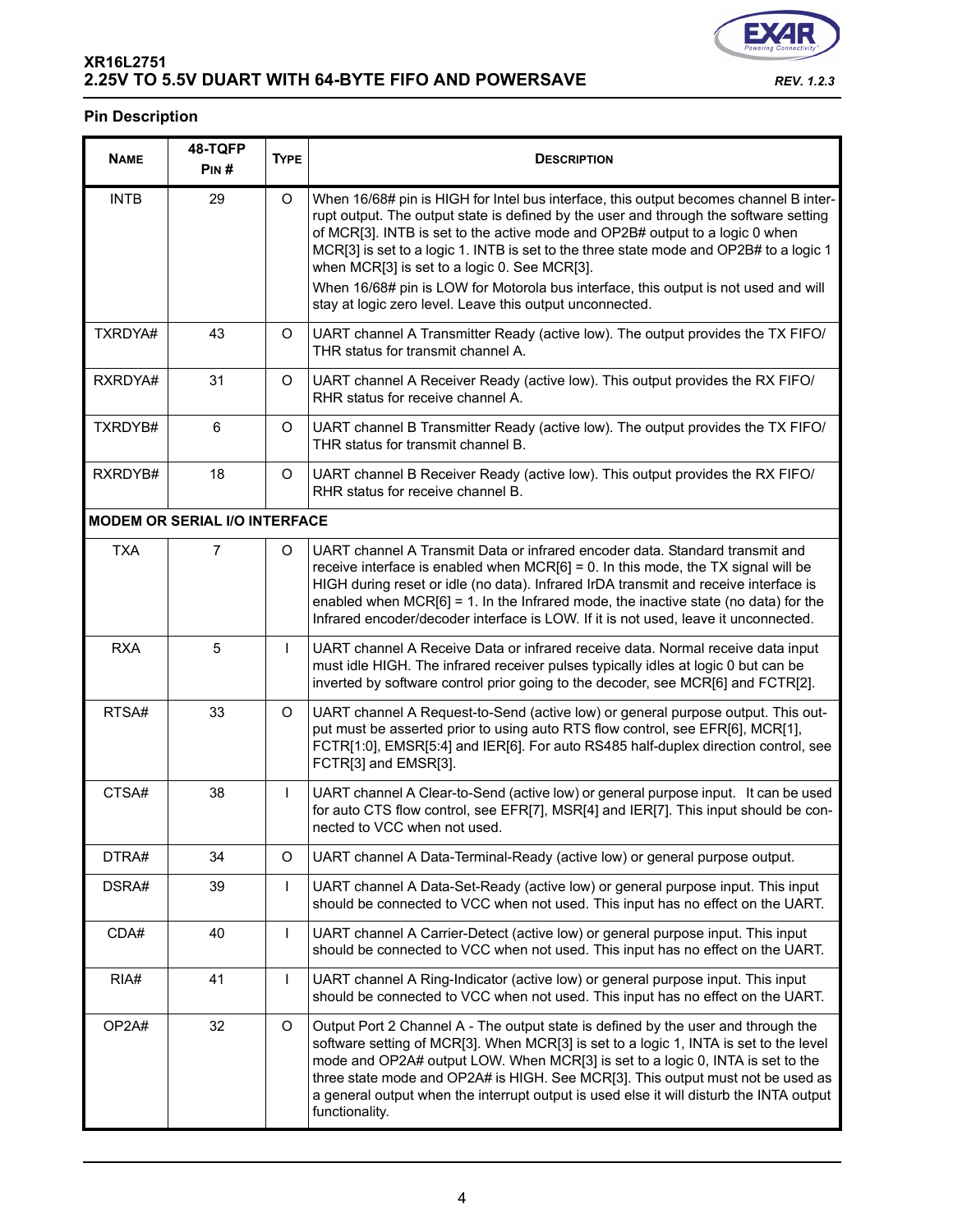

### **Pin Description**

| <b>NAME</b>              | 48-TQFP<br>PIN#         | <b>TYPE</b>  | <b>DESCRIPTION</b>                                                                                                                                                                                                                                                                                                                                                                                                                                           |  |
|--------------------------|-------------------------|--------------|--------------------------------------------------------------------------------------------------------------------------------------------------------------------------------------------------------------------------------------------------------------------------------------------------------------------------------------------------------------------------------------------------------------------------------------------------------------|--|
| <b>TXB</b>               | 8                       | O            | UART channel B Transmit Data or infrared encoder data. Standard transmit and<br>receive interface is enabled when $MCR[6] = 0$ . In this mode, the TX signal will be<br>HIGH during reset or idle (no data). Infrared IrDA transmit and receive interface is<br>enabled when $MCR[6] = 1$ . In the Infrared mode, the inactive state (no data) for the<br>Infrared encoder/decoder interface is LOW. If it is not used, leave it unconnected.                |  |
| <b>RXB</b>               | $\overline{\mathbf{4}}$ | L            | UART channel B Receive Data or infrared receive data. Normal receive data input<br>must idle HIGH. The infrared receiver pulses typically idles LOW but can be inverted<br>by software control prior going in to the decoder, see MCR[6] and FCTR[2].                                                                                                                                                                                                        |  |
| RTSB#                    | 22                      | O            | UART channel B Request-to-Send (active low) or general purpose output. This port<br>must be asserted prior to using auto RTS flow control, see EFR[6], MCR[1],<br>FCTR[1:0], EMSR[5:4] and IER[6]. For auto RS485 half-duplex direction control, see<br>FCTR[3] and EMSR[3].                                                                                                                                                                                 |  |
| CTSB#                    | 23                      | L            | UART channel B Clear-to-Send (active low) or general purpose input. It can be used<br>for auto CTS flow control, see EFR[7], and IER[7]. This input should be connected to<br>VCC when not used.                                                                                                                                                                                                                                                             |  |
| DTRB#                    | 35                      | O            | UART channel B Data-Terminal-Ready (active low) or general purpose output.                                                                                                                                                                                                                                                                                                                                                                                   |  |
| DSRB#                    | 20                      | L            | UART channel B Data-Set-Ready (active low) or general purpose input. This input<br>should be connected to VCC when not used. This input has no effect on the UART                                                                                                                                                                                                                                                                                            |  |
| CDB#                     | 16                      | $\mathsf{L}$ | UART channel B Carrier-Detect (active low) or general purpose input. This input<br>should be connected to VCC when not used. This input has no effect on the UART                                                                                                                                                                                                                                                                                            |  |
| RIB#                     | 21                      | L            | UART channel B Ring-Indicator (active low) or general purpose input. This input<br>should be connected to VCC when not used. This input has no effect on the UART.                                                                                                                                                                                                                                                                                           |  |
| OP2B#                    | $\boldsymbol{9}$        | O            | Output Port 2 Channel B - The output state is defined by the user and through the<br>software setting of MCR[3]. When MCR[3] is set to a logic 1, INTB is set to the level<br>mode and OP2B# output LOW. When MCR[3] is set to a logic 0, INTB is set to the<br>three state mode and OP2B# is HIGH. See MCR[3]. This output must not be used as<br>a general output when the interrupt output is used else it will disturb the INTB output<br>functionality. |  |
| <b>ANCILLARY SIGNALS</b> |                         |              |                                                                                                                                                                                                                                                                                                                                                                                                                                                              |  |
| XTAL1                    | 13                      | $\mathsf{I}$ | Crystal or external clock input. This input is not 5V tolerant.                                                                                                                                                                                                                                                                                                                                                                                              |  |
| XTAL <sub>2</sub>        | 14                      | O            | Crystal or buffered clock output. This output may be use to drive a clock buffer which<br>can drive other device(s).                                                                                                                                                                                                                                                                                                                                         |  |
| PwrSave                  | 12                      | $\mathsf{I}$ | PowerSave (active high). This feature isolates the 2751's data bus interface from the<br>host preventing other bus activities that cause higher power drain during sleep mode.<br>See Sleep Mode with Auto Wake-up and PowerSave Feature section for details.                                                                                                                                                                                                |  |
| 16/68#                   | 24                      | $\mathsf{I}$ | Intel or Motorola Bus Select.<br>When 16/68# pin is HIGH, 16 or Intel Mode, the device will operate in the Intel bus<br>type of interface.<br>When 16/68# pin is LOW, 68 or Motorola mode, the device will operate in the Motor-<br>ola bus type of interface.                                                                                                                                                                                               |  |
| <b>CLKSEL</b>            | 25                      | L            | Baud-Rate-Generator Input Clock Prescaler Select for channel A and B. This input is<br>only sampled during power up or a reset. Connect to VCC for divide by 1 and GND<br>for divide by 4. MCR[7] can override the state of this pin following a reset or initializa-<br>tion. See MCR bit-7 and Figure 6 in the Baud Rate Generator section.                                                                                                                |  |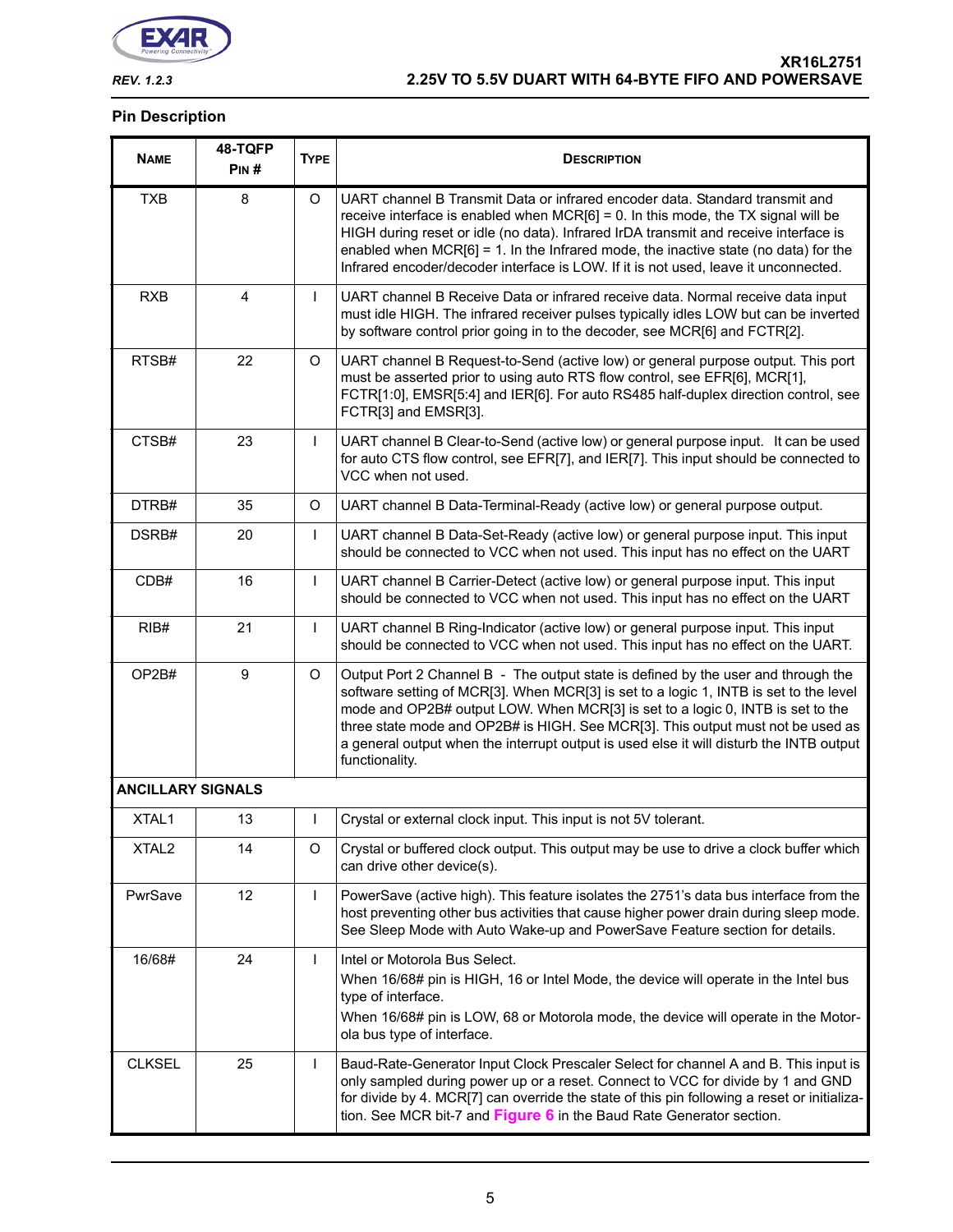

### **Pin Description**

| <b>NAME</b>              | 48-TQFP<br>PIN# | <b>TYPE</b> | <b>DESCRIPTION</b>                                                                                                                                                                                                                                                                                                                                                                                                        |
|--------------------------|-----------------|-------------|---------------------------------------------------------------------------------------------------------------------------------------------------------------------------------------------------------------------------------------------------------------------------------------------------------------------------------------------------------------------------------------------------------------------------|
| HDCNTL#                  | 37              |             | Auto RS-485 half-duplex direction output enable for channel A and B (active low).<br>Connect this pin to VCC for normal RTS# A/B function and to GND for auto RS-485<br>half-duplex direction output via the RTS# A/B pins. RTS# output goes low for transmit<br>and high for receive (polarity inversion is available via EMSR[3]). FCTR[3] in channel<br>A and B have control only if this input is disabled or at VCC. |
| <b>RESET</b><br>(RESET#) | 36              |             | When 16/68# pin is HIGH for Intel bus interface, this input becomes RESET (active<br>high). When 16/68# pin is LOW for Motorola bus interface, this input becomes<br>RESET# (active low).                                                                                                                                                                                                                                 |
|                          |                 |             | A 40 ns minimum active pulse on this pin will reset the internal registers and all out-<br>puts of channel A and B. The UART transmitter output will be held HIGH, the receiver<br>input will be ignored and outputs are reset during reset period (see UART Reset Con-<br>ditions).                                                                                                                                      |
| <b>VCC</b>               | 42              | Pwr         | 2.25V to 5.5V power supply. All input pins, except XTAL1, are 5V tolerant.                                                                                                                                                                                                                                                                                                                                                |
| <b>GND</b>               | 17              | Pwr         | Power supply common, ground.                                                                                                                                                                                                                                                                                                                                                                                              |

# **Pin type: I=Input, O=Output, I/O= Input/output, OD=Output Open Drain.**

# **1.0 PRODUCT DESCRIPTION**

The XR16L2751 (2751) integrates the functions of 2 enhanced 16C550 Universal Asynchronous Receiver and Transmitter (UART). Its features set is compatible to the XR16L2750 and XR16C2850 devices but offers Intel or Motorola data bus interface and PowerSave to isolate the data bus interface during Sleep mode. Hence, the 2751 adds 4 more inputs: 16/68#, PwrSave, HDCNTl# and CLKSEL pins. Each UART is independently controlled having its own set of device configuration registers. The configuration registers set is 16550 UART compatible for control, status and data transfer. Additionally, each UART channel has 64-bytes of transmit and receive FIFOs, automatic RTS/CTS hardware flow control with hysteresis control, automatic Xon/Xoff and special character software flow control, programmable transmit and receive FIFO trigger levels, FIFO level counters, infrared encoder and decoder (IrDA ver 1.0), programmable baud rate generator with a prescaler of divide by 1 or 4. The XR16L2751 can operate from 2.25V to 5.5V with 5 volt tolerant inputs. The 2751 is fabricated with an advanced CMOS process.

# **Enhanced Features**

The 2751 DUART provides a solution that supports 64 bytes of transmit and receive FIFO memory, instead of 16 bytes in the ST16C2550, or one byte in the ST16C2450. The 2751 is designed to work with low supply voltage and high performance data communication systems, that require fast data processing time. Increased performance is realized in the 2751 by the larger transmit and receive FIFOs, FIFO trigger level control, FIFO level counters and automatic flow control mechanism. This allows the external processor to handle more networking tasks within a given time. For example, the ST16C2550 with a 16 byte FIFO, unloads 16 bytes of receive data in 1.53 ms (This example uses a character length of 11 bits, including start/stop bits at 115.2 Kbps). This means the external CPU will have to service the receive FIFO at 1.53 ms intervals. However with the 64 byte FIFO in the 2751, the data buffer will not require unloading/loading for 6.1 ms. This increases the service interval giving the external CPU additional time for other applications and reducing the overall UART interrupt servicing time. In addition, the programmable FIFO level trigger interrupt and automatic hardware/ software flow control is uniquely provided for maximum data throughput performance especially when operating in a multi-channel system. The combination of the above greatly reduces the CPU's bandwidth requirement, increases performance, and reduces power consumption.

The 2751 supports a half-duplex output direction control signaling pin, RTS# A/B, to enable and disable the external RS-485 transceiver operation. It automatically switches the logic state of the output pin to the receive state after the last stop-bit of the last character has been shifted out of the transmitter. After receiving, the logic state of the output pin switches back to the transmit state when a data byte is loaded in the transmitter. The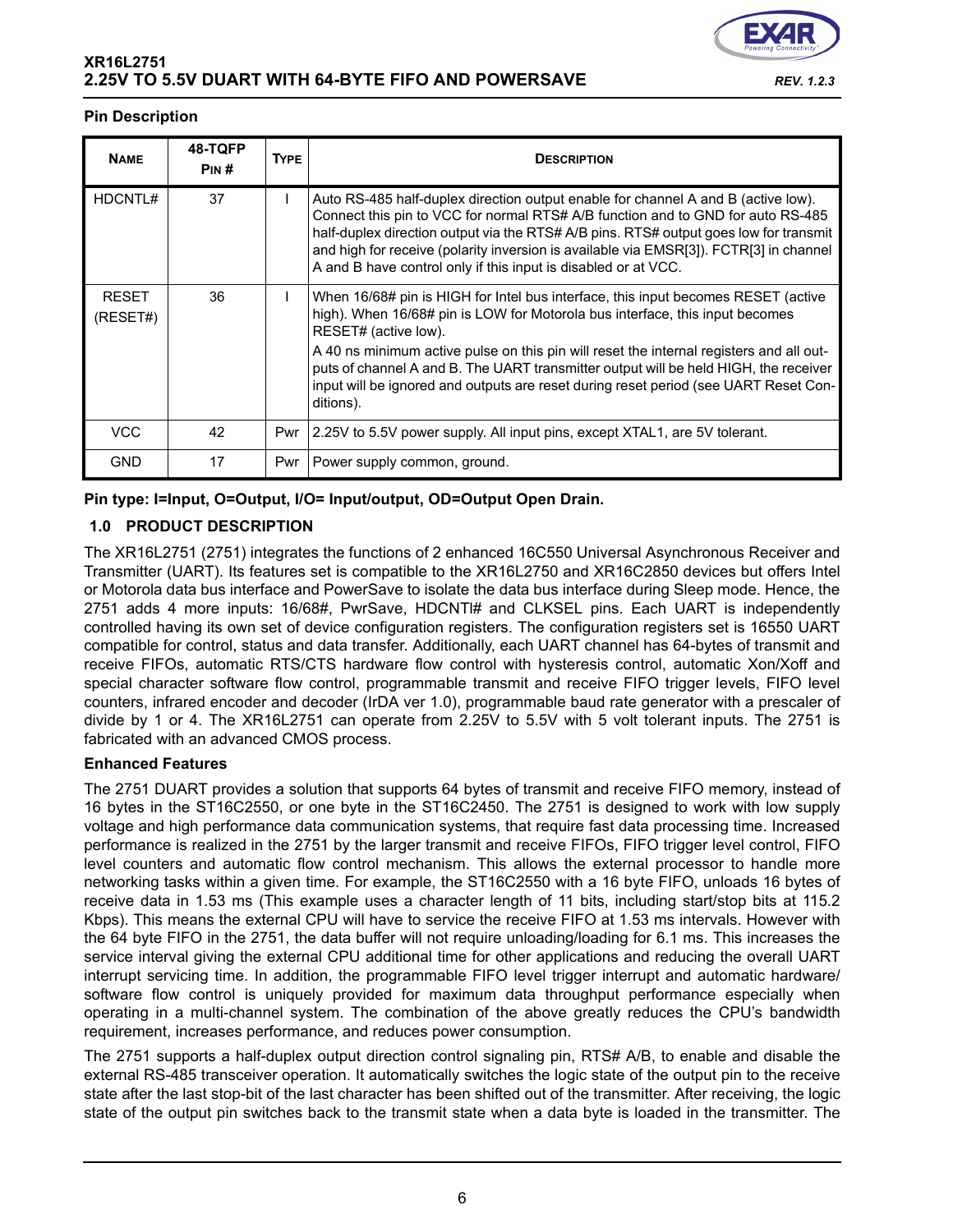

auto RS-485 direction control pin is not activated after reset. To activate the direction control function, user has to set FCTR[3] = 1. This pin is normally high for receive state, low for transmit state.

# **Data Bus Interface, Intel or Motorola Type**

The 2751 provides a single host interface for the 2 UARTs and supports Intel or Motorola microprocessor (CPU) data bus interface. The Intel bus compatible interface allows direct interconnect to Intel compatible type of CPUs using IOR#, IOW# and CSA# or CSB# inputs for data bus operation. The Motorola bus compatible interface instead uses the R/W#, CS# and A3 signals for data bus transactions. Few data bus interface signals change their functions depending on user's selection, see pin description for details. The Intel and Motorola bus interface selection is made through the pin, 16/68#, pin 24.

#### **Data Rate**

Each channel in the 2751 is capable of operation up to 3.125 Mbps at 5V, 2 Mbps at 3.3V and 1 Mbps at 2.5V supply with 16X internal sampling clock rate, and 6.25 Mbps at 5V, 4 Mbps at 3.3V and 2 Mbps at 2.5V with 8X sampling clock rate. The device can operate with an external 24 MHz crystal on pins XTAL1 and XTAL2, or external clock source of up to 50 MHz on XTAL1 pin. With a typical crystal of 14.7456 MHz and through a software option, the user can set the prescaler bit for data rates of up to 1.84 Mbps.

#### **Internal Enhanced Register Sets**

Each UART has a set of enhanced registers providing control and monitoring functions for interrupt enable/ disable and status, FIFO enable/disable, programmable TX and RX FIFO trigger level, TX and RX FIFO level counters, automatic hardware/software flow control enable/disable with selectable hysteresis, automatic RS-485 half-duplex direction control output enable/disable, programmable baud rates, infrared encoder/decoder enable/disable, modem interface controls and status, and sleep mode are all standard features. Following a power on reset or an external reset (and operating in 16 or Intel Mode), the registers defaults to the reset condition and its is compatible with previous generation of UARTs, 16C450, 16C550, 16C650A and 16C850.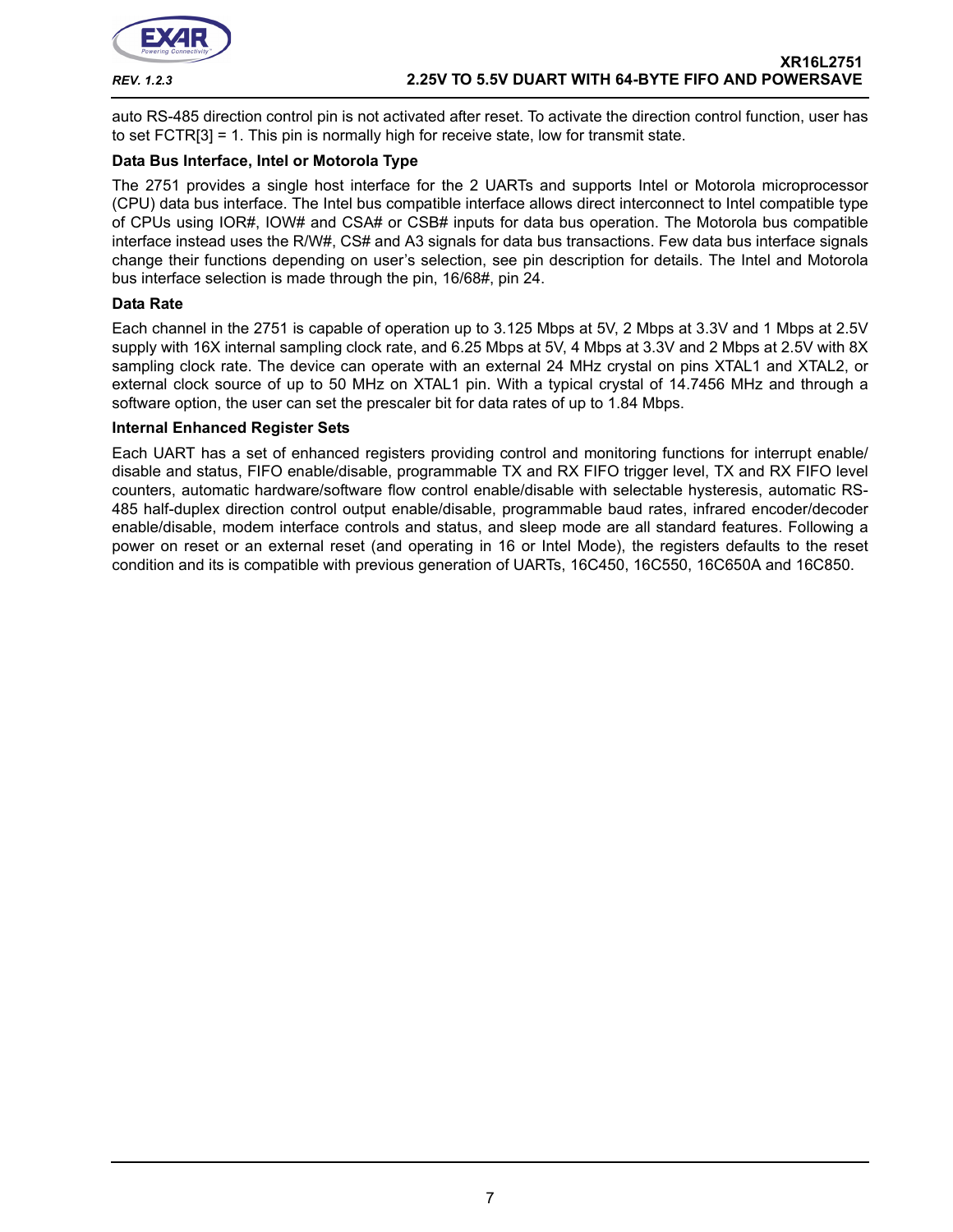

# **2.0 FUNCTIONAL DESCRIPTIONS**

#### *2.1 CPU Interface*

The CPU interface is 8 data bits wide with 3 address lines and control signals to execute data bus read and write transactions. The 2751 data interface supports the Intel compatible types of CPUs and it is compatible to the industry standard 16C550 UART. No clock (oscillator nor external clock) is required to operate a data bus transaction. Each bus cycle is asynchronous using CSA/B#, IOR# and IOW# or CS#, R/W# and A3 inputs. Both UART channels share the same data bus for host operations. A typical data bus interconnection for Intel and Motorola mode is shown in **[Figure](#page-7-0) 3**.

<span id="page-7-0"></span>

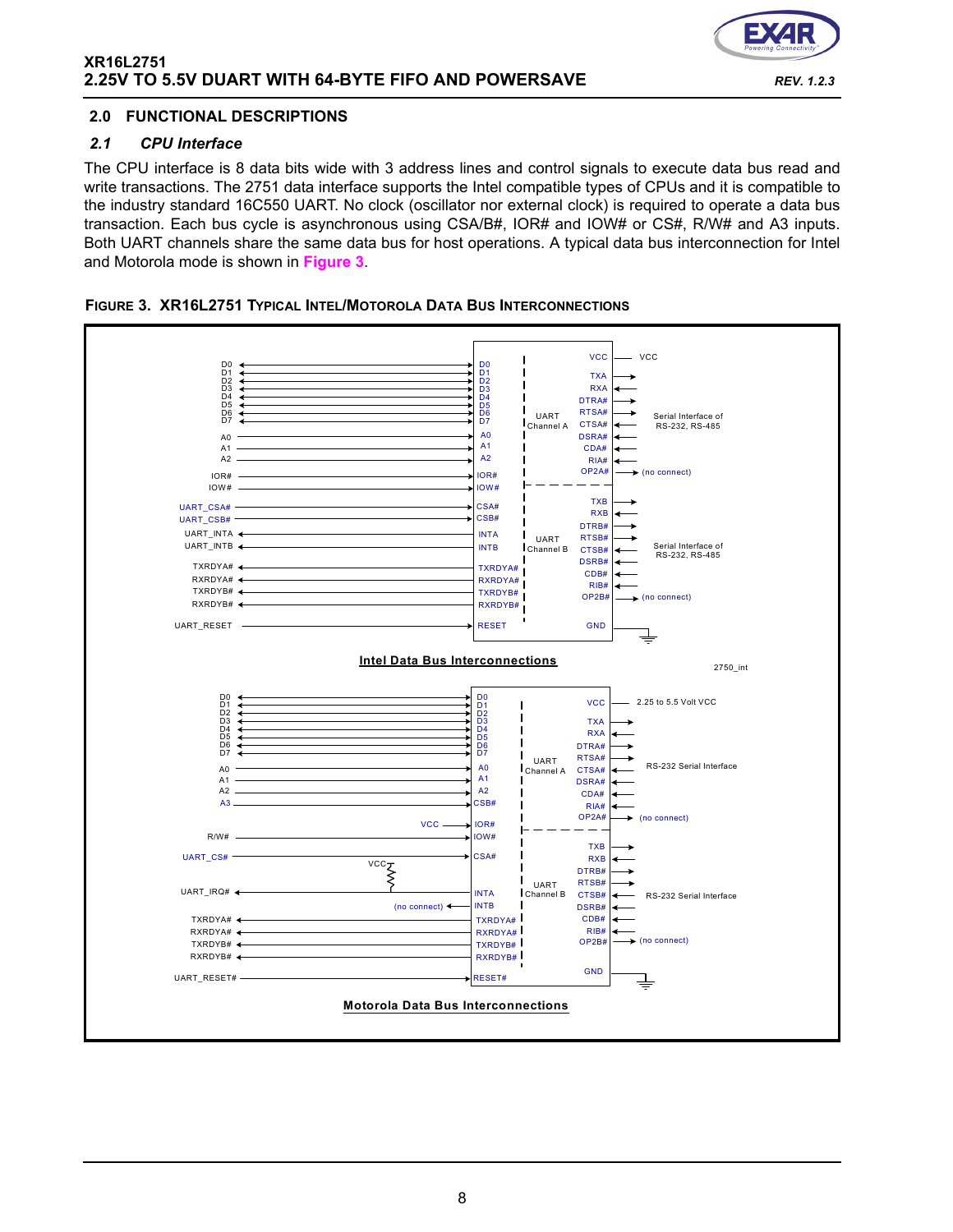

# *2.2 5-Volt Tolerant Inputs*

The 2751 can accept up to 5V inputs when operating at 3.3V or 2.5V. But note that if the 2751 is operating at 2.5V, its  $V_{OH}$  may not be high enough to meet the requirements of the  $V_{H}$  of a CPU or a serial transceiver that is operating at 5V. Caution: XTAL1 is not 5 volt tolerant.

### *2.3 Device Hardware Reset*

The RESET or RESET# input resets the internal registers and the serial interface outputs in both channels to their default state (see **[Table](#page-38-0) 17**). An active pulse of longer than 40 ns duration will be required to activate the reset function in the device.

#### *2.4 Device Identification and Revision*

The XR16L2751 provides a Device Identification code and a Device Revision code to distinguish the part from other devices and revisions. To read the identification code from the part, it is required to set the baud rate generator registers DLL and DLM both to 0x00. Now reading the content of the DLM will provide 0x0A for the XR16L2751 and reading the content of DLL will provide the revision of the part; for example, a reading of 0x01 means revision A.

#### *2.5 Channel A and B Selection*

<span id="page-8-0"></span>The UART provides the user with the capability to bi-directionally transfer information between an external CPU and an external serial communication device. During Intel Bus Mode (16/68# pin connected to VCC), a logic 0 on chip select pins, CSA# or CSB#, allows the user to select UART channel A or B to configure, send transmit data and/or unload receive data to/from the UART. Selecting both UARTs can be useful during power up initialization to write to the same internal registers, but do not attempt to read from both UARTs simultaneously. Individual channel select functions are shown in **[Table](#page-8-0) 1**.

| CSA# | CSB# | <b>FUNCTION</b>          |
|------|------|--------------------------|
|      |      | UART de-selected         |
|      |      | Channel A selected       |
|      |      | Channel B selected       |
|      |      | Channel A and B selected |

**TABLE 1: CHANNEL A AND B SELECT IN 16 MODE**

<span id="page-8-1"></span>During Motorola Bus Mode (16/68# pin connected to GND), the package interface pins are configured for connection with Motorola, and other popular microprocessor bus types. In this mode the 2751 decodes an additional address, A3, to select one of the UART ports. The A3 address decode function is used only when in the Motorola Bus Mode. **[See Table](#page-8-1) 2**.

| TABLE 2: CHANNEL A AND B SELECT IN 68 MODE |  |  |  |  |  |
|--------------------------------------------|--|--|--|--|--|
|--------------------------------------------|--|--|--|--|--|

| CS# | А3  | <b>FUNCTION</b>    |
|-----|-----|--------------------|
|     | N/A | UART de-selected   |
|     |     | Channel A selected |
|     |     | Channel B selected |

# *2.6 Channel A and B Internal Registers*

Each UART channel in the 2751 has a set of enhanced registers for control, monitoring and data loading and unloading. The configuration register set is compatible to those already available in the standard single 16C550 and dual ST16C2550. These registers function as data holding registers (THR/RHR), interrupt status and control registers (ISR/IER), a FIFO control register (FCR), receive line status and control registers, (LSR/ LCR), modem status and control registers (MSR/MCR), programmable data rate (clock) divisor registers (DLL/ DLM), and an user accessible Scratchpad register (SPR).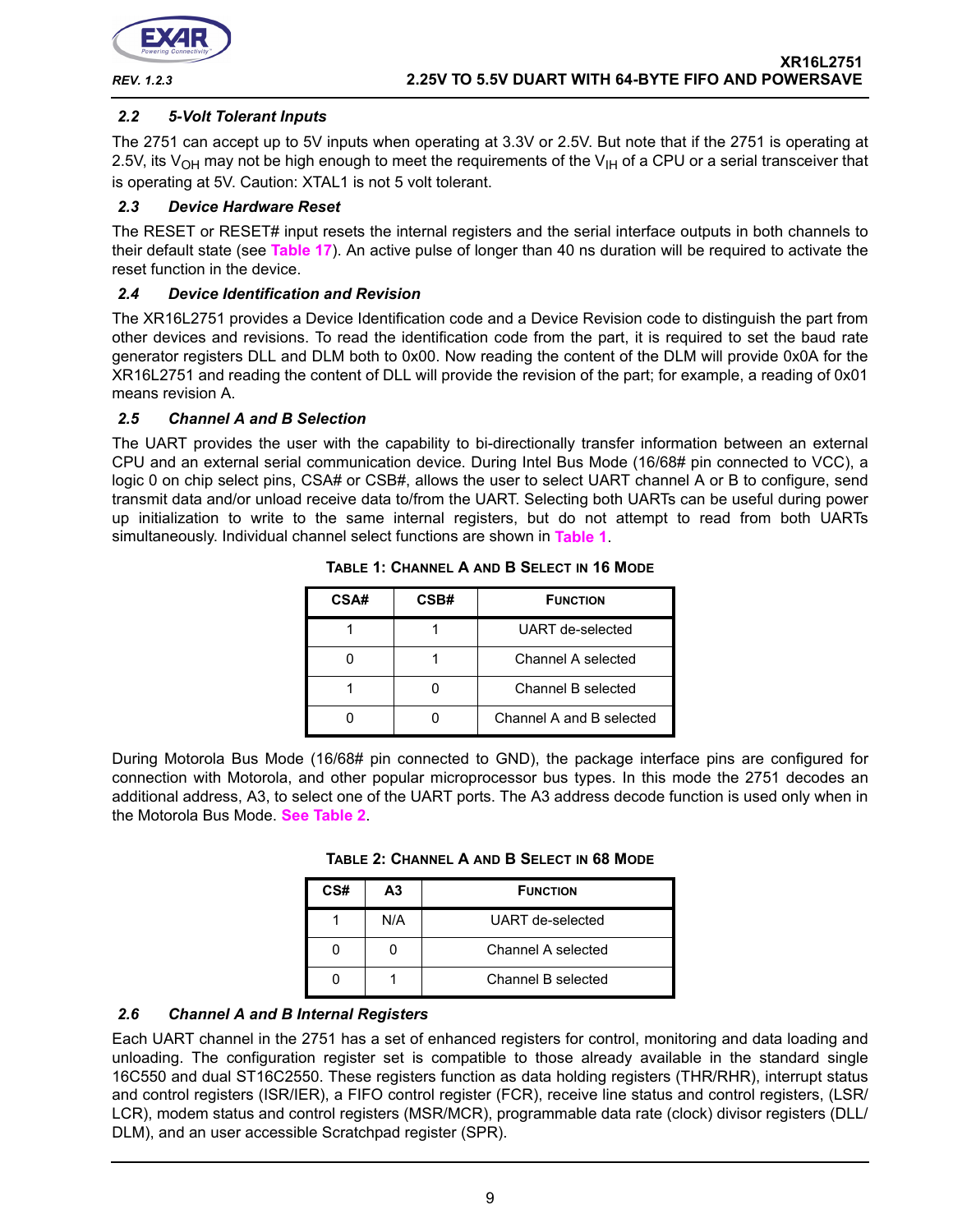

Beyond the general 16C2550 features and capabilities, the 2751 offers enhanced feature registers (EFR, Xon/ Xoff 1, Xon/Xoff 2, FCTR, TRG, EMSR, FC) that provide automatic RTS and CTS hardware flow control, Xon/ Xoff software flow control, automatic RS-485 half-duplex direction output enable/disable, FIFO trigger level control and FIFO level counters. All the register functions are discussed in full detail later in **["Section 3.0,](#page-21-0) [UART INTERNAL REGISTERS" on page](#page-21-0) 22**.

# *2.7 DMA Mode*

The device does not support direct memory access. The DMA Mode (a legacy term) in this document doesn't mean "direct memory access" but refers to data block transfer operation. The DMA mode affects the state of the RXRDY# A/B and TXRDY# A/B output pins. The transmit and receive FIFO trigger levels provide additional flexibility to the user for block mode operation. The LSR bits 5-6 provide an indication when the transmitter is empty or has an empty location(s) for more data. The user can optionally operate the transmit and receive FIFO in the DMA mode (FCR bit-3 = 1). When the transmit and receive FIFO are enabled and the DMA mode is disabled (FCR bit-3 = 0), the 2751 is placed in single-character mode for data transmit or receive operation. When DMA mode is enabled (FCR bit-3 = 1), the user takes advantage of block mode operation by loading or unloading the FIFO in a block sequence determined by the programmed trigger level. In this mode, the 2751 sets the TXRDY# pin when the transmit FIFO becomes full, and sets the RXRDY# pin when the receive FIFO becomes empty. The following table shows their behavior. Also see Figures **[20](#page-44-0)** through **[25](#page-47-0)**.

# **TABLE 3: TXRDY# AND RXRDY# OUTPUTS IN FIFO AND DMA MODE**

| <b>PINS</b> | $FCR$ BIT-0=0<br>(FIFO DISABLED)                                              | FCR BIT-0=1 (FIFO ENABLED)                                                   |                                                                                                                                 |  |
|-------------|-------------------------------------------------------------------------------|------------------------------------------------------------------------------|---------------------------------------------------------------------------------------------------------------------------------|--|
|             |                                                                               | FCR BIT-3 = $0$<br>(DMA MODE DISABLED)                                       | FCR BIT- $3 = 1$<br>(DMA MODE ENABLED)                                                                                          |  |
|             | $RXRDY# A/B  LOW = 1 byte.$<br>HIGH = no data.                                | LOW = at least 1 byte in FIFO.<br>HIGH = FIFO empty.                         | HIGH to LOW transition when FIFO reaches the<br>trigger level, or time-out occurs.<br>LOW to HIGH transition when FIFO empties. |  |
|             | $\overline{\phantom{a}}$ TXRDY# A/B $\overline{\phantom{a}}$ LOW = THR empty. | $LOW = FIFO$ empty.<br>HIGH = byte in THR.   HIGH = at least 1 byte in FIFO. | LOW = FIFO has at least 1 empty location.<br>IHIGH = FIFO is full.                                                              |  |

# *2.8 INTA and INTB Outputs*

The INTA and INTB interrupt output changes according to the operating mode and enhanced features setup. **[Table](#page-9-0) 4 [and](#page-9-1) 5** summarize the operating behavior for the transmitter and receiver. Also see Figures **[20](#page-44-0)** through **[25](#page-47-0)**.

#### **TABLE 4: INTA AND INTB PINS OPERATION FOR TRANSMITTER**

<span id="page-9-0"></span>

|            | AUTO RS485<br><b>MODE</b> | FCR BIT- $0 = 0$<br>(FIFO DISABLED)               | FCR BIT-0 = 1 (FIFO ENABLED)                                                           |
|------------|---------------------------|---------------------------------------------------|----------------------------------------------------------------------------------------|
| INTA/B Pin | NO.                       | $LOW = a$ byte in THR<br>HIGH = THR empty         | LOW = FIFO above trigger level<br>HIGH = FIFO below trigger level or FIFO empty        |
| INTA/B Pin | <b>YES</b>                | $LOW = a$ byte in THR<br>HIGH = transmitter empty | LOW = FIFO above trigger level<br>HIGH = FIFO below trigger level or transmitter empty |

#### **TABLE 5: INTA AND INTB PIN OPERATION FOR RECEIVER**

<span id="page-9-1"></span>

|                   | FCR BIT- $0 = 0$<br>(FIFO DISABLED) | FCR B <sub>IT-0</sub> = 1<br>(FIFO ENABLED)                       |
|-------------------|-------------------------------------|-------------------------------------------------------------------|
| <b>INTA/B Pin</b> | I LOW = no data<br>$HIGH = 1 byte$  | LOW = FIFO below trigger level<br>HIGH = FIFO above trigger level |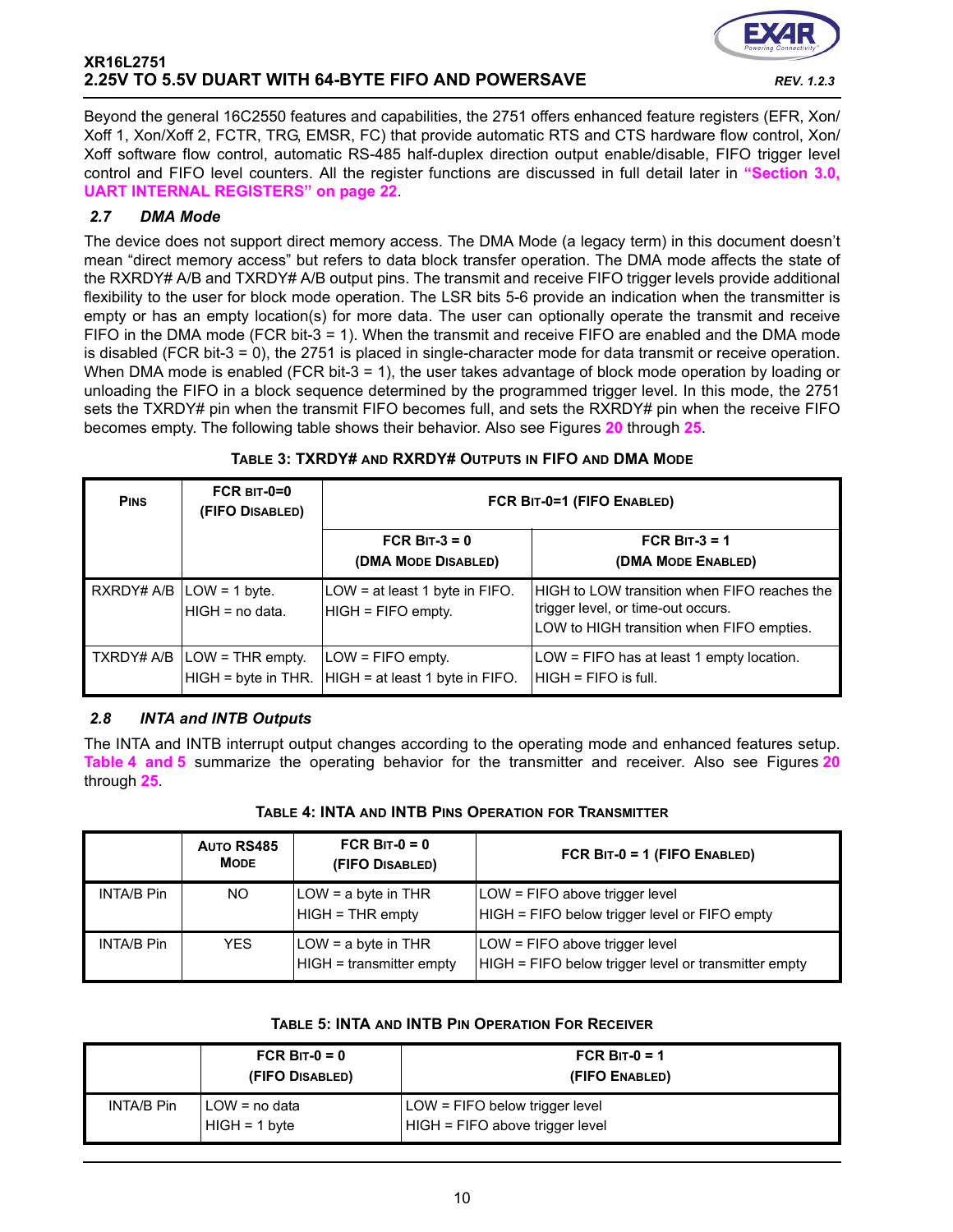

### *2.9 Crystal Oscillator or External Clock Input*

The 2751 includes an on-chip oscillator (XTAL1 and XTAL2) to produce a clock for both UART sections in the device. The CPU data bus does not require this clock for bus operation. The crystal oscillator provides a system clock to the Baud Rate Generators (BRG) section found in each of the UART. XTAL1 is the input to the oscillator or external clock buffer input with XTAL2 pin being the output. Please note that the input XTAL1 is not 5V tolerant and so the maximum voltage at the pin should be VCC. For programming details, see "Programmable Baud Rate Generator."

![](_page_10_Figure_5.jpeg)

![](_page_10_Figure_6.jpeg)

The on-chip oscillator is designed to use an industry standard microprocessor crystal (parallel resonant, fundamental frequency with 10-22 pF capacitance load, ESR of 20-120 ohms and 100ppm frequency tolerance) connected externally between the XTAL1 and XTAL2 pins (see Figure 5). The programmable Baud Rate Generator is capable of operating with a crystal oscillator frequency of up to 24 MHz. However, with an external clock input on XTAL1 pin and a 2K ohms pull-up resistor on XTAL2 pin (as shown in **[Figure](#page-10-0) 5**) it can extend its operation up to 50 MHz (6.25 Mbps serial data rate) at 5V with an 8X sampling rate.

<span id="page-10-0"></span>![](_page_10_Figure_8.jpeg)

![](_page_10_Figure_9.jpeg)

For further reading on the oscillator circuit please see the Application Note DAN108 on the EXAR web site at **[http://www.exar.com.](http://exar.com)**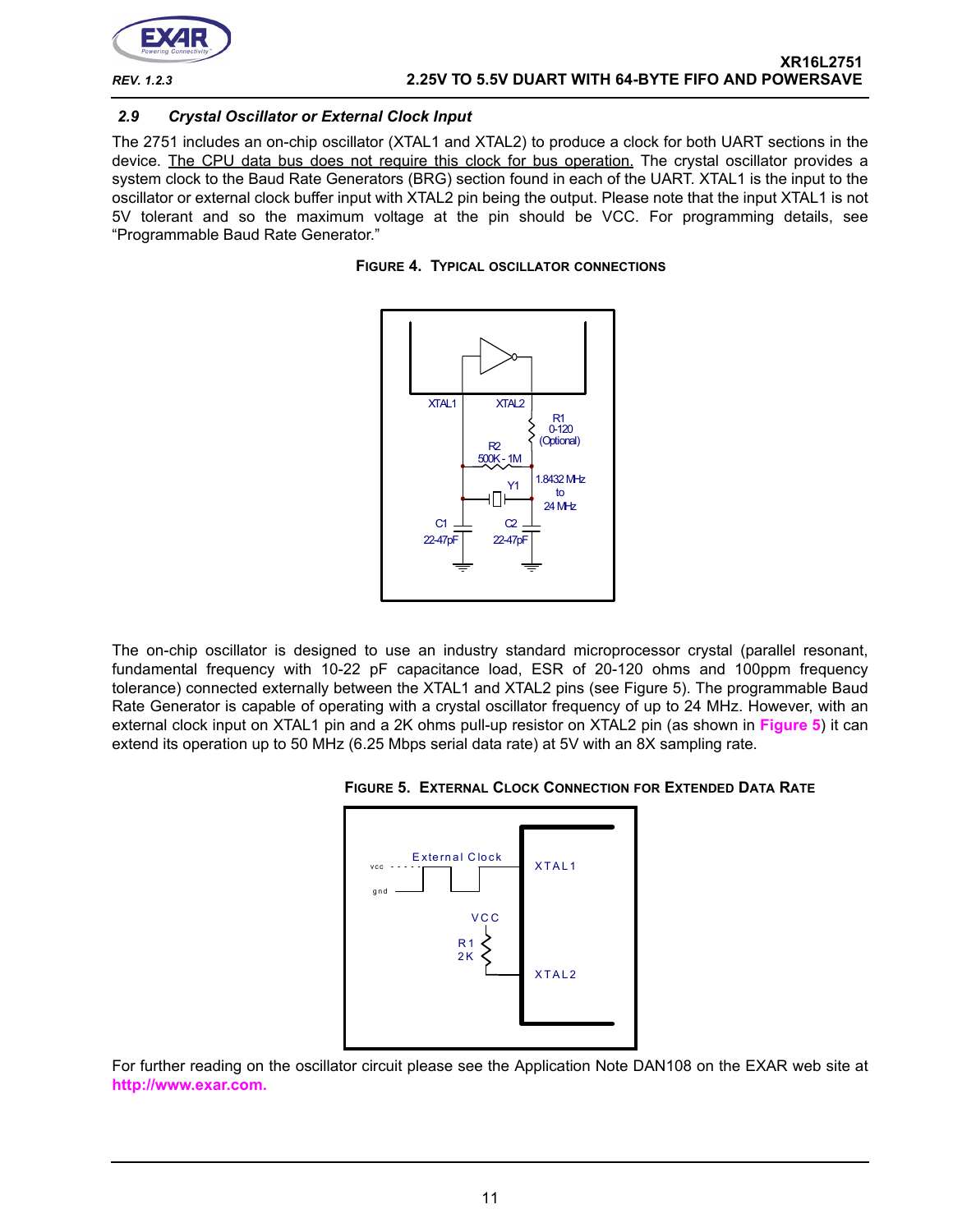![](_page_11_Picture_1.jpeg)

### *2.10 Programmable Baud Rate Generator*

Each UART has its own Baud Rate Generator (BRG) with a prescaler. The prescaler is controlled by CLKSEL hardware pin or a software bit in the MCR register. The MCR register bit-7 sets the prescaler to divide the input crystal or external clock by 1 or 4 and can override the CLKSEL pin following reset. The clock output of the prescaler goes to the BRG. The BRG further divides this clock by a programmable divisor between 1 and (2<sup>16</sup> -1) to obtain a 16X sampling rate clock of the serial data rate. The sampling rate clock is used by the transmitter for data bit shifting and receiver for data sampling. The BRG divisor defaults to the maximum baud rate (DLL =  $0x01$  and  $DLM = 0x00$ ) upon power up.

<span id="page-11-0"></span>![](_page_11_Figure_4.jpeg)

![](_page_11_Figure_5.jpeg)

Programming the Baud Rate Generator Registers DLM and DLL provides the capability of selecting the operating data rate. **[Table](#page-11-1) 6** shows the standard data rates available with a 14.7456 MHz crystal or external clock at 16X sampling rate clock rate. A 16X sampling clock is typically used. However, user can select the 8X sampling clock rate mode (EMSR bit-7=0) to double the operating data rate. When using a non-standard data rate crystal or external clock, the divisor value can be calculated for DLL/DLM with the following equation.

divisor (decimal) = (XTAL1 clock frequency / prescaler) / (serial data rate x 16), with 16XMode [EMSR bit-7] = 1 divisor (decimal) = (XTAL1 clock frequency / prescaler) / (serial data rate  $x 8$ ), with 16XMode [EMSR bit-7] = 0

<span id="page-11-1"></span>

| <b>OUTPUT Data Rate</b><br>$MCR$ Bit-7=1 | <b>OUTPUT Data Rate</b><br>$MCR$ Bit-7=0<br>(DEFAULT) | <b>DIVISOR FOR 16X</b><br><b>Clock (Decimal)</b> | <b>DIVISOR FOR 16X</b><br>Clock (HEX) | <b>DLM</b><br><b>PROGRAM</b><br><b>VALUE (HEX)</b> | <b>DLL</b><br><b>PROGRAM</b><br><b>VALUE (HEX)</b> | <b>DATA RATE</b><br>ERROR (%) |
|------------------------------------------|-------------------------------------------------------|--------------------------------------------------|---------------------------------------|----------------------------------------------------|----------------------------------------------------|-------------------------------|
| 100                                      | 400                                                   | 2304                                             | 900                                   | 09                                                 | 00                                                 | $\Omega$                      |
| 600                                      | 2400                                                  | 384                                              | 180                                   | 01                                                 | 80                                                 | 0                             |
| 1200                                     | 4800                                                  | 192                                              | C <sub>0</sub>                        | 00                                                 | C <sub>0</sub>                                     | $\Omega$                      |
| 2400                                     | 9600                                                  | 96                                               | 60                                    | 00                                                 | 60                                                 | $\Omega$                      |
| 4800                                     | 19.2k                                                 | 48                                               | 30                                    | 00                                                 | 30                                                 | $\mathbf{0}$                  |
| 9600                                     | 38.4k                                                 | 24                                               | 18                                    | 00                                                 | 18                                                 | $\Omega$                      |
| 19.2k                                    | 76.8k                                                 | 12                                               | 0C                                    | 00                                                 | $_{0C}$                                            | $\Omega$                      |
| 38.4k                                    | 153.6k                                                | 6                                                | 06                                    | 00                                                 | 06                                                 | $\Omega$                      |
| 57.6k                                    | 230.4k                                                | 4                                                | 04                                    | 00                                                 | 04                                                 | $\mathbf 0$                   |
| 115.2k                                   | 460.8k                                                | 2                                                | 02                                    | 00                                                 | 02                                                 | $\mathbf{0}$                  |
| 230.4k                                   | 921.6k                                                | 1                                                | 01                                    | 00                                                 | 01                                                 | $\Omega$                      |

**TABLE 6: TYPICAL DATA RATES WITH A 14.7456 MHZ CRYSTAL OR EXTERNAL CLOCK**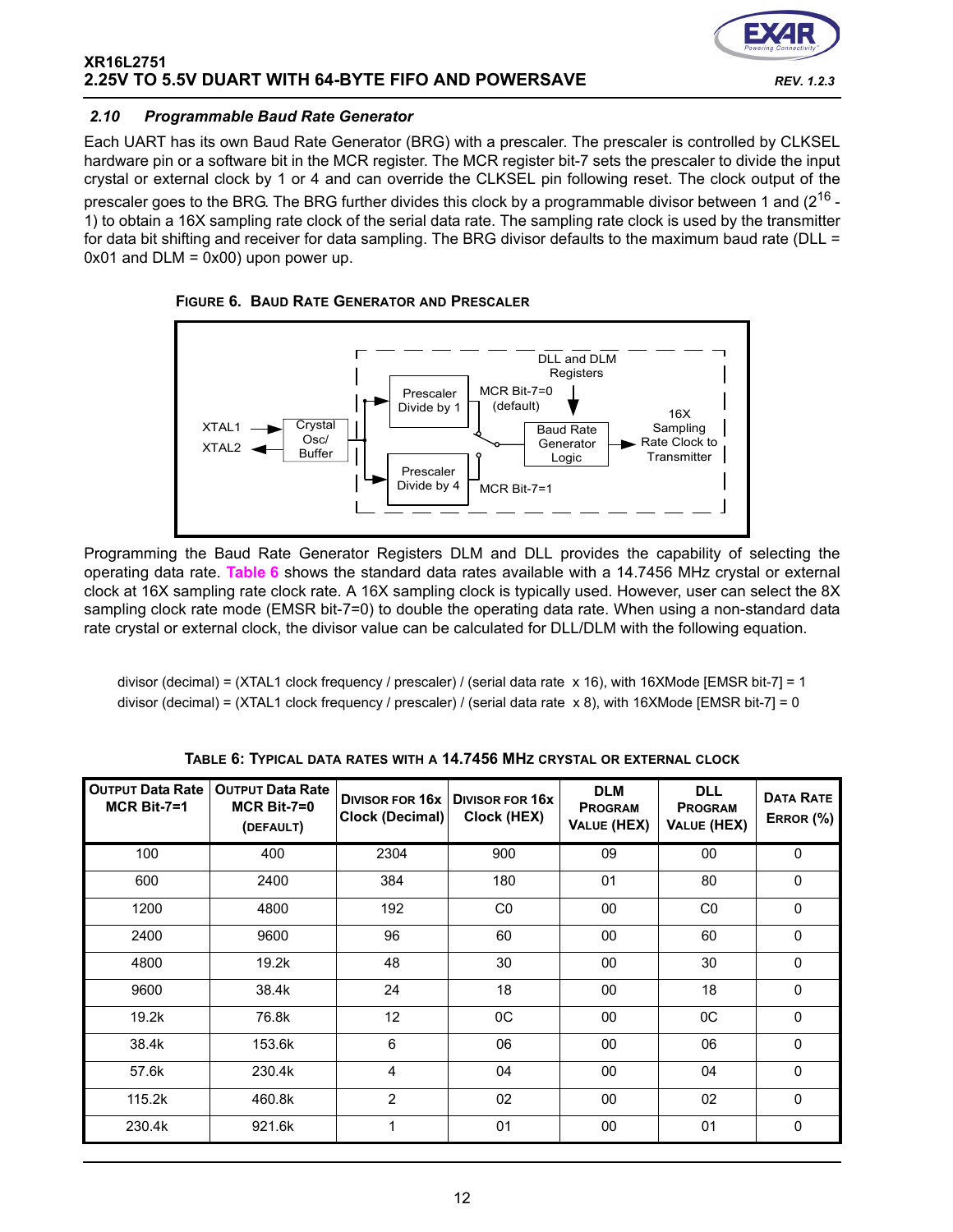![](_page_12_Picture_0.jpeg)

# <span id="page-12-0"></span>*2.11 Transmitter*

The transmitter section comprises of an 8-bit Transmit Shift Register (TSR) and 64 bytes of FIFO which includes a byte-wide Transmit Holding Register (THR). TSR shifts out every data bit with the 16X/8X internal clock. A bit time is 16 (8) clock periods (see EMSR bit-7). The transmitter sends the start-bit followed by the number of data bits, inserts the proper parity-bit if enabled, and adds the stop-bit(s). The status of the FIFO and TSR are reported in the Line Status Register (LSR bit-5 and bit-6).

# **2.11.1 Transmit Holding Register (THR) - Write Only**

The transmit holding register is an 8-bit register providing a data interface to the host processor. The host writes transmit data byte to the THR to be converted into a serial data stream including start-bit, data bits, parity-bit and stop-bit(s). The least-significant-bit (Bit-0) becomes first data bit to go out. The THR is the input register to the transmit FIFO of 64 bytes when FIFO operation is enabled by FCR bit-0. Every time a write operation is made to the THR, the FIFO data pointer is automatically bumped to the next sequential data location.

# **2.11.2 Transmitter Operation in non-FIFO Mode**

The host loads transmit data to THR one character at a time. The THR empty flag (LSR bit-5) is set when the data byte is transferred to TSR. THR flag can generate a transmit empty interrupt (ISR bit-1) when it is enabled by IER bit-1. The TSR flag (LSR bit-6) is set when TSR becomes completely empty.

![](_page_12_Figure_9.jpeg)

#### **FIGURE 7. TRANSMITTER OPERATION IN NON-FIFO MODE**

# **2.11.3 Transmitter Operation in FIFO Mode**

The host may fill the transmit FIFO with up to 64 bytes of transmit data. The THR empty flag (LSR bit-5) is set whenever the FIFO is empty. The THR empty flag can generate a transmit empty interrupt (ISR bit-1) when the amount of data in the FIFO falls below its programmed trigger level. The transmit empty interrupt is enabled by IER bit-1. The TSR flag (LSR bit-6) is set when TSR/FIFO becomes empty.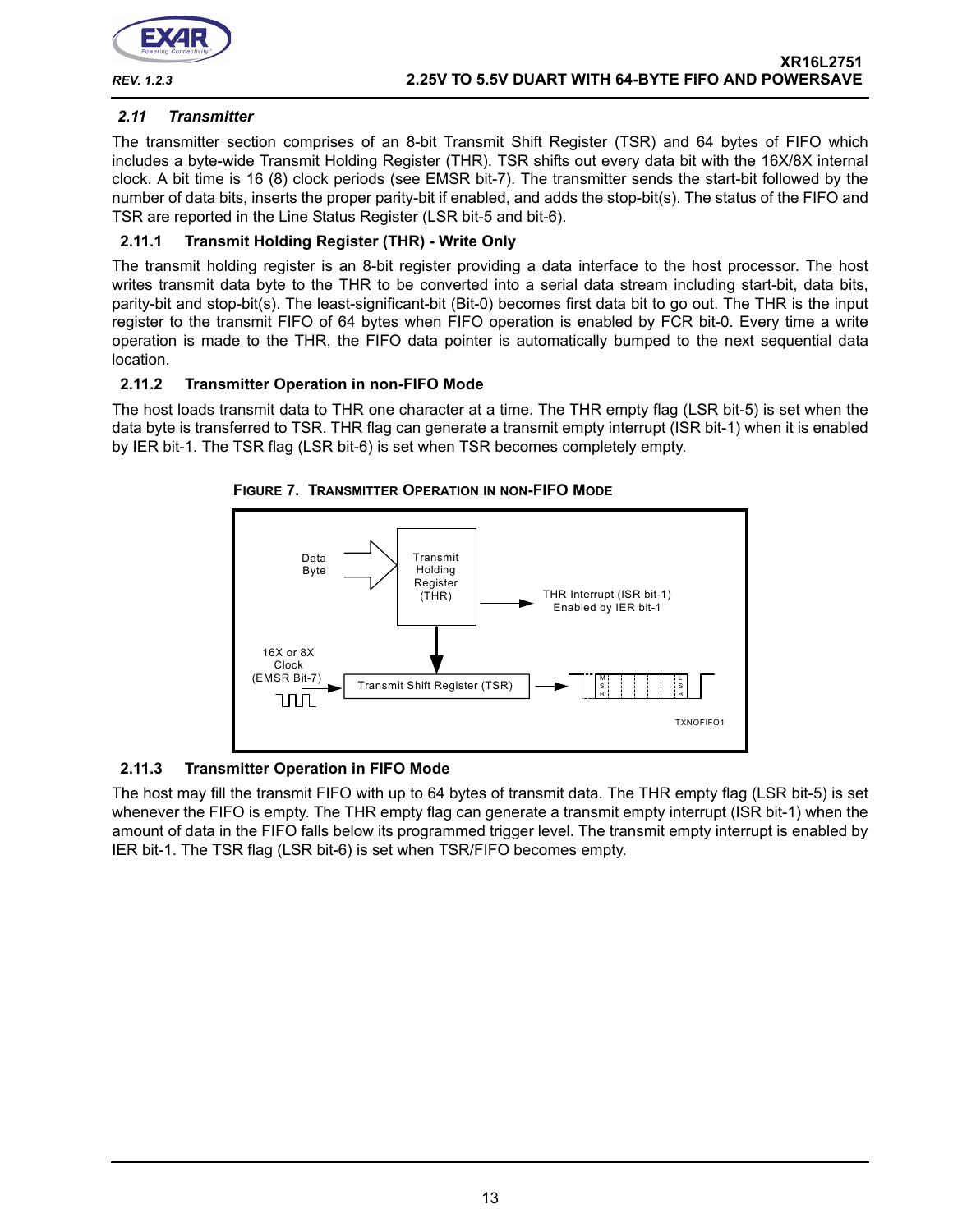![](_page_13_Figure_1.jpeg)

#### **FIGURE 8. TRANSMITTER OPERATION IN FIFO AND FLOW CONTROL MODE**

# <span id="page-13-0"></span>*2.12 RECEIVER*

The receiver section contains an 8-bit Receive Shift Register (RSR) and 64 bytes of FIFO which includes a byte-wide Receive Holding Register (RHR). The RSR uses the 16X/8X clock (EMSR bit-7) for timing. It verifies and validates every bit on the incoming character in the middle of each data bit. On the falling edge of a start or false start bit, an internal receiver counter starts counting at the 16X/8X clock rate. After 8 clocks (or 4 if 8X) the start bit period should be at the center of the start bit. At this time the start bit is sampled and if it is still a logic 0 it is validated. Evaluating the start bit in this manner prevents the receiver from assembling a false character. The rest of the data bits and stop bits are sampled and validated in this same manner to prevent false framing. If there were any error(s), they are reported in the LSR register bits 2-4. Upon unloading the receive data byte from RHR, the receive FIFO pointer is bumped and the error tags are immediately updated to reflect the status of the data byte in RHR register. RHR can generate a receive data ready interrupt upon receiving a character or delay until it reaches the FIFO trigger level. Furthermore, data delivery to the host is guaranteed by a receive data ready time-out interrupt when data is not received for 4 word lengths as defined by LCR[1:0] plus 12 bits time. This is equivalent to 3.7-4.6 character times. The RHR interrupt is enabled by IER bit-0.

#### **2.12.1 Receive Holding Register (RHR) - Read-Only**

The Receive Holding Register is an 8-bit register that holds a receive data byte from the Receive Shift Register. It provides the receive data interface to the host processor. The RHR register is part of the receive FIFO of 64 bytes by 11-bits wide, the 3 extra bits are for the 3 error tags to be reported in LSR register. When the FIFO is enabled by FCR bit-0, the RHR contains the first data character received by the FIFO. After the RHR is read, the next character byte is loaded into the RHR and the errors associated with the current data byte are immediately updated in the LSR bits 2-4.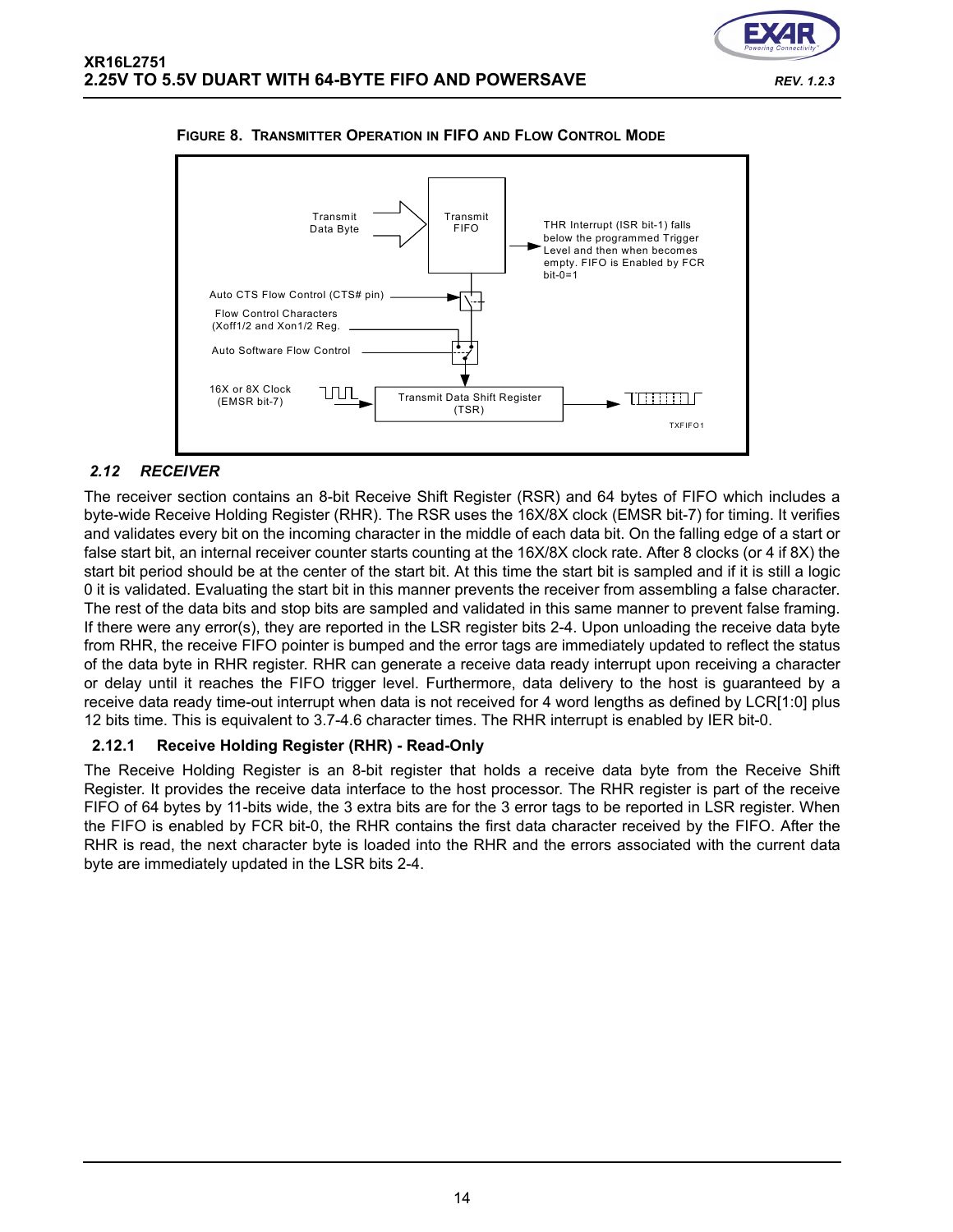![](_page_14_Picture_0.jpeg)

 **XR16L2751** *REV. 1.2.3* **2.25V TO 5.5V DUART WITH 64-BYTE FIFO AND POWERSAVE**

![](_page_14_Figure_2.jpeg)

![](_page_14_Figure_3.jpeg)

<span id="page-14-0"></span>**FIGURE 10. RECEIVER OPERATION IN FIFO AND AUTO RTS FLOW CONTROL MODE**

![](_page_14_Figure_5.jpeg)

*NOTE: Table-B selected as Trigger Table for* **[Figure](#page-14-0) 10** *([Table](#page-28-0) 11).*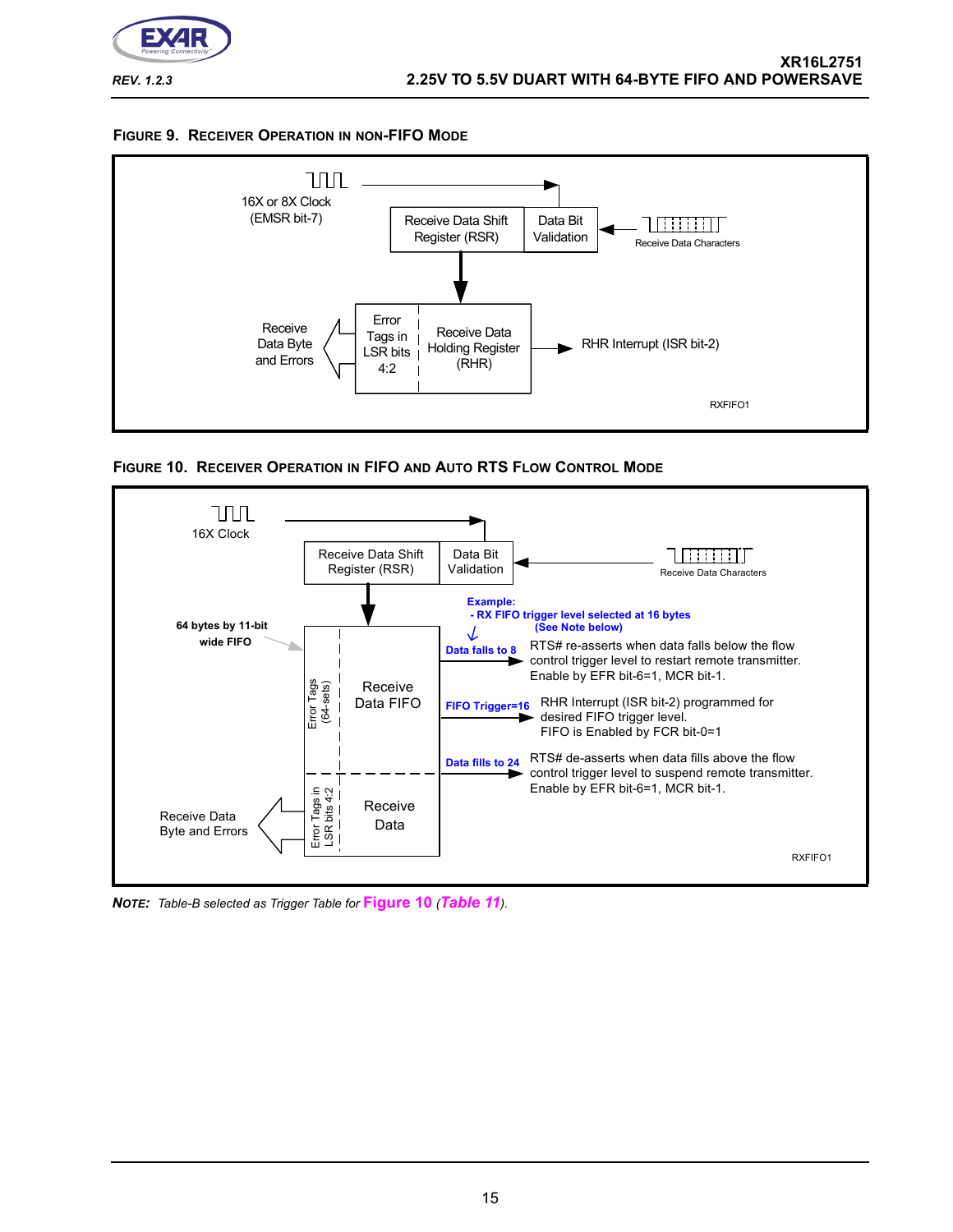![](_page_15_Picture_1.jpeg)

#### *2.13 Auto RTS (Hardware) Flow Control*

Automatic RTS hardware flow control is used to prevent data overrun to the local receiver FIFO. The RTS# output is used to request remote unit to suspend/resume data transmission. The auto RTS flow control features is enabled to fit specific application requirement (see **[Figure](#page-16-0) 11**):

- Enable auto RTS flow control using EFR bit-6.
- The auto RTS function must be started by asserting RTS# output pin (MCR bit-1 to logic 1 after it is enabled).

If using the Auto RTS interrupt:

• Enable RTS interrupt through IER bit-6 (after setting EFR bit-4). The UART issues an interrupt when the RTS# pin makes a transition from low to high: ISR bit-5 will be set to logic 1.

#### *2.14 Auto RTS Hysteresis*

The 2751 has a new feature that provides flow control trigger hysteresis while maintaining compatibility with the XR16C850, ST16C650A and ST16C550 family of UARTs. With the Auto RTS function enabled, an interrupt is generated when the receive FIFO reaches the programmed RX trigger level. The RTS# pin will not be forced HIGH (RTS off) until the receive FIFO reaches the upper limit of the hysteresis level. The RTS# pin will return LOW after the RX FIFO is unloaded to the lower limit of the hysteresis level. Under the above described conditions, the 2751 will continue to accept data until the receive FIFO gets full. The Auto RTS function is initiated when the RTS# output pin is asserted LOW (RTS On). **[Table](#page-34-0) 14** shows the complete details for the Auto RTS# Hysteresis levels. Please note that this table is for programmable trigger levels only (Table D). The hysteresis values for Tables A-C are the next higher and next lower trigger levels in the corresponding table.

#### *2.15 Auto CTS Flow Control*

Automatic CTS flow control is used to prevent data overrun to the remote receiver FIFO. The CTS# input is monitored to suspend/restart the local transmitter. The auto CTS flow control feature is selected to fit specific application requirement (see **[Figure](#page-16-0) 11**):

• Enable auto CTS flow control using EFR bit-7.

If using the Auto CTS interrupt:

• Enable CTS interrupt through IER bit-7 (after setting EFR bit-4). The UART issues an interrupt when the CTS# pin is de-asserted (HIGH): ISR bit-5 will be set to 1, and UART will suspend transmission as soon as the stop bit of the character in process is shifted out. Transmission is resumed after the CTS# input is reasserted (LOW), indicating more data may be sent.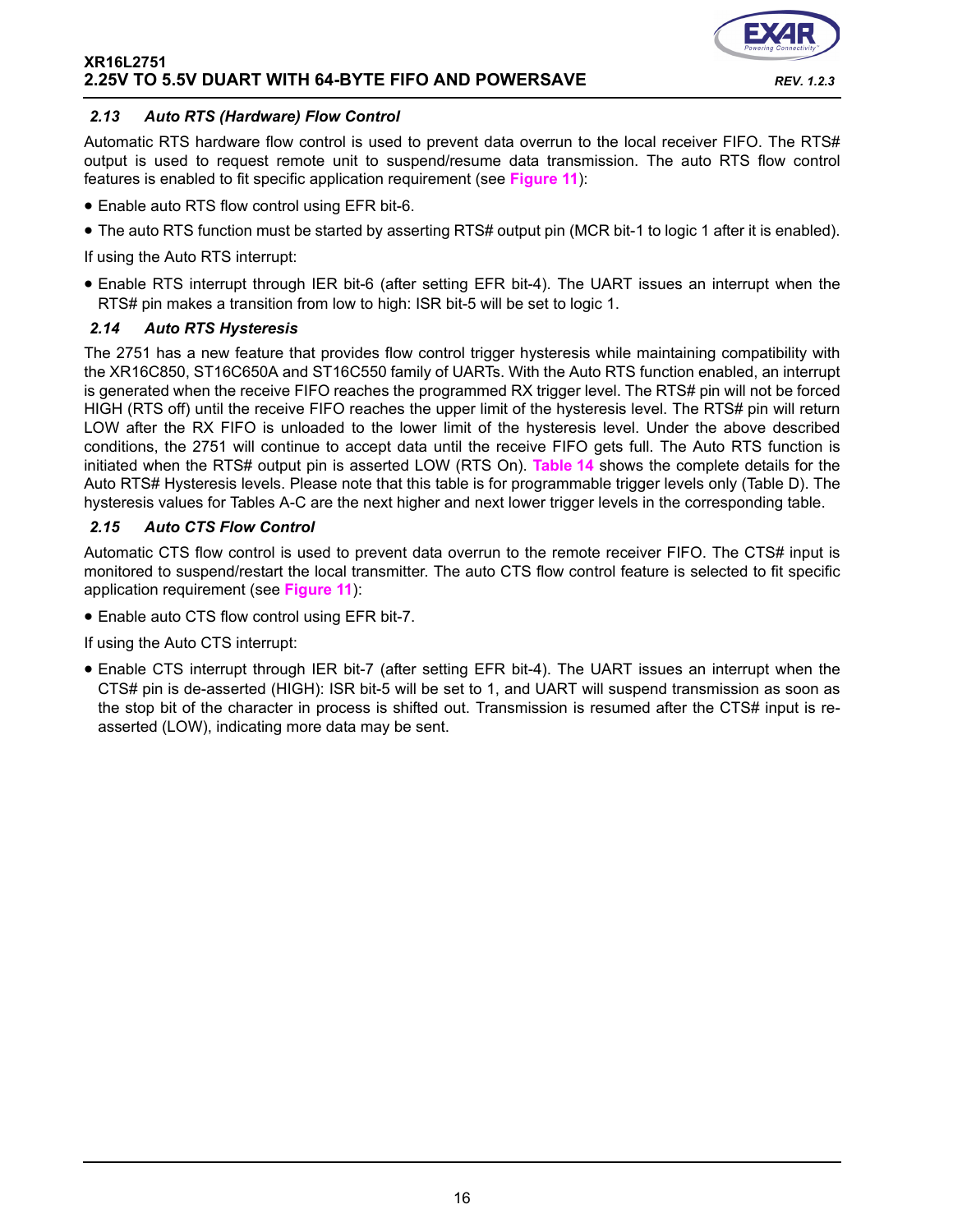![](_page_16_Picture_0.jpeg)

<span id="page-16-0"></span>![](_page_16_Figure_3.jpeg)

![](_page_16_Figure_4.jpeg)

*UARTA re-asserts RTSA# (10), CTSB# recognizes the change (11) and restarts its transmitter and data flow again until* 

*next receive FIFO trigger (12). This same event applies to the reverse direction when UARTA sends data to UARTB with RTSB# and CTSA# controlling the data flow.*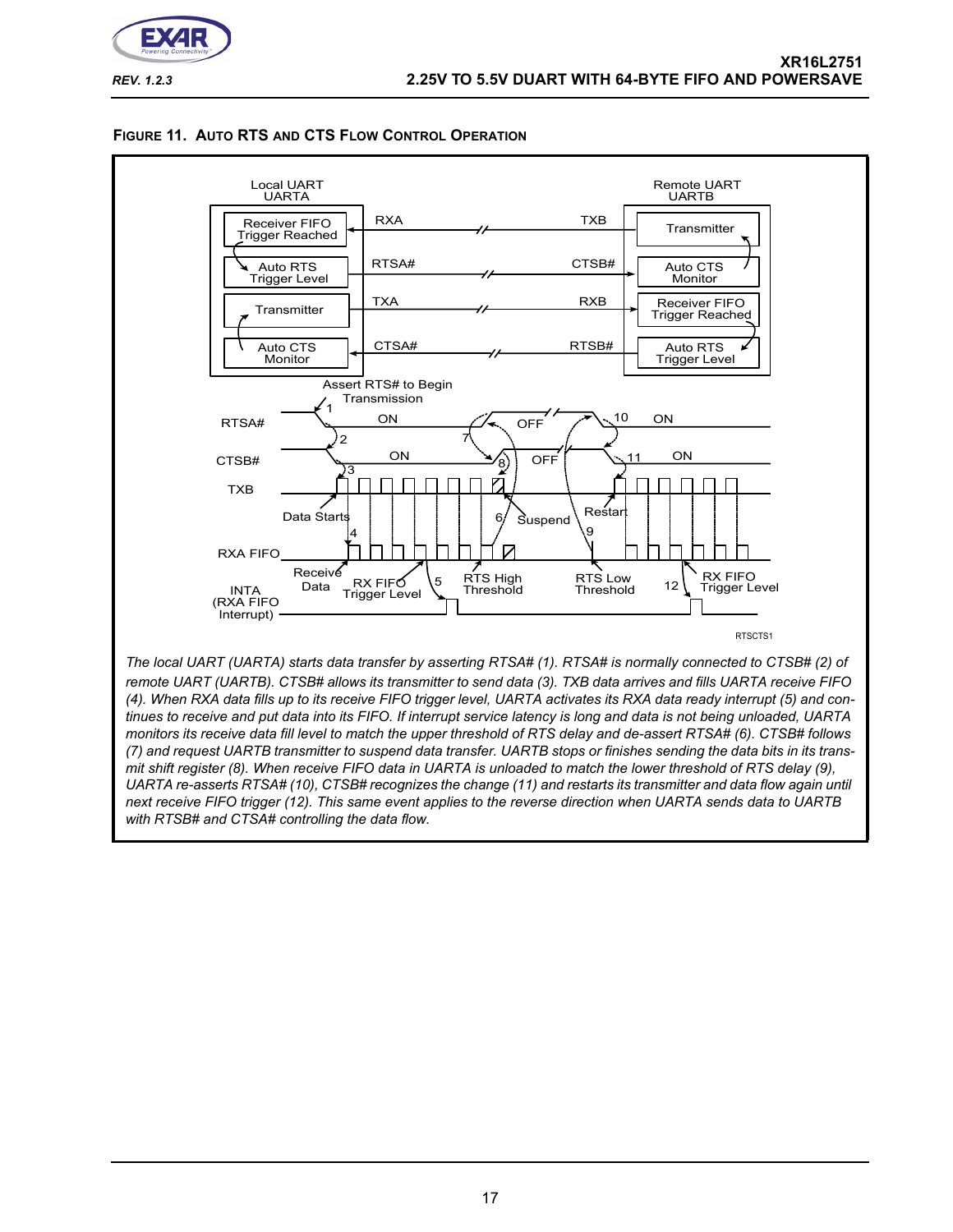![](_page_17_Picture_1.jpeg)

### *2.16 Auto Xon/Xoff (Software) Flow Control*

When software flow control is enabled (**[See Table](#page-36-0) 16**), the 2751 compares one or two sequential receive data characters with the programmed Xon or Xoff-1,2 character value(s). If receive character(s) (RX) match the programmed values, the 2751 will halt transmission (TX) as soon as the current character has completed transmission. When a match occurs, the Xoff (if enabled via IER bit-5) flag will be set and the interrupt output pin will be activated. Following a suspension due to a match of the Xoff character, the 2751 will monitor the receive data stream for a match to the Xon-1,2 character. If a match is found, the 2751 will resume operation and clear the flags (ISR bit-4).

Reset initially sets the contents of the Xon/Xoff 8-bit flow control registers to a logic 0. Following reset the user can write any Xon/Xoff value desired for software flow control. Different conditions can be set to detect Xon/ Xoff characters (**[See Table](#page-36-0) 16**) and suspend/resume transmissions. When double 8-bit Xon/Xoff characters are selected, the 2751 compares two consecutive receive characters with two software flow control 8-bit values (Xon1, Xon2, Xoff1, Xoff2) and controls TX transmissions accordingly. Under the above described flow control mechanisms, flow control characters are not placed (stacked) in the user accessible RX data buffer or FIFO.

In the event that the receive buffer is overfilling and flow control needs to be executed, the 2751 automatically sends an Xoff message (when enabled) via the serial TX output to the remote modem. The 2751 sends the Xoff-1,2 characters two-character-times (= time taken to send two characters at the programmed baud rate) after the receive FIFO crosses the programmed trigger level (for all trigger tables A-D). To clear this condition, the 2751 will transmit the programmed Xon-1,2 characters as soon as receive FIFO is less than one trigger level below the programmed trigger level (for Trigger Tables A, B, and C) or when receive FIFO is less than the trigger level minus the hysteresis value (for Trigger Table D). This hysteresis value is the same as the Auto RTS Hysteresis value in **[Table](#page-34-0) 14**. **[Table](#page-17-0) 7** below explains this when Trigger Table-B (See **[Table](#page-28-0) 11**) is selected.

<span id="page-17-0"></span>

| <b>RX TRIGGER LEVEL</b> | <b>INT PIN ACTIVATION</b> | <b>XOFF CHARACTER(S) SENT</b><br>(CHARACTERS IN RX FIFO) | <b>XON CHARACTER(S) SENT</b><br>(CHARACTERS IN RX FIFO) |
|-------------------------|---------------------------|----------------------------------------------------------|---------------------------------------------------------|
|                         |                           | 8*                                                       |                                                         |
| 16                      | 16                        | $16*$                                                    |                                                         |
| 24                      |                           | $24*$                                                    |                                                         |
| 28                      | 28                        | $28*$                                                    |                                                         |

# **TABLE 7: AUTO XON/XOFF (SOFTWARE) FLOW CONTROL**

*\* After the trigger level is reached, an xoff character is sent after a short span of time (= time required to send 2 characters); for example, after 2.083ms has elapsed for 9600 baud and 8-bit word length, no parity and 1 stop bit setting.*

#### *2.17 Special Character Detect*

A special character detect feature is provided to detect an 8-bit character when bit-5 is set in the Enhanced Feature Register (EFR). When this character (Xoff2) is detected, it will be placed in the FIFO along with normal incoming RX data.

The 2751 compares each incoming receive character with Xoff-2 data. If a match exists, the received data will be transferred to FIFO and ISR bit-4 will be set to indicate detection of special character. Although the Internal Register Table shows Xon, Xoff Registers with eight bits of character information, the actual number of bits is dependent on the programmed word length. Line Control Register (LCR) bits 0-1 defines the number of character bits, i.e., either 5 bits, 6 bits, 7 bits, or 8 bits. The word length selected by LCR bits 0-1 also determines the number of bits that will be used for the special character comparison. Bit-0 in the Xon, Xoff Registers corresponds with the LSB bit for the receive character.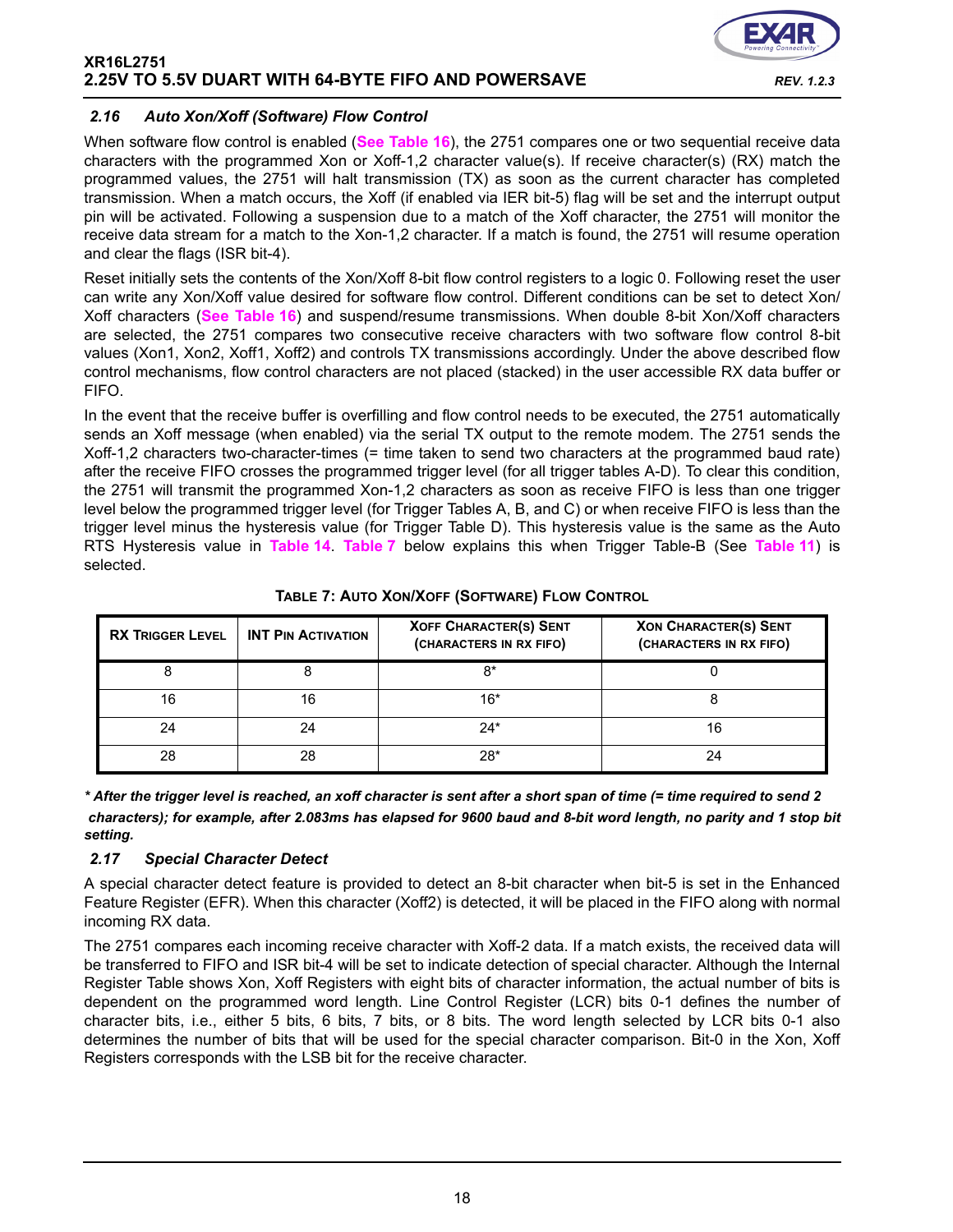![](_page_18_Picture_0.jpeg)

# *2.18 Auto RS485 Half-duplex Control*

The auto RS485 half-duplex direction control changes the behavior of the transmitter when enabled by FCTR bit-3. By default, it de-asserts RTS# (HIGH) output following the last stop bit of the last character that has been transmitted. This helps in turning around the transceiver to receive the remote station's response. When the host is ready to transmit next polling data packet again, it only has to load data bytes to the transmit FIFO. The transmitter automatically re-asserts RTS# (LOW) output prior to sending the data. The RS485 half-duplex direction control output can be inverted by enabling EMSR bit-3.

# *2.19 Infrared Mode*

The 2751 UART includes the infrared encoder and decoder compatible to the IrDA (Infrared Data Association) version 1.0. The IrDA 1.0 standard that stipulates the infrared encoder sends out a 3/16 of a bit wide HIGHpulse for each "0" bit in the transmit data stream. This signal encoding reduces the on-time of the infrared LED, hence reduces the power consumption. See **[Figure](#page-18-0) 12** below.

The infrared encoder and decoder are enabled by setting MCR register bit-6 to a '1'. When the infrared feature is enabled, the transmit data output, TX, idles at logic zero level. Likewise, the RX input assumes an idle level of logic zero from a reset and power up, see **[Figure](#page-18-0) 12**.

Typically, the wireless infrared decoder receives the input pulse from the infrared sensing diode on the RX pin. Each time it senses a light pulse, it returns a logic 1 to the data bit stream. However, this is not true with some infrared modules on the market which indicate a logic 0 by a light pulse. So the 2751 has a provision to invert the input polarity to accommodate this. In this case user can enable FCTR bit-2 to invert the input signal.

![](_page_18_Figure_9.jpeg)

<span id="page-18-0"></span>**FIGURE 12. INFRARED TRANSMIT DATA ENCODING AND RECEIVE DATA DECODING**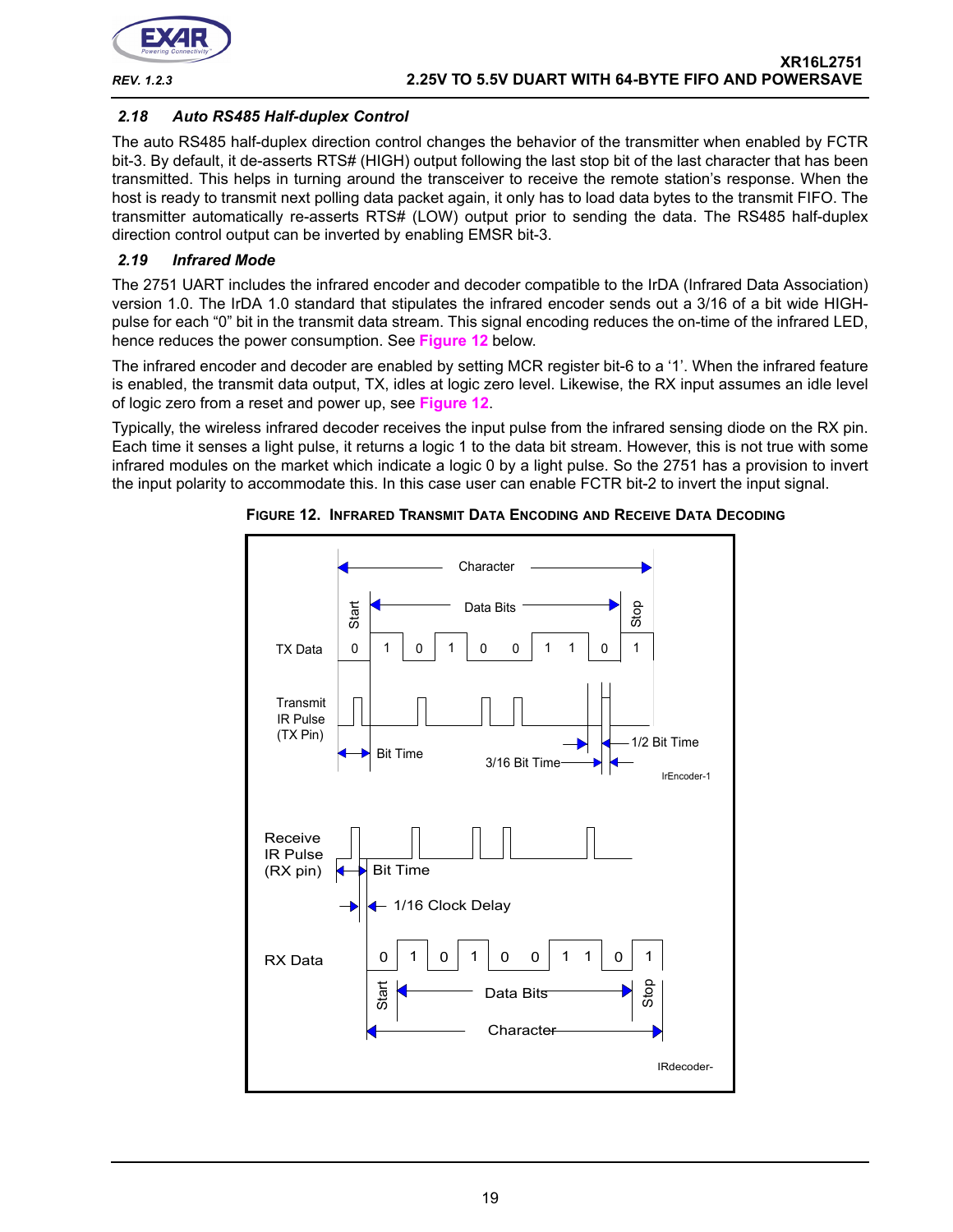![](_page_19_Picture_1.jpeg)

#### <span id="page-19-1"></span>*2.20 Sleep Mode with Wake-Up Indicator and PowerSave Feature*

The 2751 supports low voltage system designs, hence, a sleep mode with auto wake-up and PowerSave feature is included to reduce power consumption when the device is not actively used.

#### **2.20.1 Sleep Mode**

All of these conditions must be satisfied for the 2751 to enter sleep mode:

- $\blacksquare$  no interrupts pending for both channels of the 2751 (ISR bit-0 = 1)
- sleep mode of both channels are enabled (IER bit-4 = 1)
- $\blacksquare$  modem inputs are not toggling (MSR bits 0-3 = 0)
- RX input pins are idling HIGH

The 2751 stops its crystal oscillator to conserve power in the sleep mode. User can check the XTAL2 pin for no clock output as an indication that the device has entered the sleep mode.

The 2751 resumes normal operation by any of the following when PowerSave mode is disabled (pin 12 at ground):

- a receive data start bit transition (HIGH to LOW)
- a data byte is loaded to the transmitter, THR or FIFO
- a change of logic state on any of the modem or general purpose serial inputs: CTS#, DSR#, CD#, RI#

If the sleep mode is enabled and the 2751 is awakened by one of the conditions described above, an interrupt is issued by the 2751 to signal to the CPU that it is awake. The lower nibble of the interrupt source register (ISR) will read a value of 0x1 for this interrupt and reading the ISR clears this interrupt. Since the same value (0x1) is also used to indicate no pending interrupt, users should exercise caution while using the sleep mode. The 2751 will return to the sleep mode automatically after all interrupting conditions have been serviced and cleared. If the 2751 is awakened by the modem inputs, a read to the MSR is required to reset the modem inputs. In any case, the sleep mode will not be entered while an interrupt is pending from channel A or B. The 2751 will stay in the sleep mode of operation until it is disabled by setting IER bit-4 to a logic 0.

A word of caution: owing to the starting up delay of the crystal oscillator after waking up from sleep mode, the first few receive characters may be lost. The number of characters lost during the restart also depends on your operating data rate. More characters are lost when operating at higher data rate. Also, it is important to keep RX A/B inputs idling HIGH or "marking" condition during sleep mode to avoid receiving a "break" condition upon the restart. This may occur when the external interface transceivers (RS-232, RS-485 or another type) are also put to sleep mode and cannot maintain the "marking" condition. To avoid this, the designer can use a 47k-100k ohm pull-up resistor on the RXA and RXB pins.

#### <span id="page-19-0"></span>**2.20.2 PowerSave Feature**

If the address lines, data bus lines, IOW#, IOR#, CSA#, CSB#, and modem input lines remain steady when the 2751 is in sleep mode, the maximum current will be in the microamp range as specified in the DC Electrical Characteristics on **[page](#page-39-0) 40**. If the input lines are floating or are toggling while the 2751 is in sleep mode, the current can be up to 100 times more. If not using the PowerSave feature, then an external buffer would be required to keep the address and data bus lines from toggling or floating to achieve the low current. But if the PowerSave feature is enabled (pin 12 connected to VCC), this will eliminate the need for an external buffer by internally isolating the address, data and control signals (see Figure 1 on page 1) from other bus activities that could cause wasteful power drain. The 2751 enters PowerSave mode when pin 12 is connected to VCC and the 2751 is in sleep mode (see Sleep Mode section above).

Since PowerSave mode isolates the address, data and control signals, the device will wake-up by:

- a receive data start bit transition (HIGH to LOW)
- a change of logic state on any of the modem or general purpose serial inputs: CTS#, DSR#, CD#, RI#

The 2751 will return to the PowerSave mode automatically after a read to the MSR (to reset the modem inputs) and all interrupting conditions have been serviced and cleared. The 2751 will stay in the PowerSave mode of operation until it is disabled by setting IER bit-4 to a logic 0 and/or the PowerSave pin is connected to GND.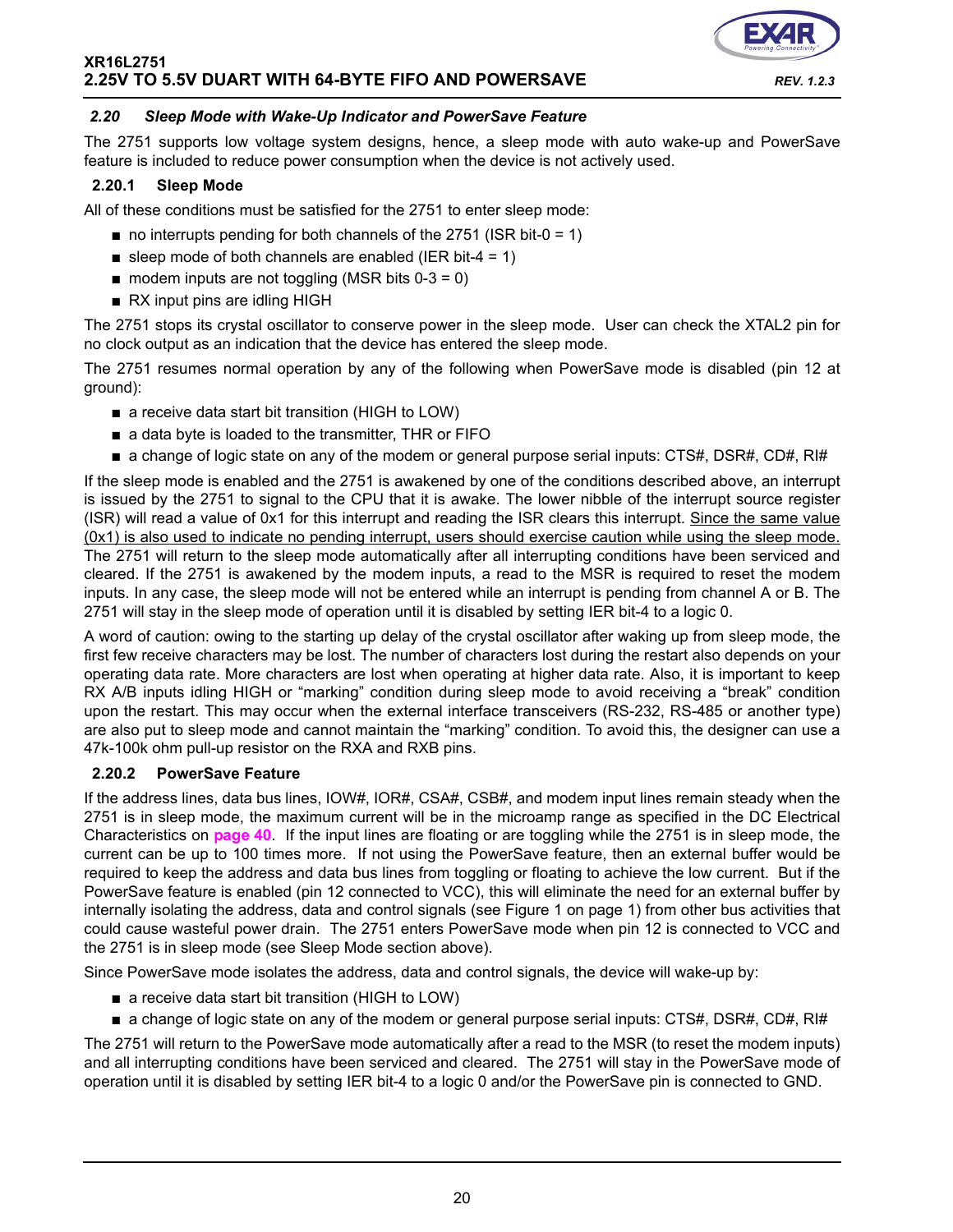![](_page_20_Picture_0.jpeg)

#### *2.21 Internal Loopback*

The 2751 UART provides an internal loopback capability for system diagnostic purposes. The internal loopback mode is enabled by setting MCR register bit-4 to logic 1. All regular UART functions operate normally. **[Figure](#page-20-0) 13** shows how the modem port signals are re-configured. Transmit data from the transmit shift register output is internally routed to the receive shift register input allowing the system to receive the same data that it was sending. The TX, RTS# and DTR# pins are held HIGH or mark condition while the CTS#, DSR# CD# and RI# inputs are ignored. Caution: the RX input pins must be held to a logic 1 during loopback test else upon exiting the loopback test the UART may detect and report a false "break" signal. Also, Auto RTS/CTS hardware flow control is not supported during internal loopback.

![](_page_20_Figure_5.jpeg)

<span id="page-20-0"></span>![](_page_20_Figure_6.jpeg)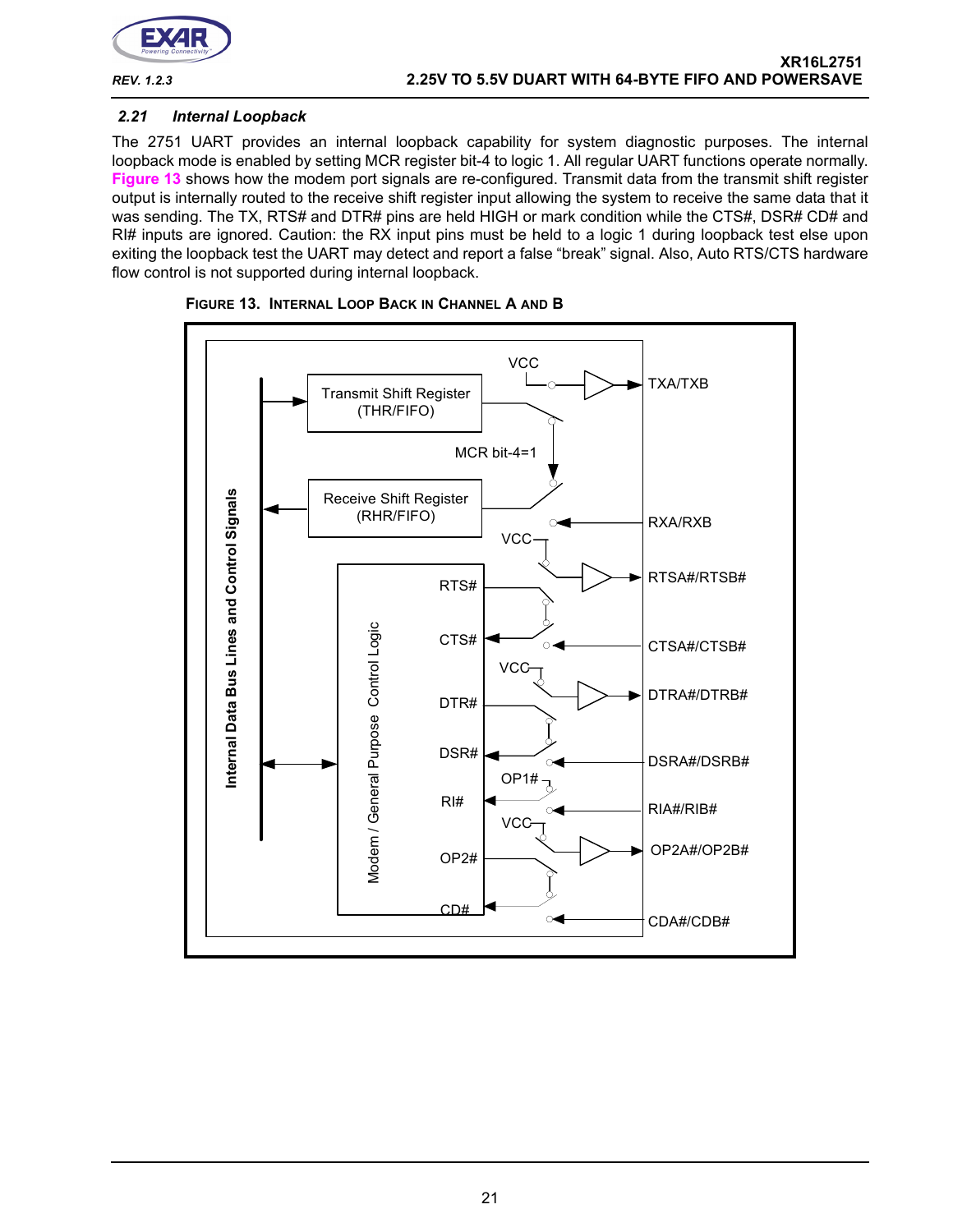![](_page_21_Picture_1.jpeg)

# <span id="page-21-0"></span>**3.0 UART INTERNAL REGISTERS**

Each of the UART channel in the 2751 has its own set of configuration registers selected by address lines A0, A1 and A2 with CSA# or CSB# selecting the channel. The complete register set is shown on **[Table](#page-21-1) 8** and **[Table](#page-22-0) 9**.

<span id="page-21-1"></span>

| <b>ADDRESSES</b><br>A2 A1 A0   | <b>REGISTER</b>                                                                   | <b>READ/WRITE</b>       | <b>COMMENTS</b>              |
|--------------------------------|-----------------------------------------------------------------------------------|-------------------------|------------------------------|
|                                | <b>16C550 COMPATIBLE REGISTERS</b>                                                |                         |                              |
| $0\quad 0$<br>$\Omega$         | RHR - Receive Holding Register<br>THR - Transmit Holding Register                 | Read-only<br>Write-only | $LCR[7] = 0$                 |
| 0 <sub>0</sub><br>0            | DLL - Div Latch Low Byte                                                          | Read/Write              | LCR[7] = 1, LCR $\neq$ 0xBF  |
| 0 <sub>1</sub><br>0            | DLM - Div Latch High Byte                                                         | Read/Write              |                              |
| 0 <sub>0</sub><br>$\mathbf 0$  | DREV - Device Revision Code                                                       | Read-only               | $DLL$ , $DLM = 0x00$ ,       |
| 0 <sub>1</sub><br>0            | DVID - Device Identification Code                                                 | Read-only               | LCR[7] = 1, LCR $\neq$ 0xBF  |
| 0 <sub>1</sub><br>0            | IER - Interrupt Enable Register                                                   | Read/Write              | $LCR[7] = 0$                 |
| $\mathbf 0$<br>$1\quad0$       | ISR - Interrupt Status Register<br>FCR - FIFO Control Register                    | Read-only<br>Write-only | $LCR \neq 0xBF$              |
| 1 <sub>1</sub><br>$\mathbf 0$  | <b>LCR - Line Control Register</b>                                                | Read/Write              |                              |
| 0 <sub>0</sub><br>1            | MCR - Modem Control Register                                                      | Read/Write              | $LCR \neq 0xBF$              |
| $\mathbf{1}$<br>0 <sub>1</sub> | LSR - Line Status Register<br>Reserved                                            | Read-only<br>Write-only |                              |
| 1 <sub>0</sub><br>$\mathbf{1}$ | MSR - Modem Status Register<br>Reserved                                           | Read-only<br>Write-only |                              |
| $1 \quad 1$<br>1               | SPR - Scratchpad Register                                                         | Read/Write              | LCR $\neq$ 0xBF, FCTR[6] = 0 |
| 1 <sub>1</sub><br>$\mathbf{1}$ | FLVL - RX/TX FIFO Level Counter Register                                          | Read-only               | LCR $\neq$ 0xBF, FCTR[6] = 1 |
| 1 <sub>1</sub><br>$\mathbf{1}$ | <b>EMSR - Enhanced Mode Select Register</b>                                       | Write-only              |                              |
|                                | <b>ENHANCED REGISTERS</b>                                                         |                         |                              |
| $0\quad 0$<br>$\mathbf{0}$     | TRG - RX/TX FIFO Trigger Level Register<br>FC - RX/TX FIFO Level Counter Register | Write-only<br>Read-only | $LCR = 0xBF$                 |
| $0 \t0 \t1$                    | FCTR - Feature Control Register                                                   | Read/Write              |                              |
| 0<br>1 0                       | EFR - Enhanced Function Register                                                  | Read/Write              |                              |
| $1 \t0 \t0$                    | Xon-1 - Xon Character 1                                                           | Read/Write              |                              |
| 0 <sub>1</sub><br>1            | Xon-2 - Xon Character 2                                                           | Read/Write              |                              |
| $1\quad0$<br>$\mathbf{1}$      | Xoff-1 - Xoff Character 1                                                         | Read/Write              |                              |
| 1 <sub>1</sub><br>1            | Xoff-2 - Xoff Character 2                                                         | Read/Write              |                              |

# **TABLE 8: UART CHANNEL A AND B UART INTERNAL REGISTERS**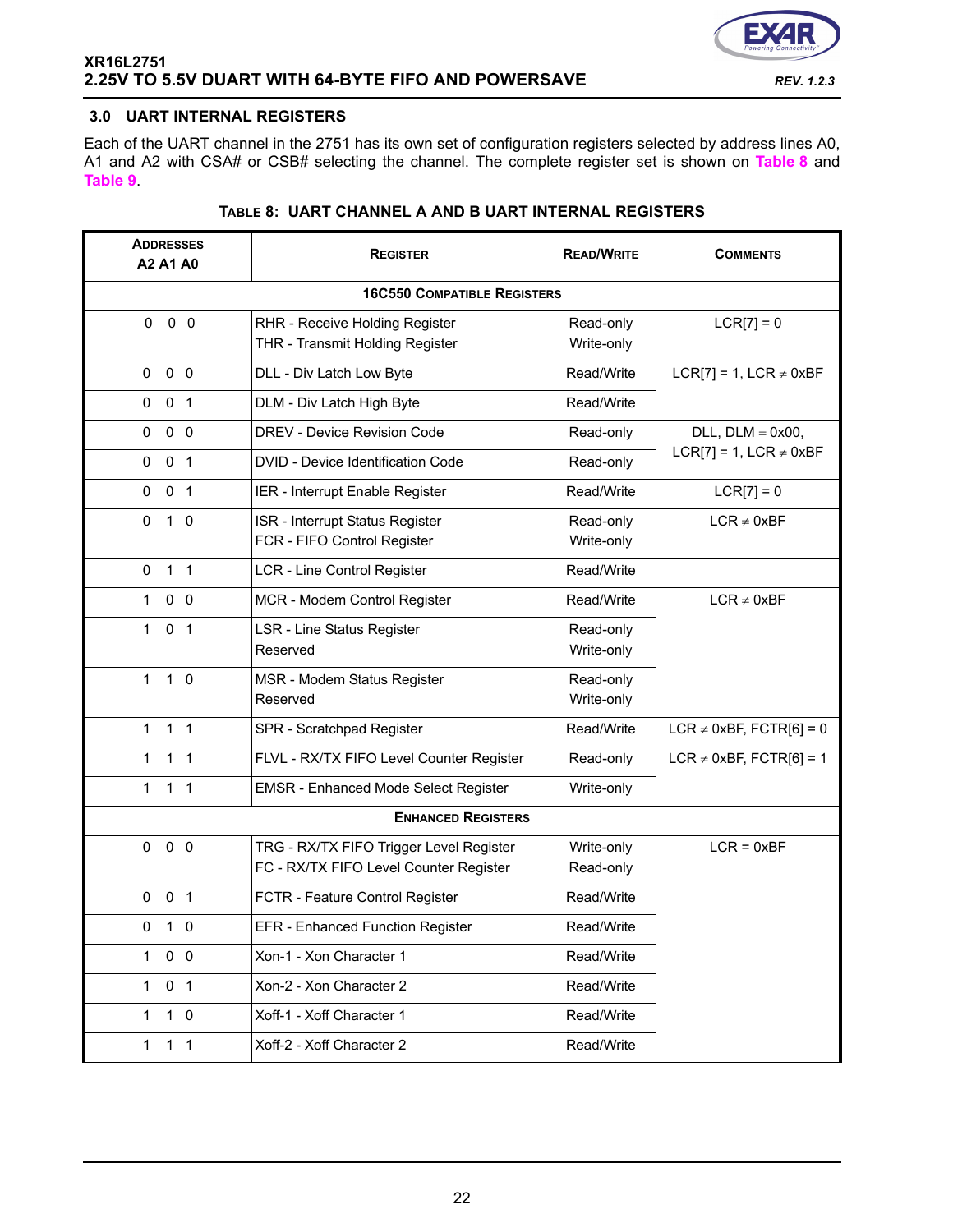![](_page_22_Picture_0.jpeg)

<span id="page-22-0"></span>.

# **TABLE 9: INTERNAL REGISTERS DESCRIPTION. SHADED BITS ARE ENABLED WHEN EFR BIT-4=1**

| <b>ADDRESS</b><br>A2-A0 | <b>REG</b><br><b>NAME</b> | READ/<br><b>WRITE</b> | <b>BIT-7</b>                         | <b>BIT-6</b>                                       | <b>BIT-5</b>                          | <b>BIT-4</b>                          | <b>BIT-3</b>                                | <b>BIT-2</b>                             | <b>BIT-1</b>                           | <b>BIT-0</b>                           | <b>COMMENT</b>                      |
|-------------------------|---------------------------|-----------------------|--------------------------------------|----------------------------------------------------|---------------------------------------|---------------------------------------|---------------------------------------------|------------------------------------------|----------------------------------------|----------------------------------------|-------------------------------------|
|                         |                           |                       |                                      |                                                    |                                       | 16C550 Compatible Registers           |                                             |                                          |                                        |                                        |                                     |
| 000                     | <b>RHR</b>                | <b>RD</b>             | Bit-7                                | Bit-6                                              | Bit-5                                 | Bit-4                                 | Bit-3                                       | Bit-2                                    | Bit-1                                  | Bit-0                                  |                                     |
| 000                     | <b>THR</b>                | <b>WR</b>             | Bit-7                                | Bit-6                                              | Bit-5                                 | Bit-4                                 | Bit-3                                       | Bit-2                                    | Bit-1                                  | Bit-0                                  |                                     |
| 001                     | <b>IER</b>                | RD/WR                 | 0/<br>CTS Int.<br>Enable             | 0/<br>RTS Int.<br>Enable                           | $0/$<br>Xoff Int.<br>Enable           | $0/$<br>Sleep<br>Mode<br>Enable       | Modem<br>Stat. Int.<br>Enable               | <b>RXLine</b><br>Stat.<br>Int.<br>Enable | <b>TX</b><br>Empty<br>Int<br>Enable    | RX<br>Data<br>Int.<br>Enable           | <b>LCR[7]=0</b>                     |
| 010                     | <b>ISR</b>                | <b>RD</b>             | <b>FIFOs</b><br>Enabled              | <b>FIFOs</b><br>Enabled                            | $0/$<br><b>INT</b><br>Source<br>Bit-5 | $0/$<br><b>INT</b><br>Source<br>Bit-4 | <b>INT</b><br>Source<br>Bit-3               | <b>INT</b><br>Source<br>Bit-2            | <b>INT</b><br>Source<br>Bit-1          | <b>INT</b><br>Source<br>Bit-0          | $LCR \neq 0xBF$                     |
| 010                     | <b>FCR</b>                | <b>WR</b>             | <b>RXFIFO</b><br>Trigger             | <b>RXFIFO</b><br>Trigger                           | $0/$<br><b>TXFIFO</b><br>Trigger      | $0/$<br><b>TXFIFO</b><br>Trigger      | <b>DMA</b><br>Mode<br>Enable                | <b>TX</b><br><b>FIFO</b><br>Reset        | RX<br><b>FIFO</b><br>Reset             | <b>FIFOs</b><br>Enable                 |                                     |
| 011                     | <b>LCR</b>                | RD/WR                 | <b>Divisor</b><br>Enable             | Set TX<br><b>Break</b>                             | Set Par-<br>ity                       | Even<br>Parity                        | Parity<br>Enable                            | Stop<br><b>Bits</b>                      | Word<br>Length<br>Bit-1                | Word<br>Length<br>Bit-0                |                                     |
| 100                     | <b>MCR</b>                | RD/WR                 | 0/<br><b>BRG</b><br>Pres-<br>caler   | 0/<br>IR Mode<br>ENable                            | $0/$<br><b>XonAny</b>                 | Internal<br>Lopback<br>Enable         | OP2#/INT<br>Output<br>Enable                | Rsrvd<br>(OP1#)                          | RTS#<br>Output<br>Control              | DTR#<br>Output<br>Control              |                                     |
| 101                     | <b>LSR</b>                | <b>RD</b>             | <b>RXFIFO</b><br>Global<br>Error     | THR &<br><b>TSR</b><br>Empty                       | <b>THR</b><br>Empty                   | RX<br><b>Break</b>                    | RX Fram-<br>ing Error                       | RX<br>Parity<br>Error                    | RX<br>Over-<br>run<br>Error            | RX<br>Data<br>Ready                    | $LCR \neq 0xBF$                     |
| $110$                   | <b>MSR</b>                | <b>RD</b>             | CD#<br>Input                         | RI#<br>Input                                       | DSR#<br>Input                         | CTS#<br>Input                         | Delta<br>CD#                                | Delta<br>RI#                             | Delta<br>DSR#                          | Delta<br>CTS#                          |                                     |
| 111                     | <b>SPR</b>                | RD/WR                 | Bit-7                                | Bit-6                                              | Bit-5                                 | Bit-4                                 | Bit-3                                       | Bit-2                                    | Bit-1                                  | Bit-0                                  | $LCR \neq 0xBF$<br>FCTR[6]=0        |
| $111$                   | <b>EMSR</b>               | <b>WR</b>             | 16X<br>Sam-<br>pling<br>Rate<br>Mode | <b>LSR</b><br>Error<br>Inter-<br>rupt.<br>Imd/Dly# | Auto<br><b>RTS</b><br>Hyst.<br>bit-3  | Auto<br><b>RTS</b><br>Hyst.<br>bit-2  | Auto<br><b>RS485</b><br>Output<br>Inversion | Rsrvd                                    | Rx/Tx<br><b>FIFO</b><br>Count<br>bit-1 | Rx/Tx<br><b>FIFO</b><br>Count<br>bit-0 | $LCR \neq 0xBF$<br><b>FCTR[6]=1</b> |
| 111                     | <b>FLVL</b>               | <b>RD</b>             | Bit-7                                | Bit-6                                              | Bit-5                                 | Bit-4                                 | Bit-3                                       | Bit-2                                    | Bit-1                                  | Bit-0                                  |                                     |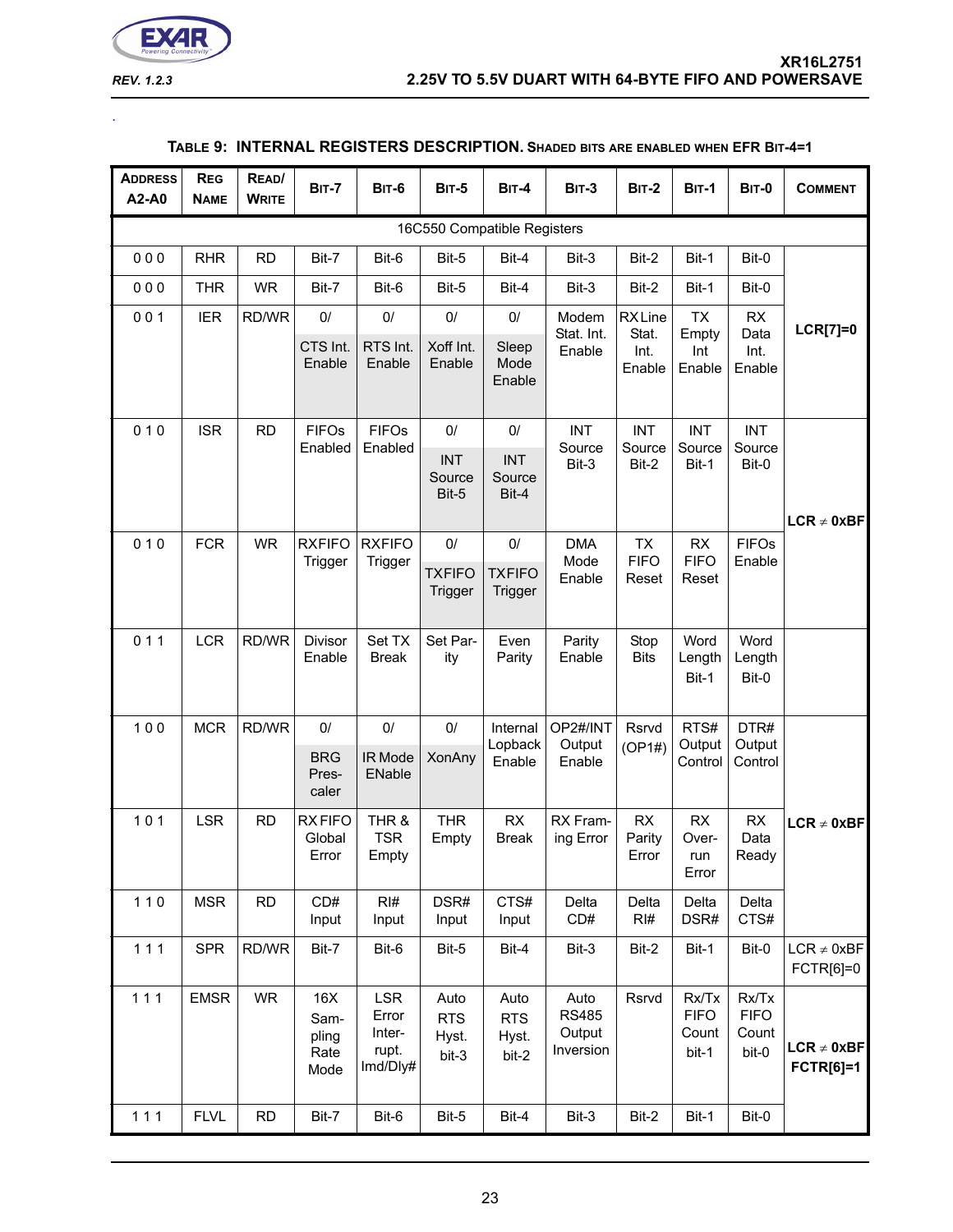![](_page_23_Picture_0.jpeg)

#### **TABLE 9: INTERNAL REGISTERS DESCRIPTION. SHADED BITS ARE ENABLED WHEN EFR BIT-4=1**

| <b>ADDRESS</b><br>A2-A0 | <b>REG</b><br><b>NAME</b>          | READ/<br><b>WRITE</b> | <b>BIT-7</b>                 | <b>BIT-6</b>                 | <b>BIT-5</b>              | $BIT-4$                                                                                 | <b>BIT-3</b>                                 | <b>BIT-2</b>                           | <b>BIT-1</b>                           | <b>BIT-0</b>                           | <b>COMMENT</b>                              |
|-------------------------|------------------------------------|-----------------------|------------------------------|------------------------------|---------------------------|-----------------------------------------------------------------------------------------|----------------------------------------------|----------------------------------------|----------------------------------------|----------------------------------------|---------------------------------------------|
|                         | <b>Baud Rate Generator Divisor</b> |                       |                              |                              |                           |                                                                                         |                                              |                                        |                                        |                                        |                                             |
| 000                     | <b>DLL</b>                         | RD/WR                 | Bit-7                        | Bit-6                        | Bit-5                     | Bit-4                                                                                   | Bit-3                                        | Bit-2                                  | Bit-1                                  | Bit-0                                  | $LCR[7]=1$                                  |
| 001                     | <b>DLM</b>                         | RD/WR                 | Bit-7                        | Bit-6                        | Bit-5                     | Bit-4                                                                                   | Bit-3                                        | Bit-2                                  | Bit-1                                  | Bit-0                                  | $LCR \neq 0xBF$                             |
| 000                     | <b>DREV</b>                        | <b>RD</b>             | Bit-7                        | Bit-6                        | Bit-5                     | Bit-4                                                                                   | Bit-3                                        | Bit-2                                  | Bit-1                                  | Bit-0                                  | $LCR[7]=1$                                  |
| 001                     | <b>DVID</b>                        | <b>RD</b>             | $\pmb{0}$                    | $\pmb{0}$                    | $\mathsf 0$               | $\pmb{0}$                                                                               | $\mathbf{1}$                                 | $\pmb{0}$                              | 1                                      | $\pmb{0}$                              | $LCR \neq 0xBF$<br>$DLL=0x00$<br>$DLM=0x00$ |
|                         |                                    |                       |                              |                              |                           | <b>Enhanced Registers</b>                                                               |                                              |                                        |                                        |                                        |                                             |
| 000                     | <b>TRG</b>                         | <b>WR</b>             | Bit-7                        | Bit-6                        | Bit-5                     | Bit-4                                                                                   | Bit-3                                        | Bit-2                                  | Bit-1                                  | Bit-0                                  |                                             |
| 000                     | FC                                 | <b>RD</b>             | Bit-7                        | Bit-6                        | Bit-5                     | Bit-4                                                                                   | Bit-3                                        | Bit-2                                  | Bit-1                                  | Bit-0                                  |                                             |
| 001                     | <b>FCTR</b>                        | RD/WR                 | RX/TX<br>Mode                | <b>SCPAD</b><br>Swap         | Trig<br>Table<br>Bit-1    | Trig<br>Table<br>Bit-0                                                                  | Auto<br><b>RS485</b><br>Direction<br>Control | RX IR<br>Input<br>Inv.                 | Auto<br><b>RTS</b><br>Hyst<br>Bit-1    | Auto<br><b>RTS</b><br>Hyst<br>Bit-0    |                                             |
| 010                     | <b>EFR</b>                         | RD/WR                 | Auto<br><b>CTS</b><br>Enable | Auto<br><b>RTS</b><br>Enable | Special<br>Char<br>Select | Enable<br><b>IER</b><br>$[7:4]$ ,<br><b>ISR</b><br>[5:4],<br>FCR[5:4]<br><b>MCR[7:5</b> | Soft-<br>ware<br>Flow<br>Cntl<br>Bit-3       | Soft-<br>ware<br>Flow<br>Cntl<br>Bit-2 | Soft-<br>ware<br>Flow<br>Cntl<br>Bit-1 | Soft-<br>ware<br>Flow<br>Cntl<br>Bit-0 | LCR=0xBF                                    |
| 100                     | XON1                               | RD/WR                 | Bit-7                        | Bit-6                        | Bit-5                     | Bit-4                                                                                   | Bit-3                                        | Bit-2                                  | Bit-1                                  | Bit-0                                  |                                             |
| 101                     | XON <sub>2</sub>                   | RD/WR                 | Bit-7                        | Bit-6                        | Bit-5                     | Bit-4                                                                                   | Bit-3                                        | Bit-2                                  | Bit-1                                  | Bit-0                                  |                                             |
| $110$                   | XOFF1                              | RD/WR                 | Bit-7                        | Bit-6                        | Bit-5                     | Bit-4                                                                                   | Bit-3                                        | Bit-2                                  | Bit-1                                  | Bit-0                                  |                                             |
| $111$                   | XOFF2                              | RD/WR                 | Bit-7                        | Bit-6                        | Bit-5                     | Bit-4                                                                                   | Bit-3                                        | Bit-2                                  | Bit-1                                  | Bit-0                                  |                                             |

# **4.0 INTERNAL REGISTER DESCRIPTIONS**

*4.1 Receive Holding Register (RHR) - Read- Only*

**[SEE"RECEIVER" ON PAGE](#page-13-0) 14.**

# *4.2 Transmit Holding Register (THR) - Write-Only*

# **[SEE"TRANSMITTER" ON PAGE](#page-12-0) 13.**

# *4.3 Interrupt Enable Register (IER) - Read/Write*

The Interrupt Enable Register (IER) masks the interrupts from receive data ready, transmit empty, line status and modem status registers. These interrupts are reported in the Interrupt Status Register (ISR).

# **4.3.1 IER versus Receive FIFO Interrupt Mode Operation**

When the receive FIFO (FCR BIT-0 = 1) and receive interrupts (IER BIT-0 = 1) are enabled, the RHR interrupts (see ISR bits 2 and 3) status will reflect the following:

**A.** The receive data available interrupts are issued to the host when the FIFO has reached the programmed trigger level. It will be cleared when the FIFO drops below the programmed trigger level.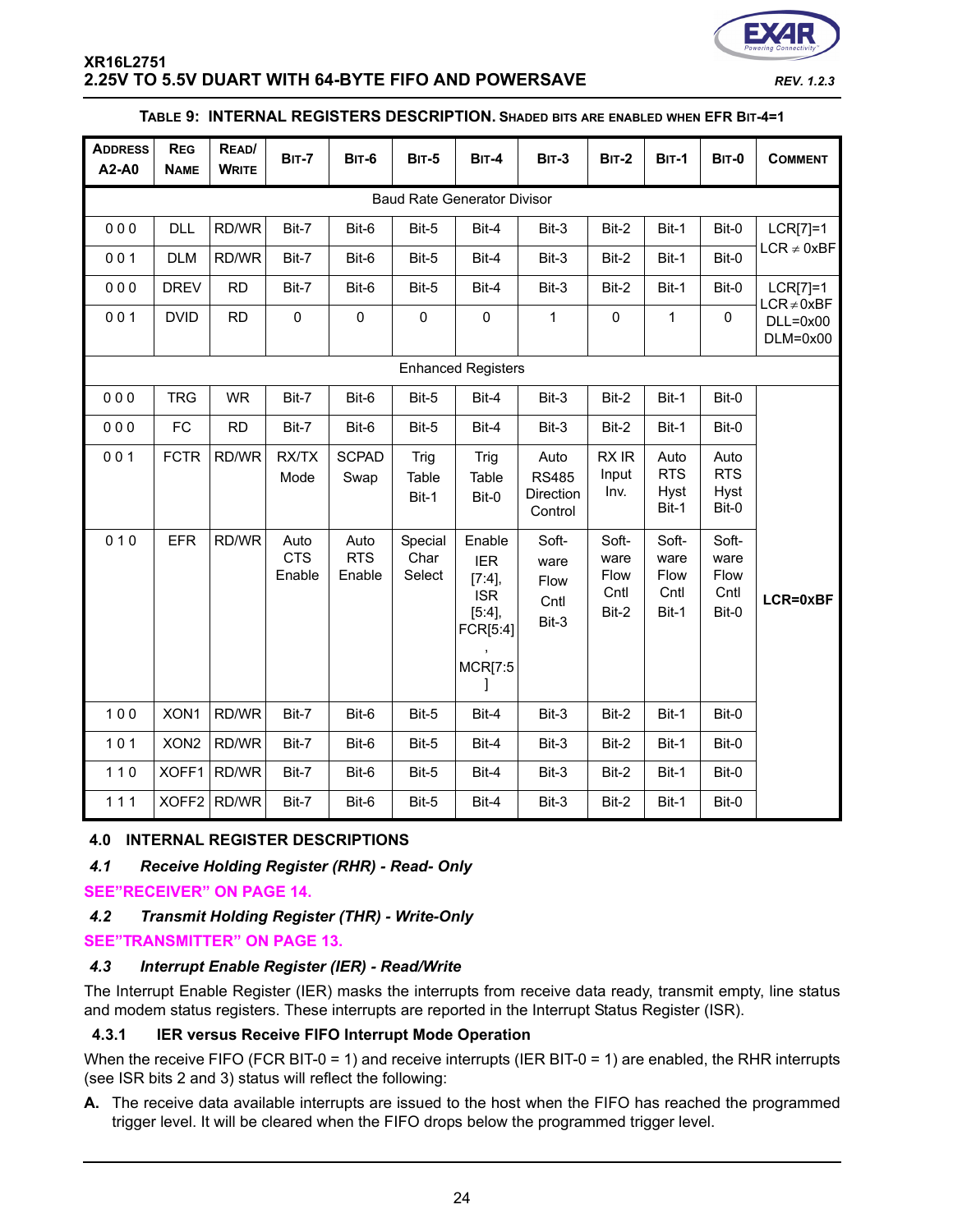![](_page_24_Picture_0.jpeg)

- **B.** FIFO level will be reflected in the ISR register when the FIFO trigger level is reached. Both the ISR register status bit and the interrupt will be cleared when the FIFO drops below the trigger level.
- **C.** The receive data ready bit (LSR BIT-0) is set as soon as a character is transferred from the shift register to the receive FIFO. It is reset when the FIFO is empty.

# **4.3.2 IER versus Receive/Transmit FIFO Polled Mode Operation**

When FCR BIT-0 equals a logic 1 for FIFO enable; resetting IER bits 0-3 enables the XR16L2751 in the FIFO polled mode of operation. Since the receiver and transmitter have separate bits in the LSR either or both can be used in the polled mode by selecting respective transmit or receive control bit(s).

- **A.** LSR BIT-0 indicates there is data in RHR or RX FIFO.
- **B.** LSR BIT-1 indicates an overrun error has occurred and that data in the FIFO may not be valid.
- **C.** LSR BIT 2-4 provides the type of receive data errors encountered for the data byte in RHR, if any.
- **D.** LSR BIT-5 indicates THR is empty.
- **E.** LSR BIT-6 indicates when both the transmit FIFO and TSR are empty.
- **F.** LSR BIT-7 indicates a data error in at least one character in the RX FIFO.

#### **IER[0]: RHR Interrupt Enable**

The receive data ready interrupt will be issued when RHR has a data character in the non-FIFO mode or when the receive FIFO has reached the programmed trigger level in the FIFO mode.

- Logic 0 = Disable the receive data ready interrupt (default).
- Logic 1 = Enable the receiver data ready interrupt.

#### **IER[1]: THR Interrupt Enable**

This bit enables the Transmit Ready interrupt which is issued whenever the THR becomes empty in the non-FIFO mode or when data in the FIFO falls below the programmed trigger level in the FIFO mode. If the THR is empty when this bit is enabled, an interrupt will be generated.

- Logic 0 = Disable Transmit Ready interrupt (default).
- Logic 1 = Enable Transmit Ready interrupt.

#### **IER[2]: Receive Line Status Interrupt Enable**

If any of the LSR register bits 1, 2, 3 or 4 is a logic 1, it will generate an interrupt to inform the host controller about the error status of the current data byte in FIFO. LSR bit-1 generates an interrupt immediately when the character has been received. LSR bits 2-4 generate an interrupt when the character with errors is read out of the FIFO (default). Instead, LSR bits 2-4 can be programmed to generate an interrupt immediately, by setting EMSR bit-6 to a logic 1.

- Logic 0 = Disable the receiver line status interrupt (default).
- Logic 1 = Enable the receiver line status interrupt.

# **IER[3]: Modem Status Interrupt Enable**

- Logic 0 = Disable the modem status register interrupt (default).
- Logic 1 = Enable the modem status register interrupt.

# **IER[4]: Sleep Mode Enable (requires EFR bit-4 = 1)**

- Logic 0 = Disable Sleep Mode (default).
- Logic 1 = Enable Sleep Mode. See Sleep Mode section for further details.

#### **IER[5]: Xoff Interrupt Enable (requires EFR bit-4=1)**

- Logic 0 = Disable the software flow control, receive Xoff interrupt. (default)
- Logic 1 = Enable the software flow control, receive Xoff interrupt. See Software Flow Control section for details.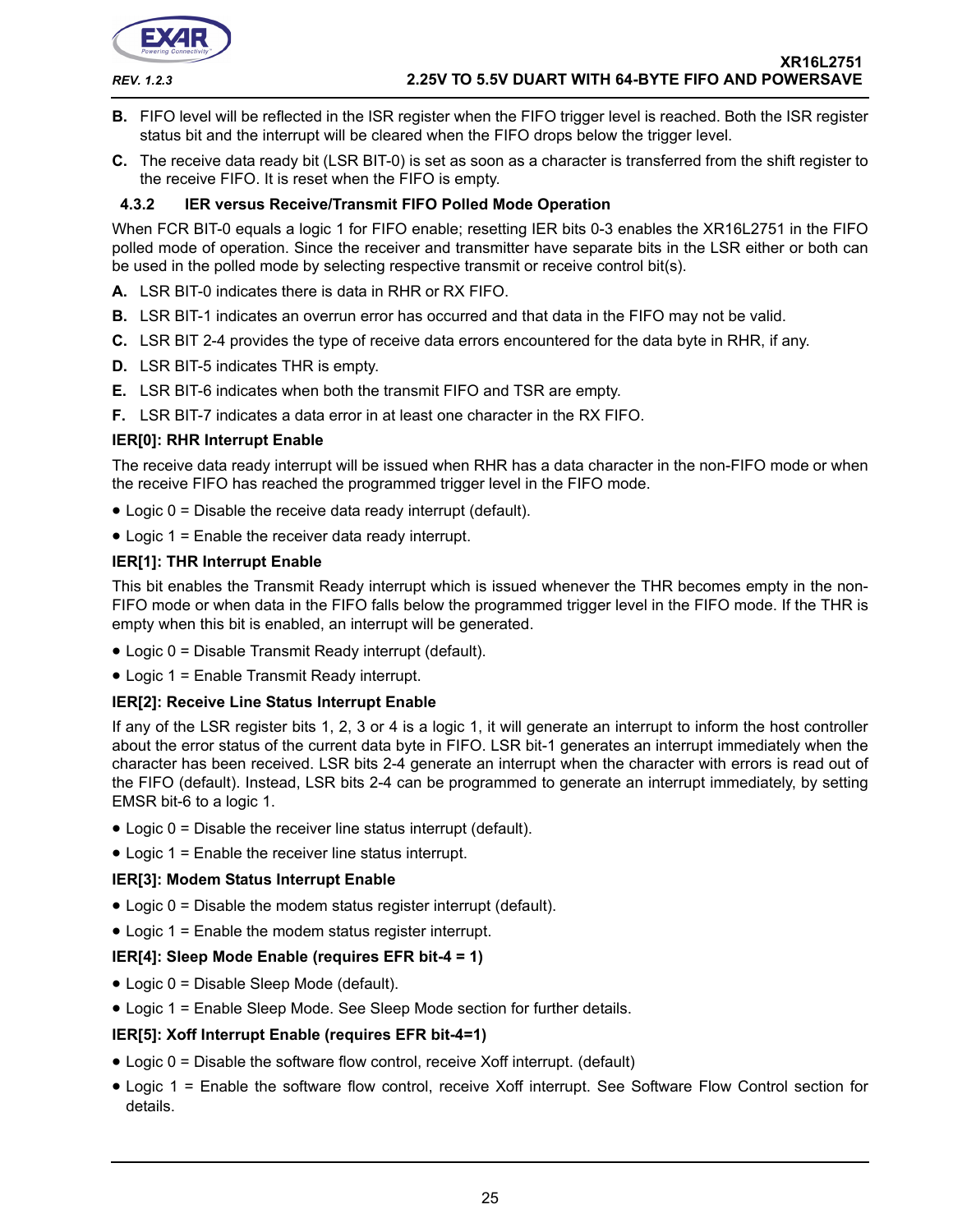![](_page_25_Picture_1.jpeg)

# **IER[6]: RTS# Output Interrupt Enable (requires EFR bit-4=1)**

- Logic 0 = Disable the RTS# interrupt (default).
- Logic 1 = Enable the RTS# interrupt. The UART issues an interrupt when the RTS# pin makes a transition from low to high.

# **IER[7]: CTS# Input Interrupt Enable (requires EFR bit-4=1)**

- Logic 0 = Disable the CTS# interrupt (default).
- Logic 1 = Enable the CTS# interrupt. The UART issues an interrupt when CTS# pin makes a transition from low to high.

#### <span id="page-25-0"></span>*4.4 Interrupt Status Register (ISR) - Read-Only*

The UART provides multiple levels of prioritized interrupts to minimize external software interaction. The Interrupt Status Register (ISR) provides the user with six interrupt status bits. Performing a read cycle on the ISR will give the user the current highest pending interrupt level to be serviced, others are queued up to be serviced next. No other interrupts are acknowledged until the pending interrupt is serviced. The Interrupt Source Table, **[Table](#page-26-0) 10**, shows the data values (bit 0-5) for the interrupt priority levels and the interrupt sources associated with each of these interrupt levels.

#### **4.4.1 Interrupt Generation:**

- LSR is by any of the LSR bits 1, 2, 3 and 4.
- RXRDY is by RX trigger level.
- RXRDY Time-out is by a 4-char plus 12 bits delay timer.
- TXRDY is by TX trigger level or TX FIFO empty (or transmitter empty in auto RS-485 control).
- MSR is by any of the MSR bits 0, 1, 2 and 3.
- Receive Xoff/Special character is by detection of a Xoff or Special character.
- CTS# is when its transmitter toggles the input pin (from LOW to HIGH) during auto CTS flow control.
- RTS# is when its receiver toggles the output pin (from LOW to HIGH) during auto RTS flow control.
- Wake-up Indicator is when the UART comes out of sleep mode.

# **4.4.2 Interrupt Clearing:**

- LSR interrupt is cleared by a read to the LSR register.
- RXRDY interrupt is cleared by reading data until FIFO falls below the trigger level.
- RXRDY Time-out interrupt is cleared by reading RHR.
- TXRDY interrupt is cleared by a read to the ISR register or writing to THR.
- MSR interrupt is cleared by a read to the MSR register.
- Xoff interrupt is cleared by a read to ISR or when Xon character(s) is received.
- Special character interrupt is cleared by a read to ISR or after the next character is received.
- RTS# and CTS# flow control interrupts are cleared by a read to the MSR register.
- Wake-up Indicator is cleared by a read to the ISR register.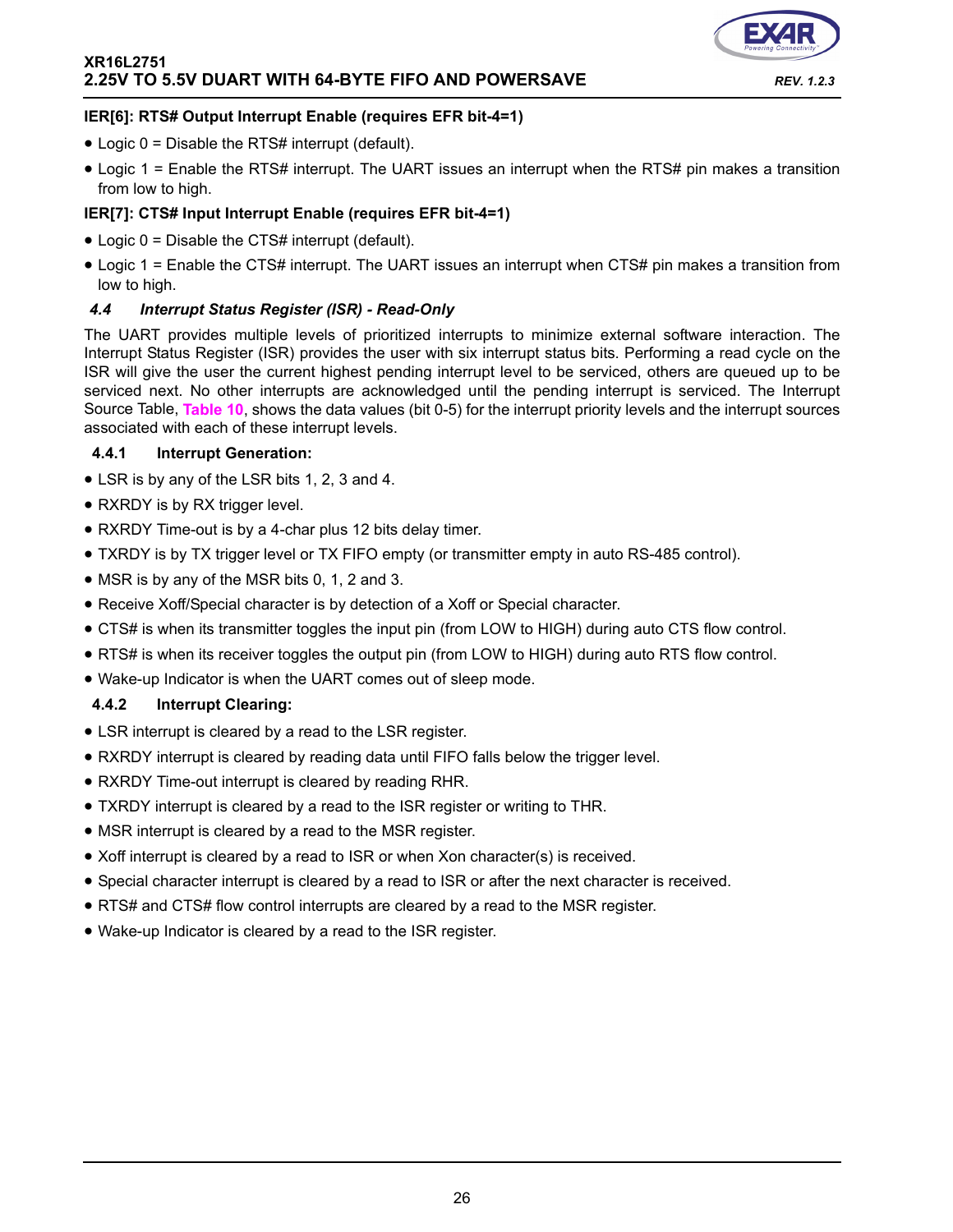![](_page_26_Picture_0.jpeg)

<span id="page-26-0"></span>

| <b>PRIORITY</b> |              |          | <b>ISR REGISTER STATUS BITS</b> |              |              |              | <b>SOURCE OF INTERRUPT</b>                        |
|-----------------|--------------|----------|---------------------------------|--------------|--------------|--------------|---------------------------------------------------|
| <b>LEVEL</b>    | <b>BIT-5</b> | $BIT-4$  | <b>BIT-3</b>                    | <b>BIT-2</b> | <b>BIT-1</b> | <b>BIT-0</b> |                                                   |
| 1               | $\Omega$     | $\Omega$ | 0                               | 1            | 1            | 0            | LSR (Receiver Line Status Register)               |
| $\overline{2}$  | $\Omega$     | 0        | 1                               |              | $\Omega$     | 0            | RXRDY (Receive Data Time-out)                     |
| 3               | $\mathbf{0}$ | $\Omega$ | 0                               |              | $\Omega$     | 0            | RXRDY (Received Data Ready)                       |
| 4               | 0            | 0        | $\Omega$                        | $\mathbf{0}$ | $\mathbf{1}$ | 0            | <b>TXRDY</b> (Transmit Ready)                     |
| 5               | $\Omega$     | $\Omega$ | $\Omega$                        | $\Omega$     | $\Omega$     | $\mathbf{0}$ | MSR (Modem Status Register)                       |
| 6               | $\Omega$     | 1        | 0                               | $\mathbf{0}$ | $\Omega$     | $\Omega$     | <b>RXRDY</b> (Received Xoff or Special character) |
| 7               |              | $\Omega$ | 0                               | $\Omega$     | $\Omega$     | 0            | CTS#, RTS# change of state                        |
|                 | $\mathbf{0}$ | 0        | $\Omega$                        | 0            | $\Omega$     | 1            | None (default) or Wake-up Indicator               |

# **TABLE 10: INTERRUPT SOURCE AND PRIORITY LEVEL**

#### **ISR[0]: Interrupt Status**

- Logic 0 = An interrupt is pending and the ISR contents may be used as a pointer to the appropriate interrupt service routine.
- Logic 1 = No interrupt pending (default condition) or the device has come out of sleep mode.

#### **ISR[3:1]: Interrupt Status**

These bits indicate the source for a pending interrupt at interrupt priority levels (See Interrupt Source **[Table](#page-26-0) 10**).

# **ISR[5:4]: Interrupt Status**

These bits are enabled when EFR bit-4 is set to a logic 1. ISR bit-4 indicates that the receiver detected a data match of the Xoff character(s). Note that once set to a logic 1, the ISR bit-4 will stay a logic 1 until a Xon character is received. ISR bit-5 indicates that CTS# or RTS# has changed state.

#### **ISR[7:6]: FIFO Enable Status**

These bits are set to a logic 0 when the FIFOs are disabled. They are set to a logic 1 when the FIFOs are enabled.

# *4.5 FIFO Control Register (FCR) - Write-Only*

This register is used to enable the FIFOs, clear the FIFOs, set the transmit/receive FIFO trigger levels, and select the DMA mode. The DMA, and FIFO modes are defined as follows:

# **FCR[0]: TX and RX FIFO Enable**

- Logic 0 = Disable the transmit and receive FIFO (default).
- Logic 1 = Enable the transmit and receive FIFOs. This bit must be set to logic 1 when other FCR bits are written or they will not be programmed.

# **FCR[1]: RX FIFO Reset**

This bit is only active when FCR bit-0 is a '1'.

- Logic 0 = No receive FIFO reset (default)
- Logic 1 = Reset the receive FIFO pointers and FIFO level counter logic (the receive shift register is not cleared or altered). This bit will return to a logic 0 after resetting the FIFO.

# **FCR[2]: TX FIFO Reset**

This bit is only active when FCR bit-0 is a '1'.

Logic 0 = No transmit FIFO reset (default).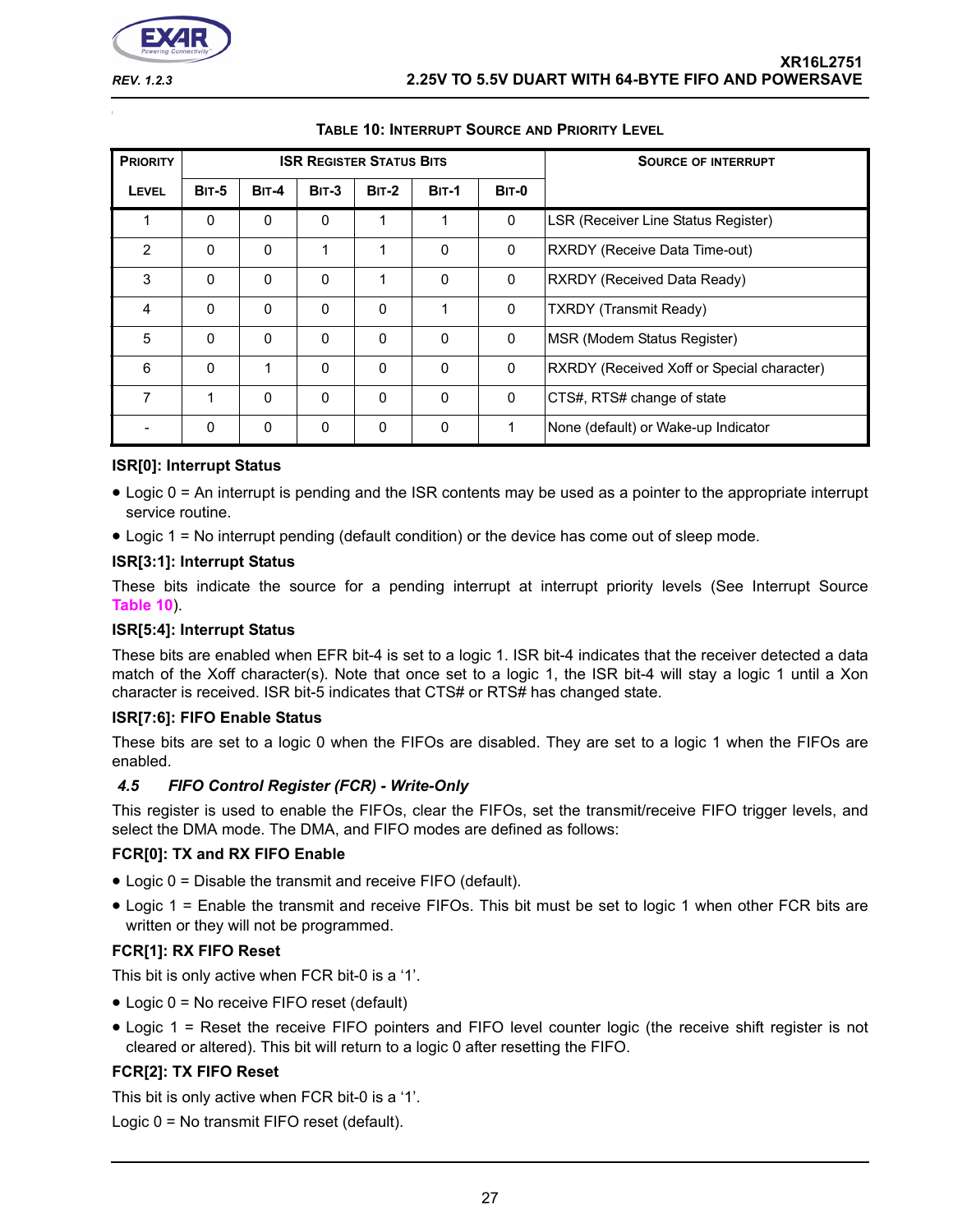![](_page_27_Picture_1.jpeg)

Logic 1 = Reset the transmit FIFO pointers and FIFO level counter logic (the transmit shift register is not cleared or altered). This bit will return to a logic 0 after resetting the FIFO.

#### **FCR[3]: DMA Mode Select**

Controls the behavior of the TXRDY# and RXRDY# pins. See DMA operation section for details.

- Logic 0 = Normal Operation (default).
- Logic 1 = DMA Mode.

#### **FCR[5:4]: Transmit FIFO Trigger Select**

(logic 0 = default, TX trigger level = one)

These 2 bits set the trigger level for the transmit FIFO. The UART will issue a transmit interrupt when the number of characters in the FIFO falls below the selected trigger level, or when it gets empty in case that the FIFO did not get filled over the trigger level on last re-load. **[Table](#page-28-0) 11** below shows the selections. EFR bit-4 must be set to '1' before these bits can be accessed.Note that the receiver and the transmitter cannot use different trigger tables. Whichever selection is made last applies to both the RX and TX side.

#### **FCR[7:6]: Receive FIFO Trigger Select**

(logic 0 = default, RX trigger level =1)

The FCTR Bits 5-4 are associated with these 2 bits. These 2 bits are used to set the trigger level for the receive FIFO. The UART will issue a receive interrupt when the number of the characters in the FIFO crosses the trigger level. **[Table](#page-28-0) 11** shows the complete selections. Note that the receiver and the transmitter cannot use different trigger tables. Whichever selection is made last applies to both the RX and TX side.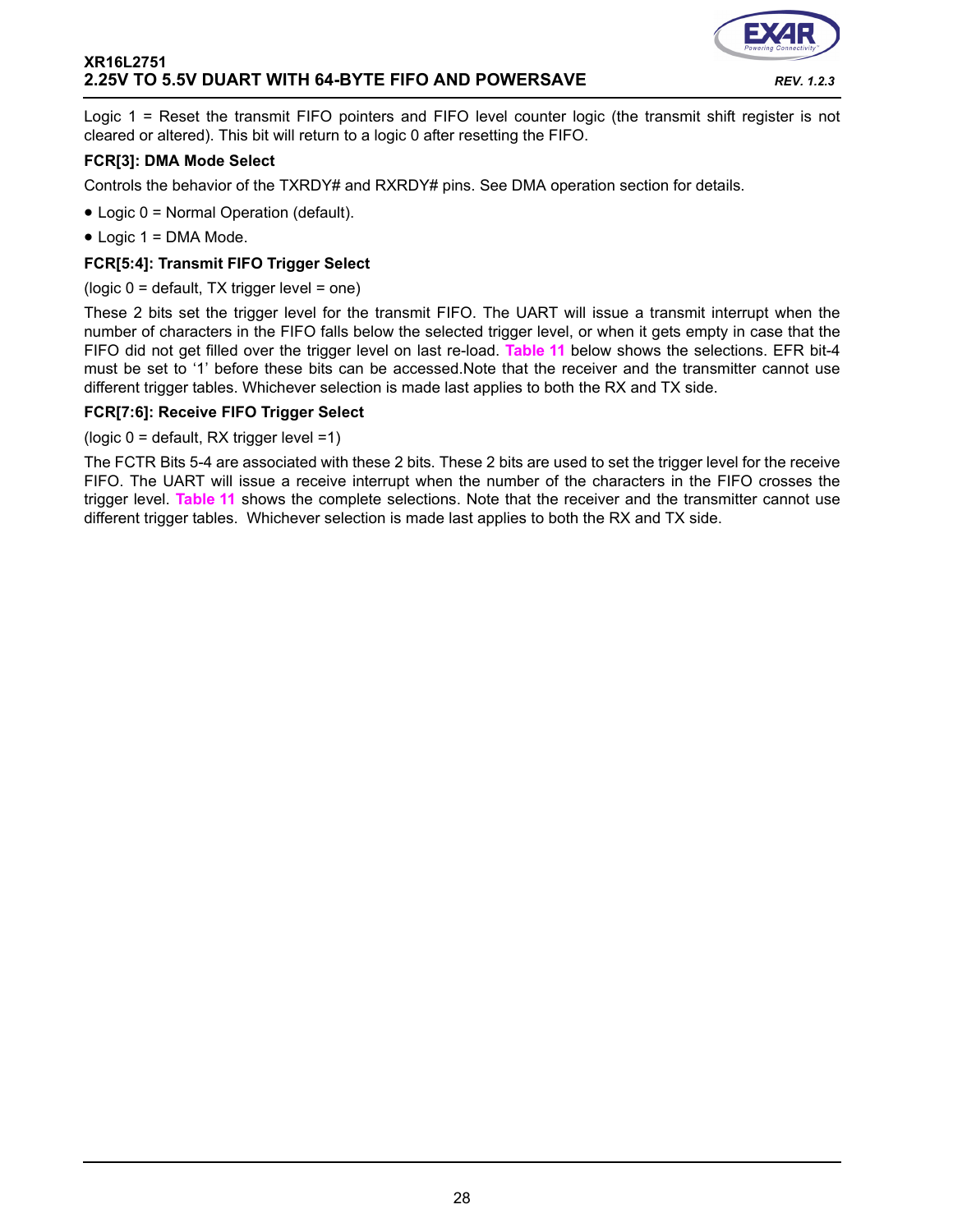![](_page_28_Picture_0.jpeg)

<span id="page-28-0"></span>

| <b>TRIGGER</b><br><b>TABLE</b> | <b>FCTR</b><br><b>BIT-5</b> | <b>FCTR</b><br><b>BIT-4</b> | <b>FCR</b><br><b>BIT-7</b>           | <b>FCR</b><br><b>BIT-6</b>  | <b>FCR</b><br><b>BIT-5</b> | <b>FCR</b><br>BIT-4                                    | <b>RECEIVE</b><br><b>TRIGGER LEVEL</b>                 | <b>TRANSMIT</b><br><b>TRIGGER</b><br>LEVEL | <b>COMPATIBILITY</b>                                                   |
|--------------------------------|-----------------------------|-----------------------------|--------------------------------------|-----------------------------|----------------------------|--------------------------------------------------------|--------------------------------------------------------|--------------------------------------------|------------------------------------------------------------------------|
| Table-A                        | $\mathbf 0$                 | $\mathbf 0$                 | $\mathbf 0$<br>0<br>1<br>1           | 0<br>1<br>0<br>$\mathbf{1}$ | $\pmb{0}$                  | $\pmb{0}$                                              | 1 (default)<br>4<br>8<br>14                            | 1 (default)                                | 16C550, 16C2550,<br>16C2552, 16C554,<br>16C580                         |
| Table-B                        | $\mathbf 0$                 | 1                           | $\mathbf 0$<br>$\mathbf 0$<br>1<br>1 | $\pmb{0}$<br>1<br>0<br>1    | $\pmb{0}$<br>0<br>1<br>1   | $\pmb{0}$<br>$\mathbf{1}$<br>$\pmb{0}$<br>$\mathbf{1}$ | 8<br>16<br>24<br>28                                    | 16<br>8<br>24<br>30                        | 16C650A                                                                |
| Table-C                        | $\mathbf{1}$                | $\pmb{0}$                   | $\pmb{0}$<br>0<br>1<br>1             | 0<br>1<br>0<br>$\mathbf{1}$ | $\pmb{0}$<br>0<br>1<br>1   | $\pmb{0}$<br>1<br>$\pmb{0}$<br>1                       | 8<br>16<br>56<br>60                                    | 8<br>16<br>32<br>56                        | 16C654                                                                 |
| Table-D                        | $\mathbf{1}$                | 1                           | X                                    | X                           | $\mathsf{X}$               | $\mathsf{X}$                                           | Programmable<br>via TRG<br>register.<br>$FCTR[7] = 0.$ | via TRG<br>register.<br>$FCTR[7] = 1.$     | Programmable   16L2752, 16C2850,<br>16C2852, 16C850,<br>16C854, 16C864 |

#### **TABLE 11: TRANSMIT AND RECEIVE FIFO TRIGGER TABLE AND LEVEL SELECTION**

# *4.6 Line Control Register (LCR) - Read/Write*

The Line Control Register is used to specify the asynchronous data communication format. The word or character length, the number of stop bits, and the parity are selected by writing the appropriate bits in this register.

# **LCR[1:0]: TX and RX Word Length Select**

These two bits specify the word length to be transmitted or received.

| <b>BIT-1</b> | <b>BIT-0</b> | <b>WORD LENGTH</b> |
|--------------|--------------|--------------------|
|              |              | 5 (default)        |
|              |              |                    |
|              |              |                    |
|              |              |                    |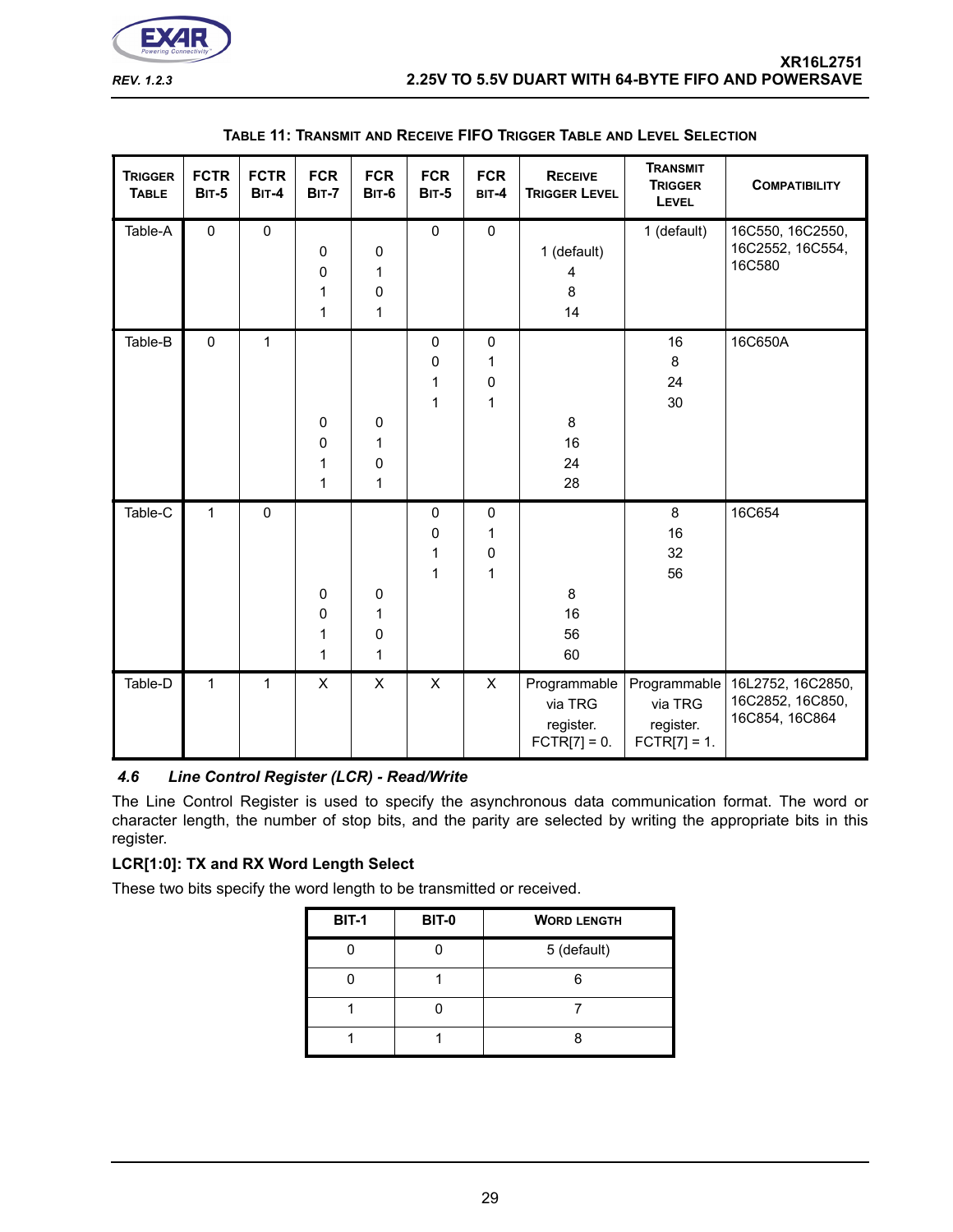![](_page_29_Picture_1.jpeg)

# **LCR[2]: TX and RX Stop-bit Length Select**

The length of stop bit is specified by this bit in conjunction with the programmed word length.

| BIT-2 | <b>WORD</b><br><b>LENGTH</b> | <b>STOP BIT LENGTH</b><br>(BIT TIME(S)) |
|-------|------------------------------|-----------------------------------------|
|       | 5,6,7,8                      | 1 (default)                             |
|       | 5                            | $1 - 1/2$                               |
|       | 6,7,8                        |                                         |

# **LCR[3]: TX and RX Parity Select**

Parity or no parity can be selected via this bit. The parity bit is a simple way used in communications for data integrity check. See **[Table](#page-29-0) 12** for parity selection summary below.

- $\bullet$  Logic  $0 = No$  parity.
- Logic 1 = A parity bit is generated during the transmission while the receiver checks for parity error of the data character received.

# **LCR[4]: TX and RX Parity Select**

If the parity bit is enabled with LCR bit-3 set to a logic 1, LCR BIT-4 selects the even or odd parity format.

- Logic 0 = ODD Parity is generated by forcing an odd number of logic 1's in the transmitted character. The receiver must be programmed to check the same format (default).
- Logic 1 = EVEN Parity is generated by forcing an even number of logic 1's in the transmitted character. The receiver must be programmed to check the same format.

# **LCR[5]: TX and RX Parity Select**

If the parity bit is enabled, LCR BIT-5 selects the forced parity format.

- LCR BIT-5 = logic 0, parity is not forced (default).
- LCR BIT-5 = logic 1 and LCR BIT-4 = logic 0, parity bit is forced to a logical 1 for the transmit and receive data.
- <span id="page-29-0"></span>• LCR BIT-5 = logic 1 and LCR BIT-4 = logic 1, parity bit is forced to a logical 0 for the transmit and receive data.

|   |   | LCR BIT-5 LCR BIT-4 LCR BIT-3 | <b>PARITY SELECTION</b>        |
|---|---|-------------------------------|--------------------------------|
| х | x |                               | No parity                      |
|   |   |                               | Odd parity                     |
|   |   |                               | Even parity                    |
|   |   |                               | Force parity to mark,<br>(14)  |
|   |   |                               | Forced parity to<br>space, "0" |

#### **TABLE 12: PARITY SELECTION**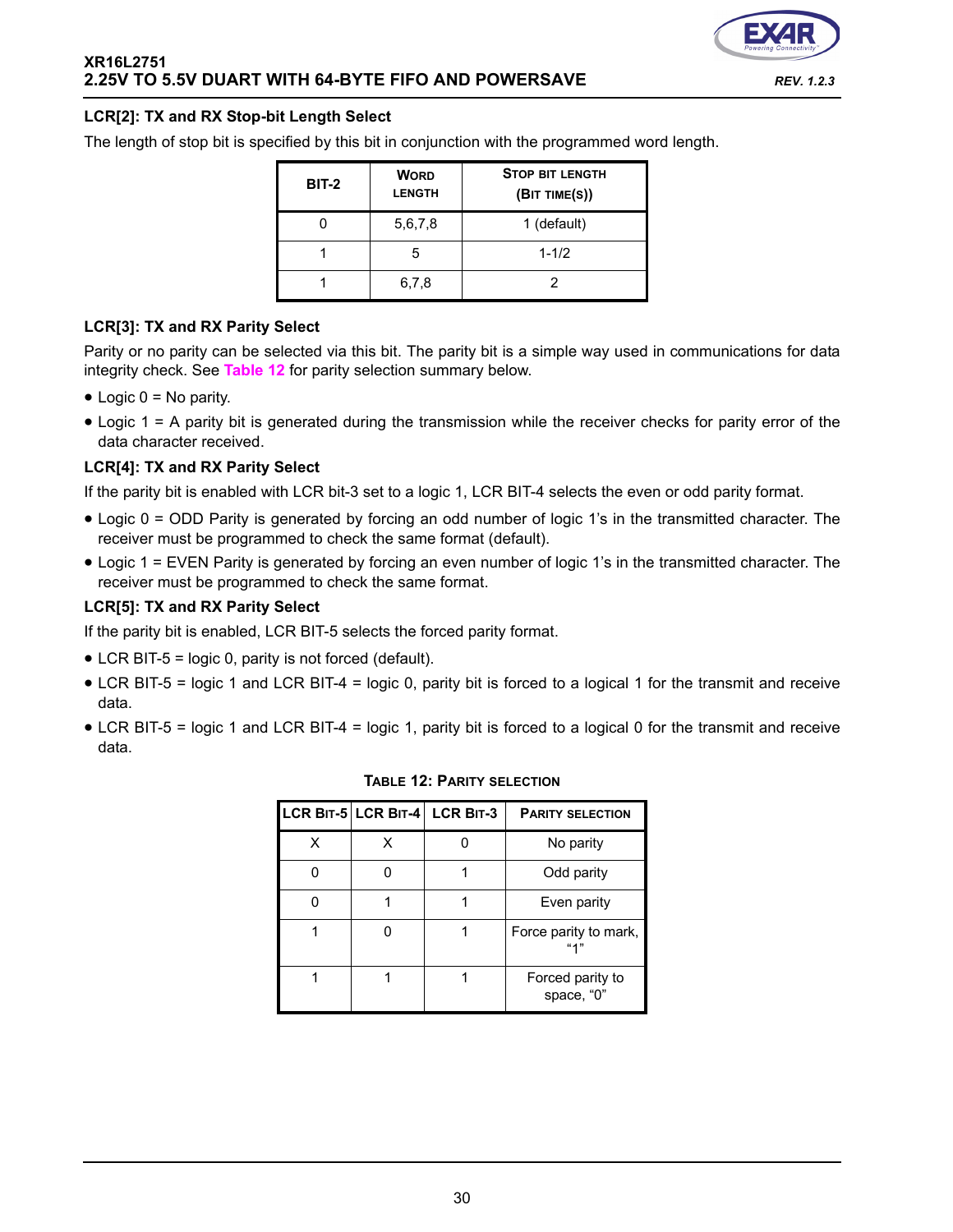![](_page_30_Picture_0.jpeg)

#### **LCR[6]: Transmit Break Enable**

When enabled, the Break control bit causes a break condition to be transmitted (the TX output is forced to a "space", LOW state). This condition remains, until disabled by setting LCR bit-6 to a logic 0.

- Logic 0 = No TX break condition. (default)
- Logic 1 = Forces the transmitter output (TX) to a "space", LOW, for alerting the remote receiver of a line break condition.

# **LCR[7]: Baud Rate Divisors Enable**

Baud rate generator divisor (DLL/DLM) enable.

- Logic 0 = Data registers are selected. (default)
- Logic 1 = Divisor latch registers are selected.

#### *4.7 Modem Control Register (MCR) or General Purpose Outputs Control - Read/Write*

The MCR register is used for controlling the serial/modem interface signals or general purpose inputs/outputs.

#### **MCR[0]: DTR# Output**

The DTR# pin is a modem control output. If the modem interface is not used, this output may be used as a general purpose output.

- Logic 0 = Force DTR# output HIGH (default).
- Logic 1 = Force DTR# output LOW.

#### **MCR[1]: RTS# Output**

The RTS# pin is a modem control output and may be used for automatic hardware flow control by enabled by EFR bit-6 or auto RS-485 half-duplex direction control output enabled by FCTR bit-3. If the modem interface is not used, this output may be used as a general purpose output.

- Logic 0 = Force RTS# output HIGH (default).
- Logic 1 = Force RTS# output LOW.

#### **MCR[2]: Reserved**

OP1# is not available as an output pin on the 2751. But it is available for use during Internal Loopback Mode. In the Loopback Mode, this bit is used to write the state of the modem RI# interface signal.

#### **MCR[3]: OP2# Output / INT Output Enable**

This bit enables and disables the operation of INT/IRQ#, interrupt output. If INT/IRQ# output is not used, OP2# can be used as a general purpose output. Also, if 16/68# pin selects Motorola bus interface mode, this bit must be set to logic 0.

- Logic 0 = INT (A-B) outputs disabled (three state mode) and OP2# output set HIGH (default).
- Logic 1 = INT (A-B) outputs enabled (active mode) and OP2# output set LOW.

#### **MCR[4]: Internal Loopback Enable**

- Logic 0 = Disable loopback mode (default).
- Logic 1 = Enable local loopback mode, see loopback section and **[Figure](#page-20-0) 13**.

#### **MCR[5]: Xon-Any Enable**

- Logic 0 = Disable Xon-Any function (for 16C550 compatibility, default).
- Logic 1 = Enable Xon-Any function. In this mode, any RX character received will resume transmit operation. The RX character will be loaded into the RX FIFO, unless the RX character is an Xon or Xoff character and the 2751 is programmed to use the Xon/Xoff flow control.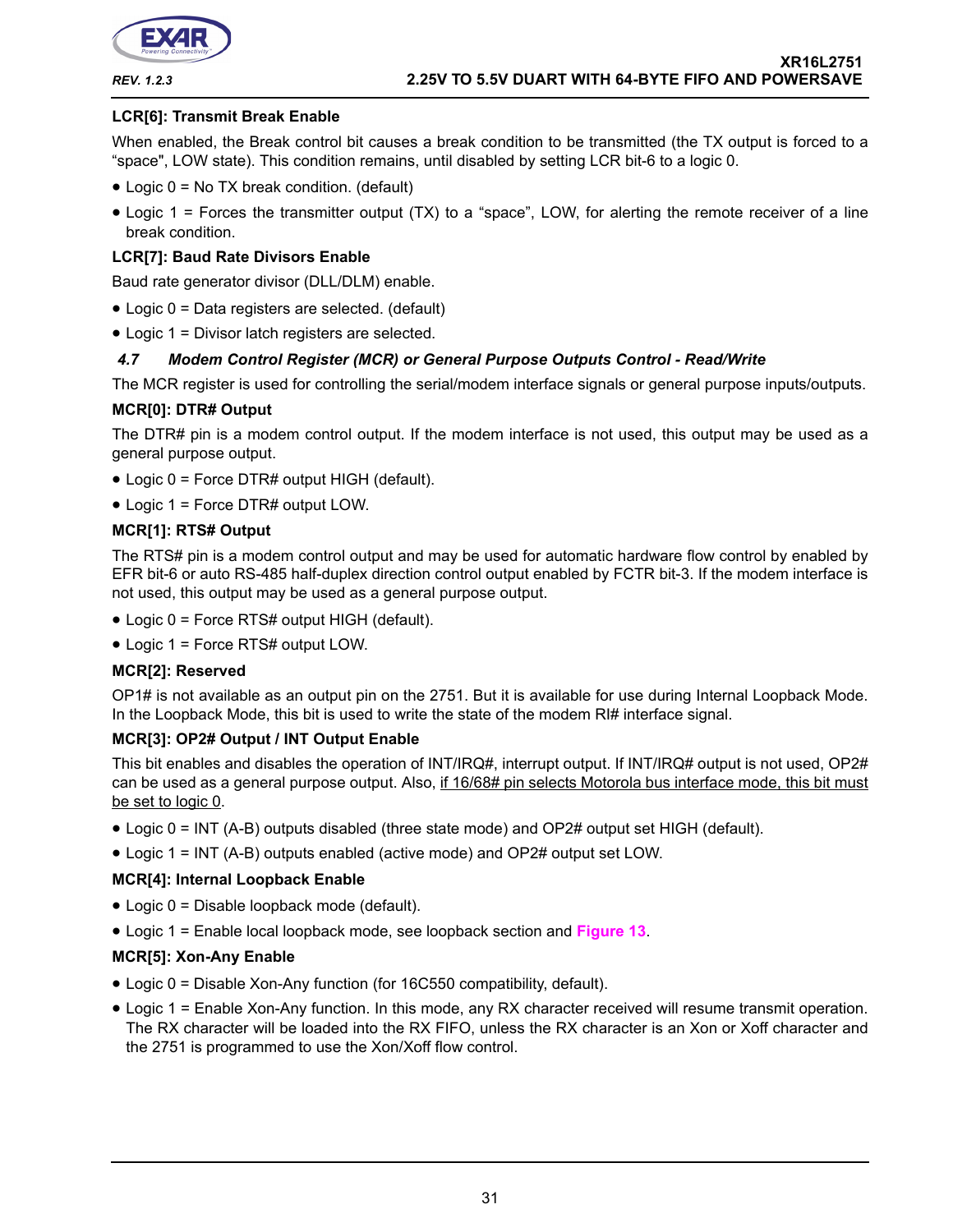![](_page_31_Picture_1.jpeg)

#### **MCR[6]: Infrared Encoder/Decoder Enable**

- Logic 0 = Enable the standard modem receive and transmit input/output interface. (Default)
- Logic 1 = Enable infrared IrDA receive and transmit inputs/outputs. The TX/RX output/input are routed to the infrared encoder/decoder. The data input and output levels conform to the IrDA infrared interface requirement. While in this mode, the infrared TX output will be a logic 0 during idle data conditions.

#### **MCR[7]: BRG Clock Prescaler Select**

The 2751 has a hardware pin (pin 25) to select this function upon power up or reset. After the power up or reset, this register bit will have control and can alter the logic state.

- Logic 0 = Divide by one. The input clock from the crystal or external clock is fed directly to the Programmable Baud Rate Generator without further modification, i.e., divide by one (default).
- Logic 1 = Divide by four. The prescaler divides the input clock from the crystal or external clock by four and feeds it to the Programmable Baud Rate Generator, hence, data rates become one forth.

#### *4.8 Line Status Register (LSR) - Read Only*

This register provides the status of data transfers between the UART and the host.

#### **LSR[0]: Receive Data Ready Indicator**

- Logic 0 = No data in receive holding register or FIFO (default).
- Logic 1 = Data has been received and is saved in the receive holding register or FIFO.

# **LSR[1]: Receiver Overrun Flag**

- Logic 0 = No overrun error. (default)
- Logic 1 = Overrun error. A data overrun error condition occurred in the receive shift register. This happens when additional data arrives while the FIFO is full. In this case the previous data in the receive shift register is overwritten. Note that under this condition the data byte in the receive shift register is not transferred into the FIFO, therefore the data in the FIFO is not corrupted by the error.

# **LSR[2]: Receive Data Parity Error Flag**

- Logic 0 = No parity error (default).
- Logic 1 = Parity error. The receive character in RHR does not have correct parity information and is suspect. This error is associated with the character available for reading in RHR.

# **LSR[3]: Receive Data Framing Error Flag**

- Logic 0 = No framing error (default).
- Logic 1 = Framing error. The receive character did not have a valid stop bit(s). This error is associated with the character available for reading in RHR.

#### **LSR[4]: Receive Break Flag**

- Logic 0 = No break condition (default).
- Logic 1 = The receiver received a break signal (RX was LOW for at least one character frame time). In the FIFO mode, only one break character is loaded into the FIFO.

#### **LSR[5]: Transmit Holding Register Empty Flag**

This bit is the Transmit Holding Register Empty indicator. The THR bit is set to a logic 1 when the last data byte is transferred from the transmit holding register to the transmit shift register. The bit is reset to logic 0 concurrently with the data loading to the transmit holding register by the host. In the FIFO mode this bit is set when the transmit FIFO is empty, it is cleared when the transmit FIFO contains at least 1 byte.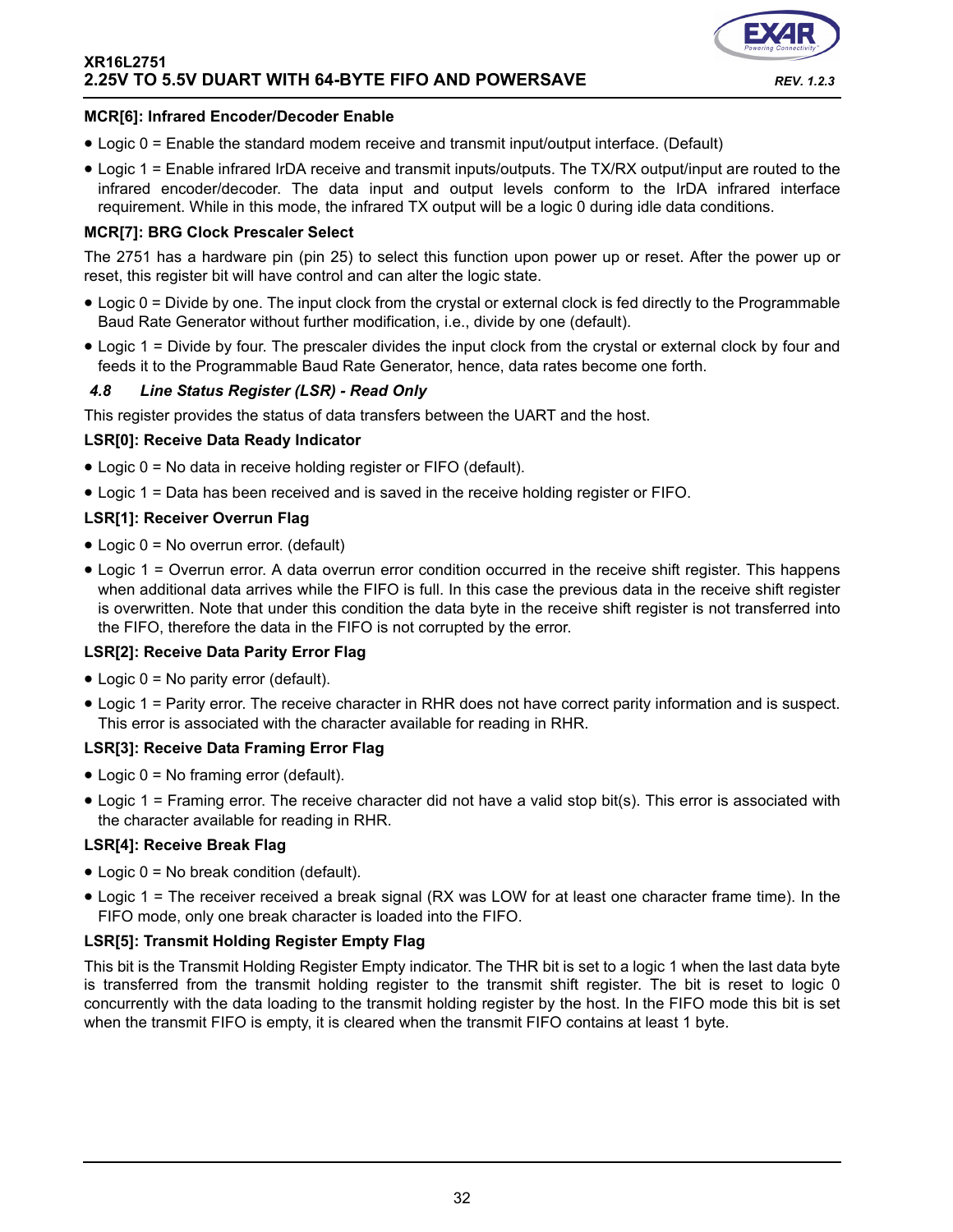![](_page_32_Picture_0.jpeg)

### **LSR[6]: THR and TSR Empty Flag**

This bit is set to a logic 1 whenever the transmitter goes idle. It is set to logic 0 whenever either the THR or TSR contains a data character. In the FIFO mode this bit is set to a logic 1 whenever the transmit FIFO and transmit shift register are both empty.

# **LSR[7]: Receive FIFO Data Error Flag**

- Logic 0 = No FIFO error (default).
- Logic 1 = A global indicator for the sum of all error bits in the RX FIFO. At least one parity error, framing error or break indication is in the FIFO data. This bit clears when there is no more error(s) in any of the bytes in the RX FIFO.

#### *4.9 Modem Status Register (MSR) - Read Only*

This register provides the current state of the modem interface input signals. Lower four bits of this register are used to indicate the changed information. These bits are set to a logic 1 whenever a signal from the modem changes state. These bits may be used for general purpose inputs when they are not used with modem signals.

#### **MSR[0]: Delta CTS# Input Flag**

- Logic 0 = No change on CTS# input (default).
- Logic 1 = The CTS# input has changed state since the last time it was monitored. A modem status interrupt will be generated if MSR interrupt is enabled (IER bit-3).

#### **MSR[1]: Delta DSR# Input Flag**

- Logic 0 = No change on DSR# input (default).
- Logic 1 = The DSR# input has changed state since the last time it was monitored. A modem status interrupt will be generated if MSR interrupt is enabled (IER bit-3).

# **MSR[2]: Delta RI# Input Flag**

- Logic 0 = No change on RI# input (default).
- Logic 1 = The RI# input has changed from LOW to HIGH, ending of the ringing signal. A modem status interrupt will be generated if MSR interrupt is enabled (IER bit-3).

#### **MSR[3]: Delta CD# Input Flag**

- Logic  $0 = No$  change on CD# input (default).
- Logic 1 = Indicates that the CD# input has changed state since the last time it was monitored. A modem status interrupt will be generated if MSR interrupt is enabled (IER bit-3).

#### **MSR[4]: CTS Input Status**

CTS# pin may function as automatic hardware flow control signal input if it is enabled and selected by Auto CTS (EFR bit-7). Auto CTS flow control allows starting and stopping of local data transmissions based on the modem CTS# signal. A HIGH on the CTS# pin will stop UART transmitter as soon as the current character has finished transmission, and a LOW will resume data transmission. Normally MSR bit-4 bit is the complement of the CTS# input. However in the loopback mode, this bit is equivalent to the RTS# bit in the MCR register. The CTS# input may be used as a general purpose input when the modem interface is not used.

#### **MSR[5]: DSR Input Status**

Normally this bit is the complement of the DSR# input. In the loopback mode, this bit is equivalent to the DTR# bit in the MCR register. The DSR# input may be used as a general purpose input when the modem interface is not used.

#### **MSR[6]: RI Input Status**

Normally this bit is the complement of the RI# input. In the loopback mode this bit is equivalent to bit-2 in the MCR register. The RI# input may be used as a general purpose input when the modem interface is not used.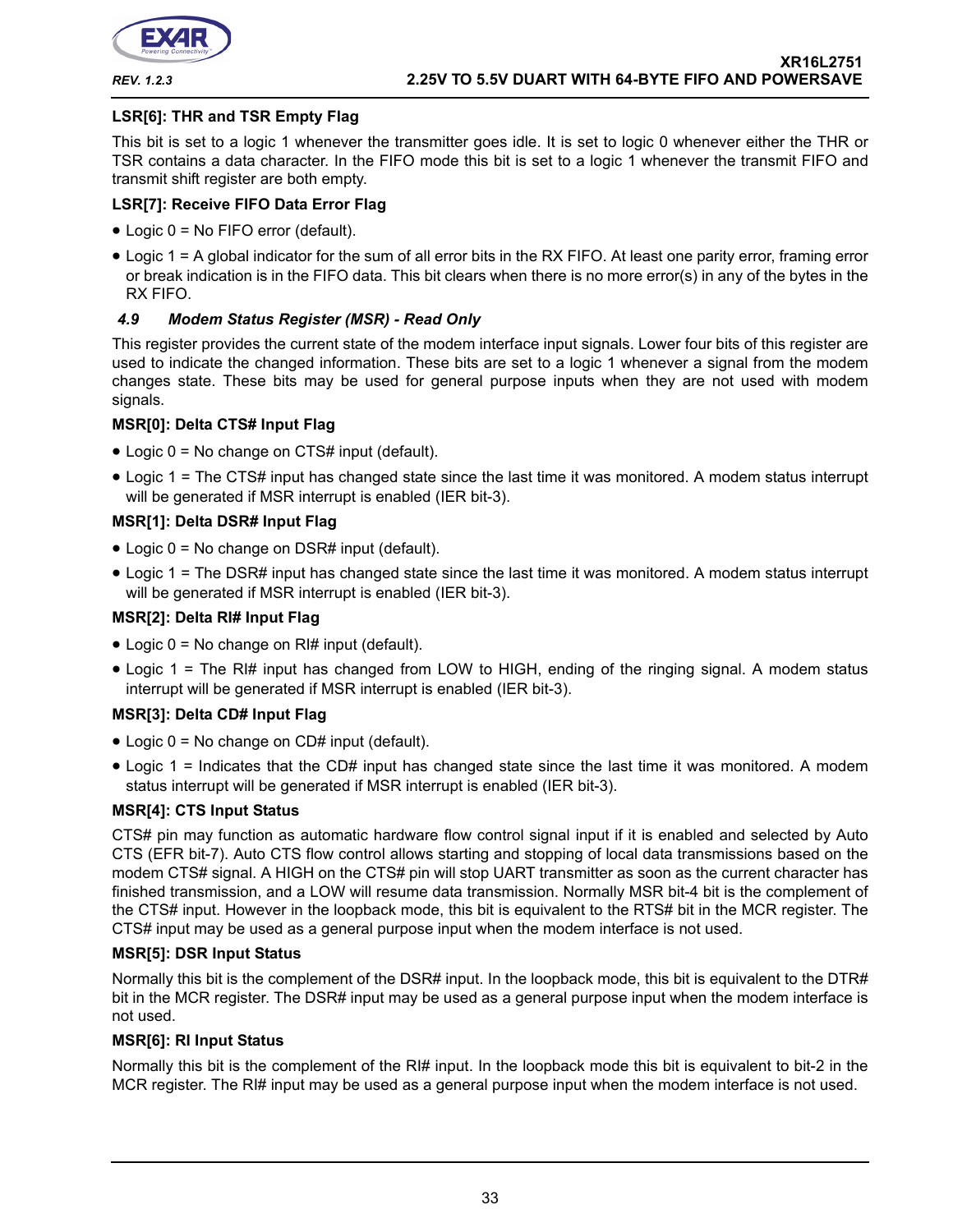# **MSR[7]: CD Input Status**

Normally this bit is the complement of the CD# input. In the loopback mode this bit is equivalent to bit-3 in the MCR register. The CD# input may be used as a general purpose input when the modem interface is not used.

#### *4.10 Scratchpad Register (SPR) - Read/Write*

This is a 8-bit general purpose register for the user to store temporary data. The content of this register is preserved during sleep mode but becomes 0xFF (default) after a reset or a power off-on cycle.

#### *4.11 Enhanced Mode Select Register (EMSR)*

This register replaces SPR (during a Write) and is accessible only when FCTR[6] = 1.

#### **EMSR[1:0]: Receive/Transmit FIFO Count (Write-Only)**

<span id="page-33-0"></span>When Scratchpad Swap (FCTR[6]) is asserted, EMSR bits 1-0 controls what mode the FIFO Level Counter is operating in.

| FCTR[6] | EMSR[1] | EMSR[0] | Scratchpad is                        |
|---------|---------|---------|--------------------------------------|
|         | х       | х       | Scratchpad                           |
|         |         | O       | <b>RX FIFO Counter Mode</b>          |
|         |         |         | <b>TX FIFO Counter Mode</b>          |
|         |         | ი       | <b>RX FIFO Counter Mode</b>          |
|         |         |         | Alternate RX/TX FIFO<br>Counter Mode |

**TABLE 13: SCRATCHPAD SWAP SELECTION**

During Alternate RX/TX FIFO Counter Mode, the first value read after EMSR bits 1-0 have been asserted will always be the RX FIFO Counter. The second value read will correspond with the TX FIFO Counter. The next value will be the RX FIFO Counter again, then the TX FIFO Counter and so on and so forth.

#### **EMSR[2]: Reserved**

#### **EMSR[3]: Automatic RS485 Half-Duplex Control Output Inversion**

- Logic 0 = RTS# output is LOW during TX and HIGH during RX (default, compatible with 16C2850).
- Logic 1 = RTS# output is HIGH during TX and LOW during RX.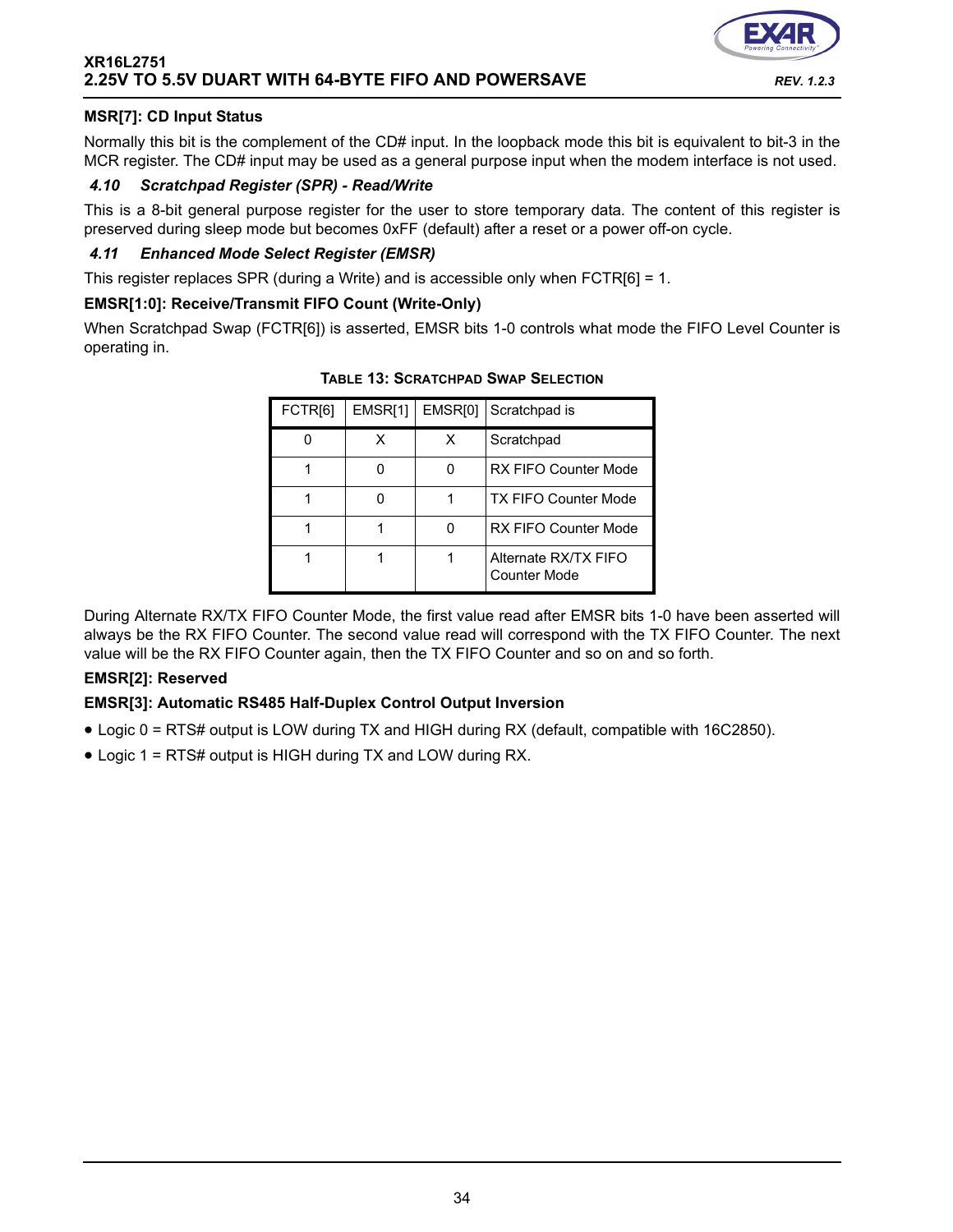![](_page_34_Picture_0.jpeg)

#### <span id="page-34-0"></span>**EMSR[5:4]: Extended RTS Hysteresis**

| <b>EMSR</b><br><b>BIT-5</b> | <b>EMSR</b><br><b>BIT-4</b> | <b>FCTR</b><br><b>BIT-1</b> | <b>FCTR</b><br><b>BIT-0</b> | <b>RTS# HYSTERESIS</b><br>(CHARACTERS) |
|-----------------------------|-----------------------------|-----------------------------|-----------------------------|----------------------------------------|
| 0                           | 0                           | 0                           | 0                           | 0                                      |
| 0                           | 0                           | 0                           | 1                           | ±4                                     |
| 0                           | 0                           | 1                           | 0                           | ±6                                     |
| 0                           | 0                           | 1                           | 1                           | $\pm 8$                                |
| 0                           | 1                           | 0                           | 0                           | $\pm 8$                                |
| 0                           | 1                           | 0                           | 1                           | ±16                                    |
| 0                           | 1                           | 1                           | 0                           | ±24                                    |
| 0                           | 1                           | 1                           | 1                           | ±32                                    |
| 1                           | 0                           | 0                           | 0                           | ±40                                    |
| 1                           | 0                           | 0                           | 1                           | ±44                                    |
| 1                           | 0                           | 1                           | 0                           | ±48                                    |
| 1                           | 0                           | 1                           | 1                           | ±52                                    |
| 1                           | 1                           | 0                           | 0                           | ±12                                    |
| 1                           | 1                           | 0                           | 1                           | ±20                                    |
|                             |                             | 1                           | 0                           | ±28                                    |
| 1                           | 1                           | 1                           | 1                           | ±36                                    |

#### **TABLE 14: AUTO RTS HYSTERESIS**

#### **EMSR[6]: LSR Interrupt Mode**

- Logic 0 = LSR Interrupt Delayed (for 16C2550 compatibility, default). LSR bits 2, 3, and 4 will generate an interrupt when the character with the error is in the RHR.
- Logic 1 = LSR Interrupt Immediate. LSR bits 2, 3, and 4 will generate an interrupt as soon as the character is received into the FIFO.

#### **EMSR[7]: 16X Sampling Rate Mode**

Logic 0 = 8X Sampling Rate.

Logic 1 = 16X Sampling Rate (for 16C2550 compatibility, default).

#### *4.12 FIFO Level Register (FLVL) - Read-Only*

The FIFO Level Register replaces the Scratchpad Register (during a Read) when FCTR[6] = 1. Note that this is not identical to the FIFO Data Count Register which can be accessed when LCR = 0xBF.

#### **FLVL[7:0]: FIFO Level Register**

This register provides the FIFO counter level for the RX FIFO or the TX FIFO or both depending on EMSR[1:0]. **[See Table](#page-33-0) 13** for details.

#### *4.13 Baud Rate Generator Registers (DLL and DLM) - Read/Write*

The concatenation of the contents of DLM and DLL gives the 16-bit divisor value which is used to calculate the baud rate:

• Baud Rate = (Clock Frequency / 16) / Divisor

See MCR bit-7 and the baud rate table also.

#### *4.14 Device Identification Register (DVID) - Read Only*

This register contains the device ID (0x0A for XR16L2751). Prior to reading this register, DLL and DLM should be set to 0x00.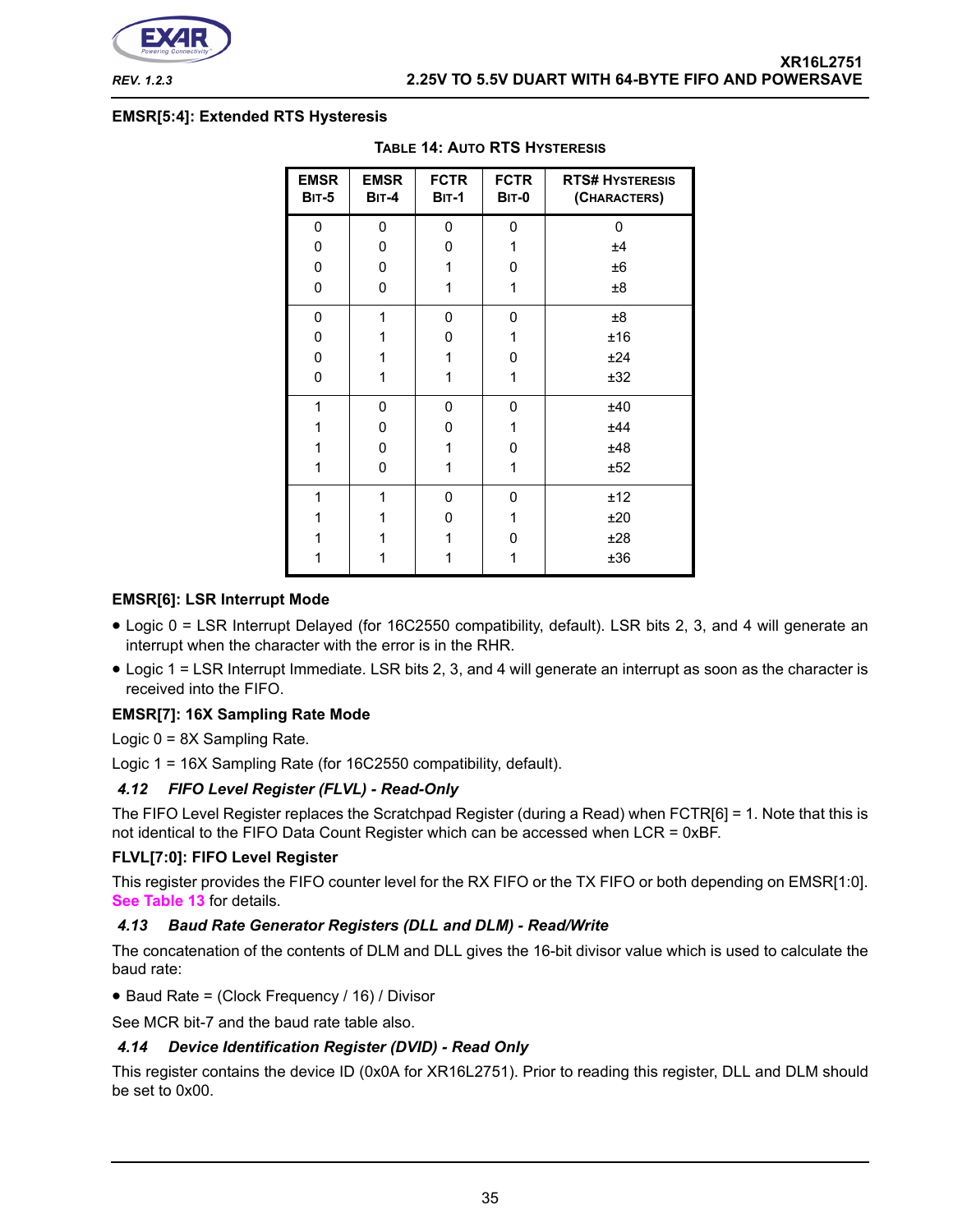![](_page_35_Picture_1.jpeg)

### *4.15 Device Revision Register (DREV) - Read Only*

This register contains the device revision information. For example, 0x01 means revision A. Prior to reading this register, DLL and DLM should be set to 0x00.

#### *4.16 Trigger Level (TRG) - Write-Only*

User Programmable Transmit/Receive Trigger Level Register.

#### **TRG[7:0]: Trigger Level Register**

These bits are used to program desired trigger levels when trigger Table-D is selected. FCTR bit-7 selects between programming the RX Trigger Level (a logic 0) and the TX Trigger Level (a logic 1).

#### *4.17 FIFO Data Count Register (FC) - Read-Only*

This register is accessible when LCR = 0xBF. Note that this register is not identical to the FIFO Level Count Register which is located in the general register set when FCTR bit-6 = 1 (Scratchpad Register Swap). It is suggested to read the FIFO Level Count Register at the Scratchpad Register location when FCTR bit-6 = 1. See **[Table](#page-33-0) 13**.

#### **FC[7:0]: RX/TX FIFO Level Count**

Receive/Transmit FIFO Level Count. Number of characters in Receiver FIFO (FCTR[7] = 0) or Transmitter FIFO (FCTR[7] = 1) can be read via this register.

#### *4.18 Feature Control Register (FCTR) - Read/Write*

This register controls the XR16L2751 new functions.

#### **FCTR[1:0]: RTS Hysteresis**

User selectable RTS# hysteresis levels for hardware flow control application. After reset, these bits are set to "0". See **[Table](#page-34-0) 14** for more details.

#### **FCTR[2]: IrDa RX Inversion**

- Logic 0 = Select RX input as encoded IrDa data (Idle state will be LOW).
- Logic 1 = Select RX input as inverted encoded IrDa data (Idle state will be HIGH).

#### **FCTR[3]: Auto RS-485 Direction Control**

The 2751 has hardware pin 37 to enable this auto RS-485 direction control function from power up, however, pin 37 must be tied to VCC for this bit to gain control else auto RS-485 is always active.

- Logic 0 = Standard ST16C550 mode. Transmitter generates an interrupt when transmit holding register becomes empty and transmit shift register is shifting data out.
- Logic 1 = Enable Auto RS485 Direction Control function. The direction control signal, RTS# pin, changes its output logic state from LOW to HIGH one bit time after the last stop bit of the last character is shifted out. Also, the Transmit interrupt generation is delayed until the transmitter shift register becomes empty. The RTS# output pin will automatically return to a LOW when a data byte is loaded into the TX FIFO. However, RTS# behavior can be inverted by setting EMSR[3] = 1.

#### **FCTR[5:4]: Transmit/Receive Trigger Table Select**

See **[Table](#page-28-0) 11**.

|  | <b>TABLE 15: TRIGGER TABLE SELECT</b> |  |  |
|--|---------------------------------------|--|--|
|--|---------------------------------------|--|--|

| <b>FCTR</b><br><b>BIT-5</b> | <b>FCTR</b><br><b>BIT-4</b> | <b>TABLE</b>    |
|-----------------------------|-----------------------------|-----------------|
|                             |                             | Table-A (TX/RX) |
|                             |                             | Table-B (TX/RX) |
|                             |                             | Table-C (TX/RX) |
|                             |                             | Table-D (TX/RX) |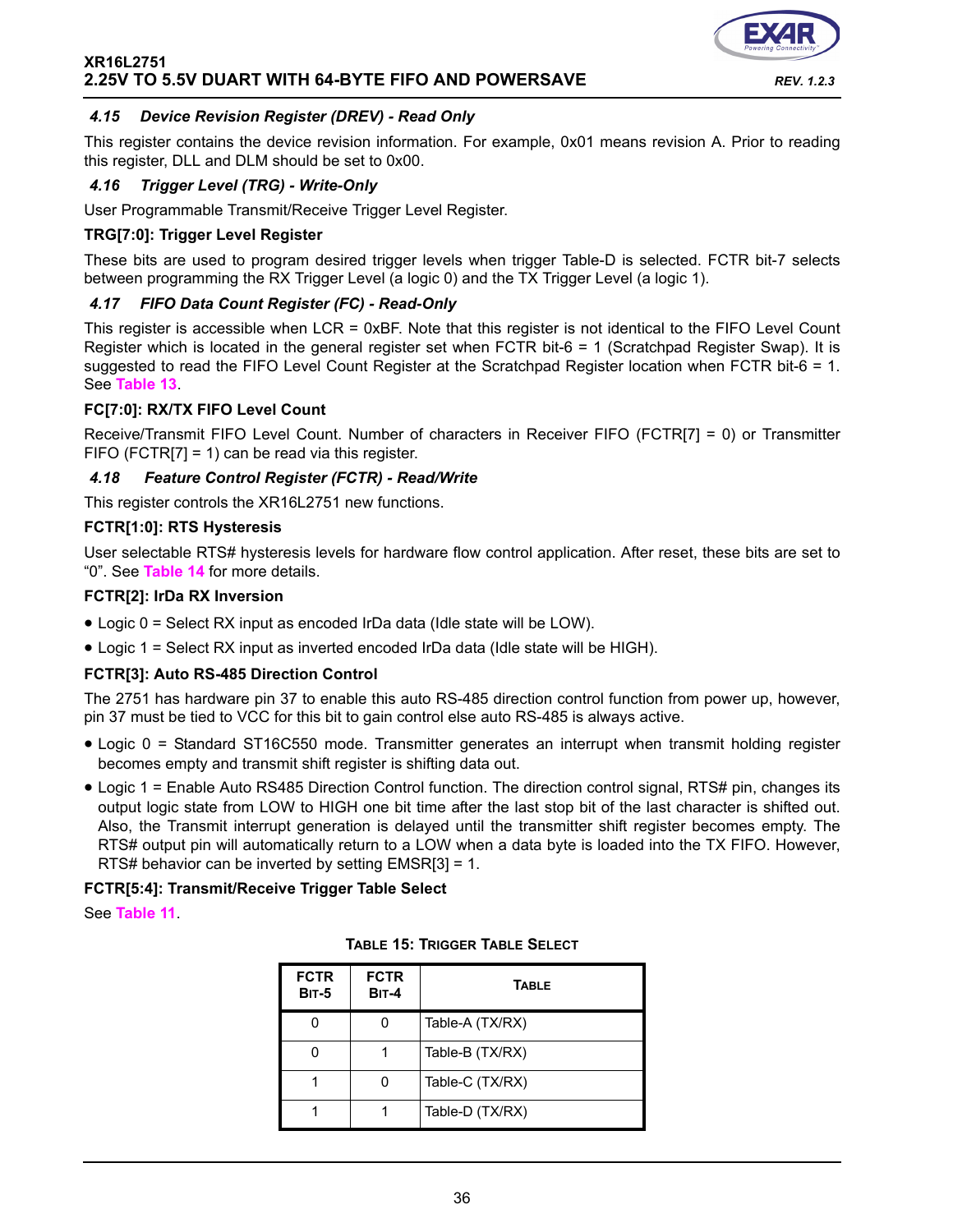![](_page_36_Picture_0.jpeg)

#### **FCTR[6]: Scratchpad Swap**

- Logic 0 = Scratchpad register is selected as general read and write register. ST16C550 compatible mode.
- Logic 1 = FIFO Count register (Read-Only), Enhanced Mode Select Register (Write-Only). Number of characters in transmit or receive FIFO can be read via Scratchpad register when this bit is set. Enhanced Mode Select Register is selected when it is written into.

#### **FCTR[7]: Programmable Trigger Register Select**

- Logic 0 = Registers TRG and FC selected for RX.
- Logic 1 = Registers TRG and FC selected for TX.

#### *4.19 Enhanced Feature Register (EFR)*

Enhanced features are enabled or disabled using this register. Bit 0-3 provide single or dual consecutive character software flow control selection (see **[Table](#page-36-0) 16**). When the Xon1 and Xon2 and Xoff1 and Xoff2 modes are selected, the double 8-bit words are concatenated into two sequential characters. Caution: note that whenever changing the TX or RX flow control bits, always reset all bits back to logic 0 (disable) before programming a new setting.

#### **EFR[3:0]: Software Flow Control Select**

Single character and dual sequential characters software flow control is supported. Combinations of software flow control can be selected by programming these bits.

<span id="page-36-0"></span>

| EFR BIT-3<br>CONT-3 | <b>EFR BIT-2</b><br>CONT-2 | <b>EFR BIT-1</b><br>CONT-1 | EFR BIT-0<br>CONT-0 | <b>TRANSMIT AND RECEIVE SOFTWARE FLOW CONTROL</b>                                            |
|---------------------|----------------------------|----------------------------|---------------------|----------------------------------------------------------------------------------------------|
| 0                   | 0                          | 0                          | $\mathbf{0}$        | No TX and RX flow control (default and reset)                                                |
| 0                   | $\mathbf{0}$               | X                          | X                   | No transmit flow control                                                                     |
|                     | $\Omega$                   | X                          | X                   | Transmit Xon1, Xoff1                                                                         |
| $\Omega$            | 1                          | X                          | X                   | Transmit Xon2, Xoff2                                                                         |
|                     | 1                          | X                          | X                   | Transmit Xon1 and Xon2, Xoff1 and Xoff2                                                      |
| X                   | X                          | 0                          | $\Omega$            | No receive flow control                                                                      |
| X                   | X                          | 1                          | $\Omega$            | Receiver compares Xon1, Xoff1                                                                |
| X                   | X                          | 0                          | 1                   | Receiver compares Xon2, Xoff2                                                                |
| 1                   | $\Omega$                   | 1                          | 1                   | Transmit Xon1, Xoff1<br>Receiver compares Xon1 or Xon2, Xoff1 or Xoff2                       |
| $\mathbf 0$         | 1                          | 1                          | 1                   | Transmit Xon2, Xoff2<br>Receiver compares Xon1 or Xon2, Xoff1 or Xoff2                       |
|                     | 1                          |                            | 1                   | Transmit Xon1 and Xon2, Xoff1 and Xoff2,<br>Receiver compares Xon1 and Xon2, Xoff1 and Xoff2 |
| 0                   | 0                          |                            | 1                   | No transmit flow control,<br>Receiver compares Xon1 and Xon2, Xoff1 and Xoff2                |

#### **TABLE 16: SOFTWARE FLOW CONTROL FUNCTIONS**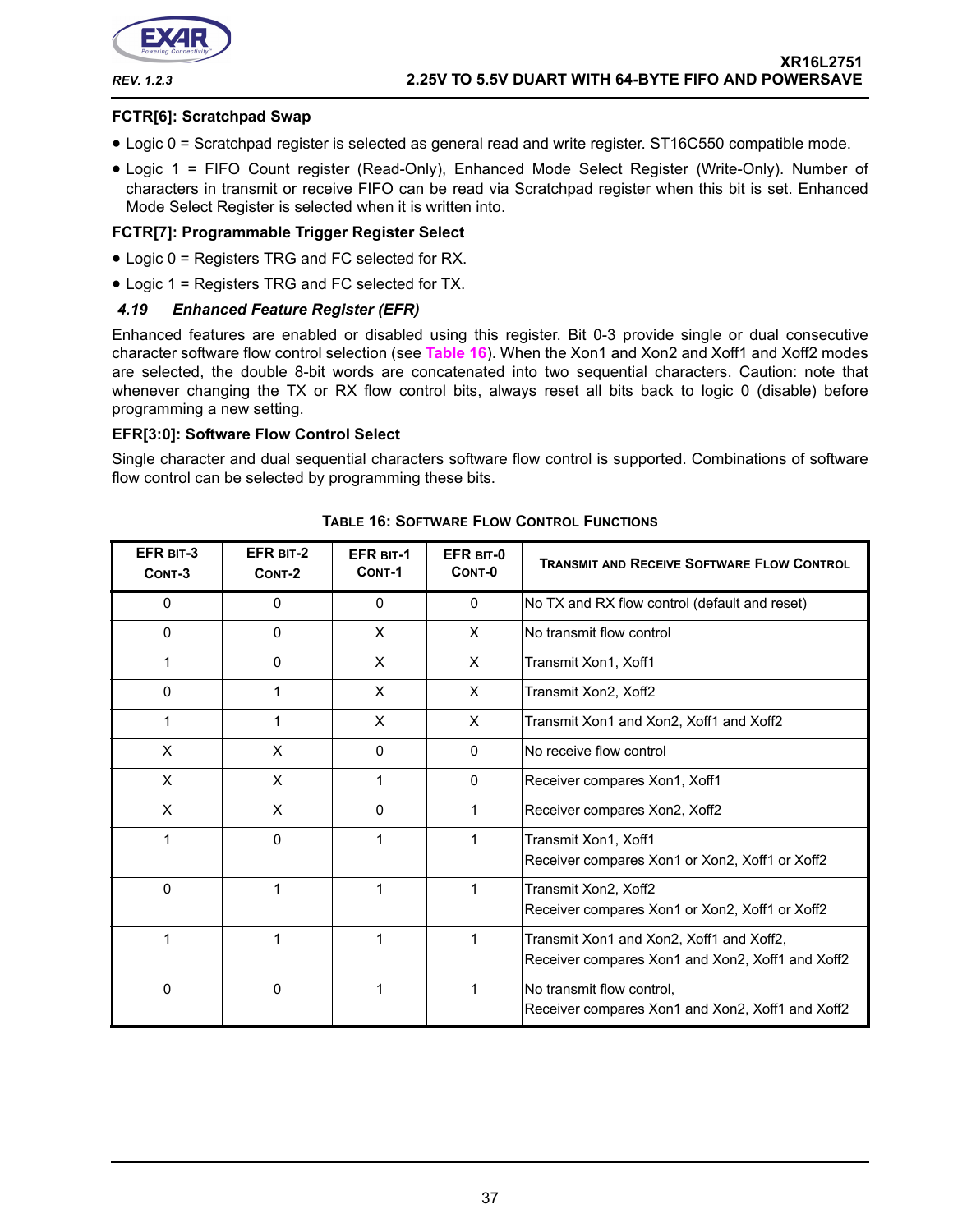![](_page_37_Picture_1.jpeg)

#### **EFR[4]: Enhanced Function Bits Enable**

Enhanced function control bit. This bit enables IER bits 4-7, ISR bits 4-5, FCR bits 4-5, and MCR bits 5-7 to be modified. After modifying any enhanced bits, EFR bit-4 can be set to a logic 0 to latch the new values. This feature prevents legacy software from altering or overwriting the enhanced functions once set. Normally, it is recommended to leave it enabled, logic 1.

- Logic 0 = modification disable/latch enhanced features. IER bits 4-7, ISR bits 4-5, FCR bits 4-5, and MCR bits 5-7 are saved to retain the user settings. After a reset, the IER bits 4-7, ISR bits 4-5, FCR bits 4-5, and MCR bits 5-7 are set to a logic 0 to be compatible with ST16C550 mode (default).
- Logic 1 = Enables the above-mentioned register bits to be modified by the user.

#### **EFR[5]: Special Character Detect Enable**

- Logic 0 = Special Character Detect Disabled (default).
- Logic 1 = Special Character Detect Enabled. The UART compares each incoming receive character with data in Xoff-2 register. If a match exists, the receive data will be transferred to FIFO and ISR bit-4 will be set to indicate detection of the special character. Bit-0 corresponds with the LSB bit of the receive character. If flow control is set for comparing Xon1, Xoff1 (EFR [1:0]= '10') then flow control and special character work normally. However, if flow control is set for comparing Xon2, Xoff2 (EFR[1:0]= '01') then flow control works normally, but Xoff2 will not go to the FIFO, and will generate an Xoff interrupt and a special character interrupt, if enabled via IER bit-5.

#### **EFR[6]: Auto RTS Flow Control Enable**

RTS# output may be used for hardware flow control by setting EFR bit-6 to logic 1. When Auto RTS is selected, an interrupt will be generated when the receive FIFO is filled to the programmed trigger level and RTS de-asserts HIGH at the next upper trigger level. RTS# will return LOW when FIFO data falls below the next lower trigger level. The RTS# output must be asserted (LOW) before the auto RTS can take effect. RTS# pin will function as a general purpose output when hardware flow control is disabled.

- Logic 0 = Automatic RTS flow control is disabled (default).
- Logic 1 = Enable Automatic RTS flow control.

# **EFR[7]: Auto CTS Flow Control Enable**

Automatic CTS Flow Control.

- Logic 0 = Automatic CTS flow control is disabled (default).
- Logic 1 = Enable Automatic CTS flow control. Data transmission stops when CTS# input de-asserts HIGH. Data transmission resumes when CTS# returns LOW.

# *4.20 Software Flow Control Registers (XOFF1, XOFF2, XON1, XON2) - Read/Write*

These registers are used as the programmable software flow control characters xoff1, xoff2, xon1, and xon2. For more details, see **[Table](#page-17-0) 7**.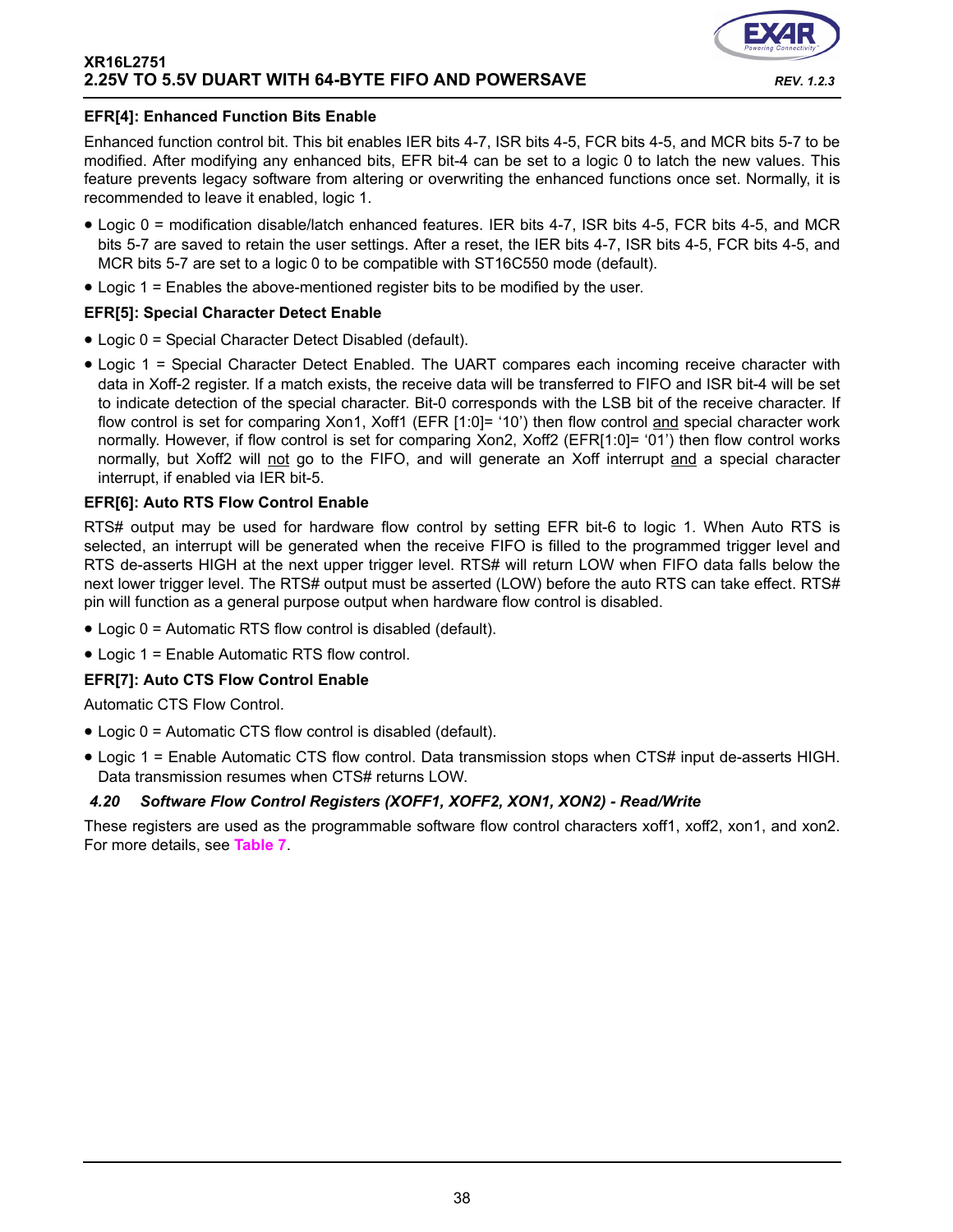![](_page_38_Picture_1.jpeg)

<span id="page-38-0"></span>

| <b>REGISTERS</b>   | <b>RESET STATE</b>                                                                                     |
|--------------------|--------------------------------------------------------------------------------------------------------|
| DLM and DLL        | Bits 15-0 = 0x0001. Only resets during a power up. It doesn't reset<br>when the Reset Pin is asserted. |
| <b>RHR</b>         | Bits $7-0 = 0 \times XX$                                                                               |
| <b>THR</b>         | Bits $7-0 = 0 \times X$                                                                                |
| <b>IER</b>         | Bits $7-0 = 0 \times 00$                                                                               |
| <b>FCR</b>         | Bits $7-0 = 0 \times 00$                                                                               |
| <b>ISR</b>         | Bits $7-0 = 0 \times 01$                                                                               |
| <b>LCR</b>         | Bits $7-0 = 0 \times 00$                                                                               |
| <b>MCR</b>         | Bits $7-0 = 0 \times 00$                                                                               |
| <b>LSR</b>         | Bits $7-0 = 0 \times 60$                                                                               |
| <b>MSR</b>         | Bits $3-0$ = Logic 0<br>Bits 7-4 = Logic levels of the inputs inverted                                 |
| <b>SPR</b>         | Bits $7-0 = 0 \times FF$                                                                               |
| <b>EMSR</b>        | Bits $7-0 = 0 \times 80$                                                                               |
| <b>FLVL</b>        | Bits $7-0 = 0 \times 00$                                                                               |
| <b>EFR</b>         | Bits $7-0 = 0 \times 00$                                                                               |
| XON1               | Bits $7-0 = 0 \times 00$                                                                               |
| XON <sub>2</sub>   | Bits $7-0 = 0 \times 00$                                                                               |
| XOFF1              | Bits $7-0 = 0 \times 00$                                                                               |
| XOFF <sub>2</sub>  | Bits $7-0 = 0 \times 00$                                                                               |
| <b>FC</b>          | Bits $7-0 = 0 \times 00$                                                                               |
| <b>I/O SIGNALS</b> | <b>RESET STATE</b>                                                                                     |
| TX                 | <b>HIGH</b>                                                                                            |
| OP <sub>2</sub> #  | HIGH                                                                                                   |
| RTS#               | <b>HIGH</b>                                                                                            |
| DTR#               | <b>HIGH</b>                                                                                            |
| RXRDY#             | <b>HIGH</b>                                                                                            |
| TXRDY#             | LOW                                                                                                    |
| <b>INT</b>         | Three-State Condition                                                                                  |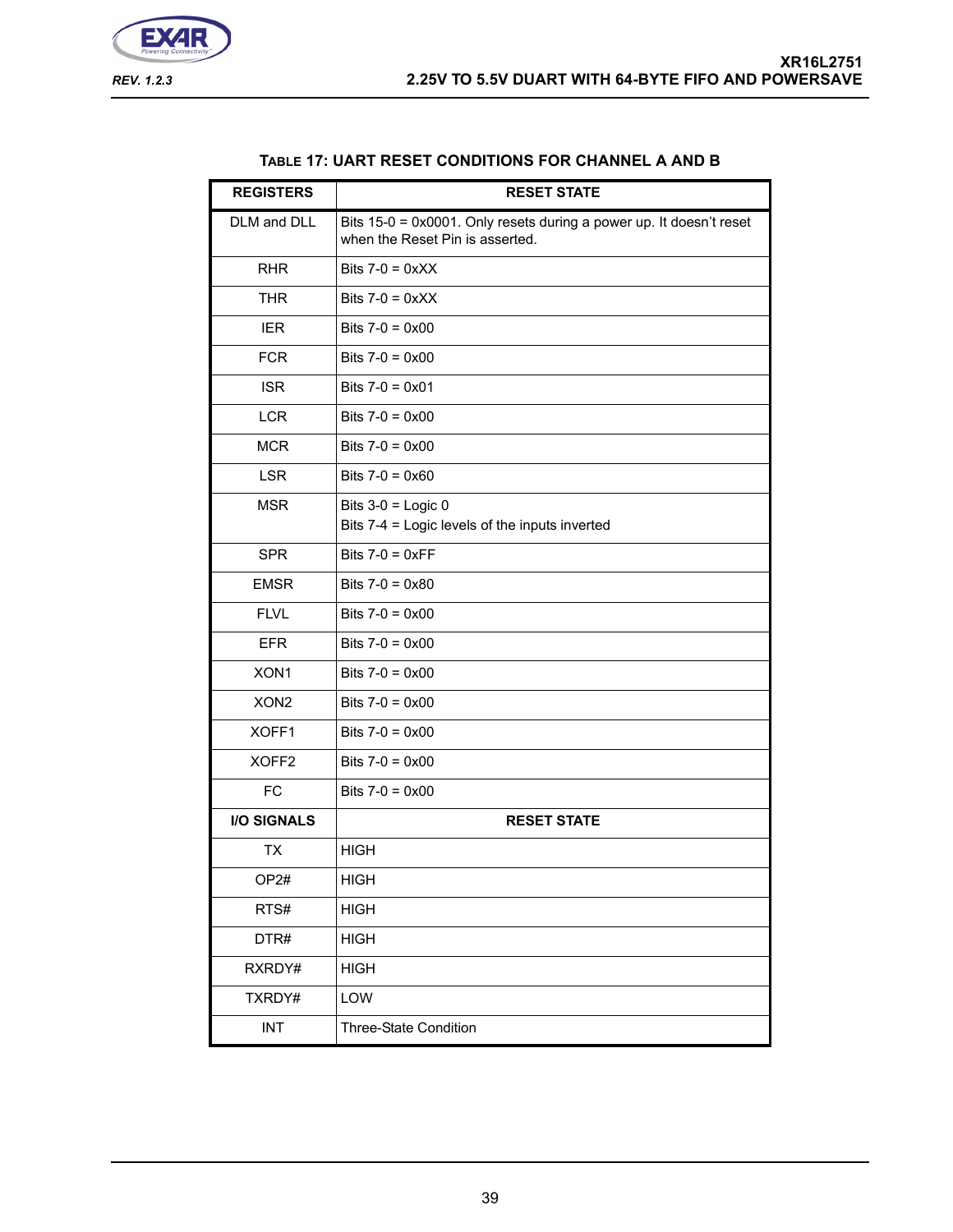![](_page_39_Picture_1.jpeg)

# **ABSOLUTE MAXIMUM RATINGS**

| Power Supply Range           | 7 Volts                           |
|------------------------------|-----------------------------------|
| Voltage at Any Pin           | GND-0.3 V to 7 V                  |
| <b>Operating Temperature</b> | $-40^{\circ}$ to $+85^{\circ}$ C  |
| Storage Temperature          | $-65^{\circ}$ to $+150^{\circ}$ C |
| Package Dissipation          | 500 mW                            |

# **ELECTRICAL CHARACTERISTICS**

# **TYPICAL PACKAGE THERMAL RESISTANCE DATA** (MARGIN OF ERROR: ± 15%)

Thermal Resistance (48-TQFP)  $\qquad \qquad$  theta-ja =59<sup>o</sup>C/W, theta-jc = 16<sup>o</sup>C/W

# <span id="page-39-0"></span>*DC ELECTRICAL CHARACTERISTICS*

# $\blacksquare$  <code>UNLESS</code> <code>OTHERWISE</code> <code>NOTED: <code>TA=0<sup>O</sup> to 70<sup>O</sup>C (-40<sup>O</sup> to +85<sup>O</sup>C for industrial grade package), <code>Vcc=2.25-5.5V</code></code></code>

| <b>SYMBOL</b>                                          | <b>PARAMETER</b>                    |            | <b>LIMITS</b><br>2.5V |            | <b>LIMITS</b><br>3.3V |            | <b>LIMITS</b><br>5.0V | <b>UNITS</b>   | <b>CONDITIONS</b>                                          |
|--------------------------------------------------------|-------------------------------------|------------|-----------------------|------------|-----------------------|------------|-----------------------|----------------|------------------------------------------------------------|
|                                                        |                                     | <b>MIN</b> | <b>MAX</b>            | <b>MIN</b> | <b>MAX</b>            | <b>MIN</b> | <b>MAX</b>            |                |                                                            |
| $V_{ILCK}$                                             | Clock Input Low Level               | $-0.3$     | 0.6                   | $-0.3$     | 0.6                   | $-0.5$     | 0.6                   | V              |                                                            |
| $V_{IHCK}$                                             | Clock Input High Level              | 2.0        | <b>VCC</b>            | 2.4        | <b>VCC</b>            | 3.0        | <b>VCC</b>            | $\vee$         |                                                            |
| $V_{IL}$                                               | Input Low Voltage                   | $-0.3$     | 0.8                   | $-0.3$     | 0.8                   | $-0.5$     | 0.8                   | $\vee$         |                                                            |
| $V_{\text{IH}}$                                        | Input High Voltage                  | 2.0        | 5.5                   | 2.0        | 5.5                   | 2.2        | 5.5                   | V              |                                                            |
| $V_{OL}$                                               | Output Low Voltage                  |            | 0.4                   |            | 0.4                   |            | 0.4                   | V<br>V<br>V    | $I_{OL}$ = 6 mA<br>$I_{OL}$ = 4 mA<br>$I_{OL}$ = 2 mA      |
| $V_{OH}$                                               | Output High Voltage                 | 1.8        |                       | 2.0        |                       | 2.4        |                       | V<br>V<br>V    | $I_{OH}$ = -6 mA<br>$I_{OH} = -1$ mA<br>$I_{OH}$ = -400 uA |
| $I_{IL}$                                               | Input Low Leakage Current           |            | ±10                   |            | ±10                   |            | ±10                   | uA             |                                                            |
| Iн                                                     | Input High Leakage Current          |            | ±10                   |            | ±10                   |            | ±10                   | uA             |                                                            |
| $C_{IN}$                                               | Input Pin Capacitance               |            | 5                     |            | $\overline{5}$        |            | 5                     | pF             |                                                            |
| $I_{\rm CC}$                                           | Power Supply Current                |            | 1.2                   |            | 2                     |            | 5                     | m <sub>A</sub> |                                                            |
| <b>I</b> <sub>SLEEP</sub><br><b>I</b> <sub>PWRSV</sub> | Sleep Current/<br>Powersave Current |            | $6\phantom{1}$        |            | 15                    |            | 30                    | uA             | See Test 1                                                 |

Test 1: The following inputs must remain steady at VCC or GND state to minimize sleep current: A0-A2, D0-D7, IOR#, IOW# (R/W#), CSA# (CS#), CSB# (A3) and all modem inputs. Also, RXA and RXB inputs must idle at logic 1 state while asleep. Floating inputs may result in sleep currents in the mA range.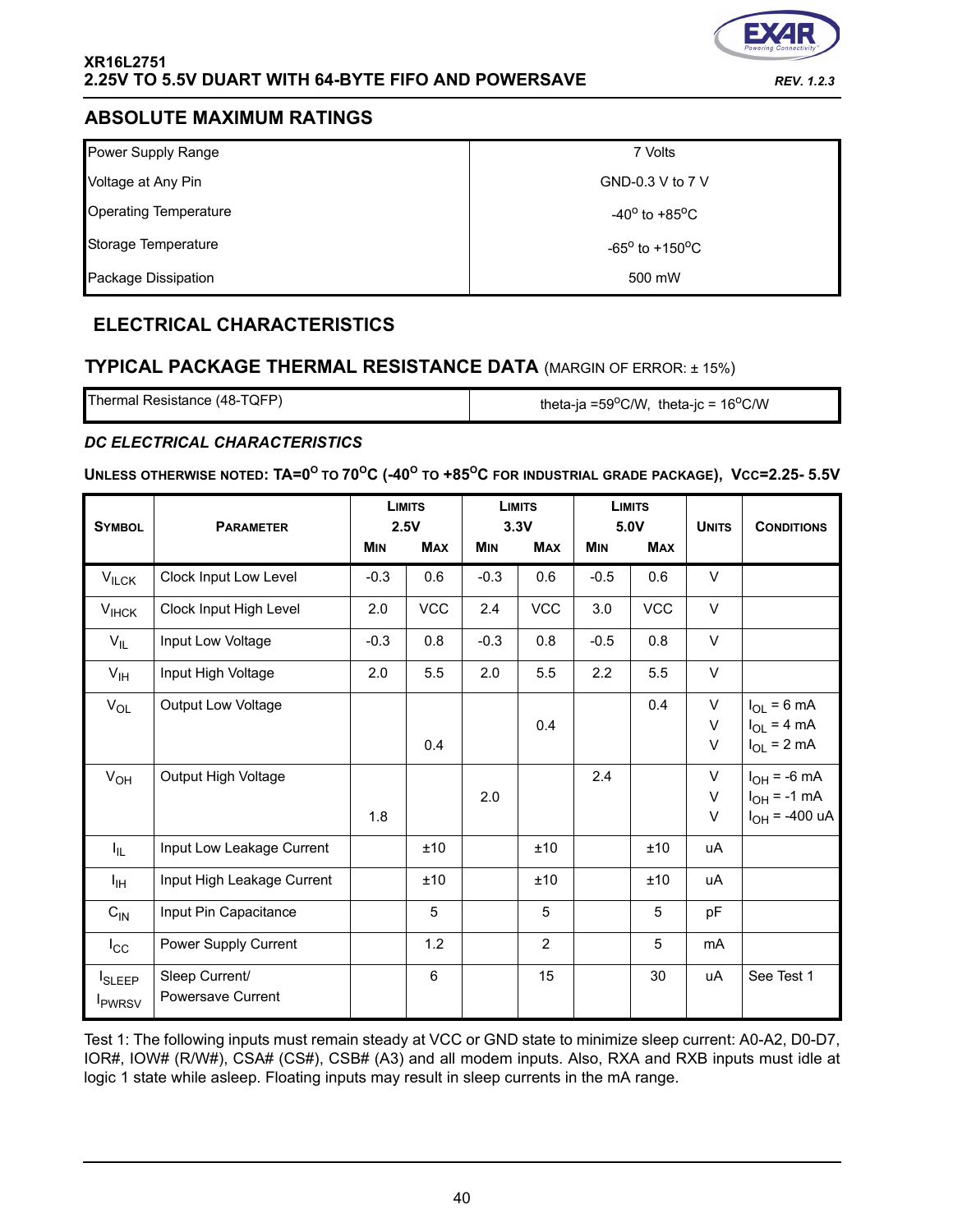![](_page_40_Picture_0.jpeg)

For PowerSave, the UART internally isolates all of these inputs (except the modem inputs) therefore eliminating any unnecessary external buffers to keep the inputs steady. **[SEE"POWERSAVE FEATURE" ON](#page-19-0)  [PAGE](#page-19-0) 20.**

# *AC ELECTRICAL CHARACTERISTICS*

**UNLESS OTHERWISE NOTED: TA=0<sup>O</sup> TO 70OC (-40O TO +85OC FOR INDUSTRIAL GRADE PACKAGE), VCC=2.25 - 5.5V, 70 PF LOAD WHERE APPLICABLE**

|                               | <b>SYMBOL</b><br><b>PARAMETER</b>                |     | <b>LIMITS</b><br>2.5 |            | <b>LIMITS</b><br>3.3 |            | <b>LIMITS</b><br>5.0 |             |
|-------------------------------|--------------------------------------------------|-----|----------------------|------------|----------------------|------------|----------------------|-------------|
|                               |                                                  |     | <b>MAX</b>           | <b>MIN</b> | <b>MAX</b>           | <b>MIN</b> | <b>MAX</b>           | <b>UNIT</b> |
| $\overline{a}$                | <b>Crystal Frequency</b>                         |     | 16                   |            | 20                   |            | 24                   | <b>MHz</b>  |
| <b>CLK</b>                    | External Clock Low/High Time                     | 20  |                      | 15         |                      | 10         |                      | ns          |
| <b>OSC</b>                    | <b>External Clock Frequency</b>                  |     | 24                   |            | 33                   |            | 50                   | <b>MHz</b>  |
| $T_{AS}$                      | Address Setup Time (16 Mode)                     | 10  |                      | 10         |                      | 10         |                      | ns          |
| $T_{AH}$                      | Address Hold Time (16 Mode)                      | 10  |                      | 10         |                      | 10         |                      | ns          |
| $T_{CS}$                      | Chip Select Width (16 Mode)                      | 150 |                      | 75         |                      | 50         |                      | ns          |
| $T_{RD}$                      | IOR# Strobe Width (16 Mode)                      | 150 |                      | 75         |                      | 50         |                      | ns          |
| $T_{DY}$                      | Read Cycle Delay (16 Mode)                       | 150 |                      | 75         |                      | 50         |                      | ns          |
| $T_{\mathsf{RDV}}$            | Data Access Time (16 Mode)                       |     | 135                  | 70         |                      |            | 45                   | ns          |
| $T_{DD}$                      | Data Disable Time (16 Mode)                      | 0   | 45                   | 0<br>30    |                      | 0          | 30                   | ns          |
| <b>T<sub>WR</sub></b>         | IOW# Strobe Width (16 Mode)                      | 150 |                      | 75         |                      | 50         |                      | ns          |
| $T_{DY}$                      | Write Cycle Delay (16 Mode)                      | 150 |                      | 75         |                      | 50         |                      | ns          |
| $T_{DS}$                      | Data Setup Time (16 Mode)                        | 25  |                      | 20         |                      | 15         |                      | ns          |
| $T_{\sf DH}$                  | Data Hold Time (16 Mode)                         | 15  |                      | 10         |                      | 10         |                      | ns          |
| $T_{ADS}$                     | Address Setup (68 Mode)                          | 10  |                      | 10         |                      | 10         |                      | ns          |
| $T_{ADH}$                     | Address Hold (68 Mode)                           | 10  |                      | 10         |                      | 10         |                      | ns          |
| <b>T<sub>RWS</sub></b>        | R/W# Setup to CS# (68 Mode)                      | 10  |                      | 10         |                      | 10         |                      | ns          |
| <b>T</b> <sub>RDA</sub>       | Read Data Access (68 mode)                       |     | 135                  |            | 70                   |            | 45                   | ns          |
| $T_{RDH}$                     | Read Data Disable (68 mode)                      |     | 45                   |            | 30                   |            | 30                   | ns          |
| T <sub>WDS</sub>              | Write Data Setup (68 mode)                       | 25  |                      | 20         |                      | 15         |                      | ns          |
| <b>T</b> <sub>WDH</sub>       | Write Data Hold (68 Mode)                        | 15  |                      | 10         |                      | 10         |                      | ns          |
| T <sub>RWH</sub>              | CS# De-asserted to R/W# De-asserted (68<br>Mode) | 15  |                      | 10         |                      | 10         |                      | ns          |
| $T_{CSL}$                     | CS# Width (68 Mode)                              | 150 |                      | 75         |                      | 50         |                      | ns          |
| $T_{\scriptstyle \text{CSD}}$ | CS# Cycle Delay (68 Mode)                        | 150 |                      | 75         |                      | 50         |                      | ns          |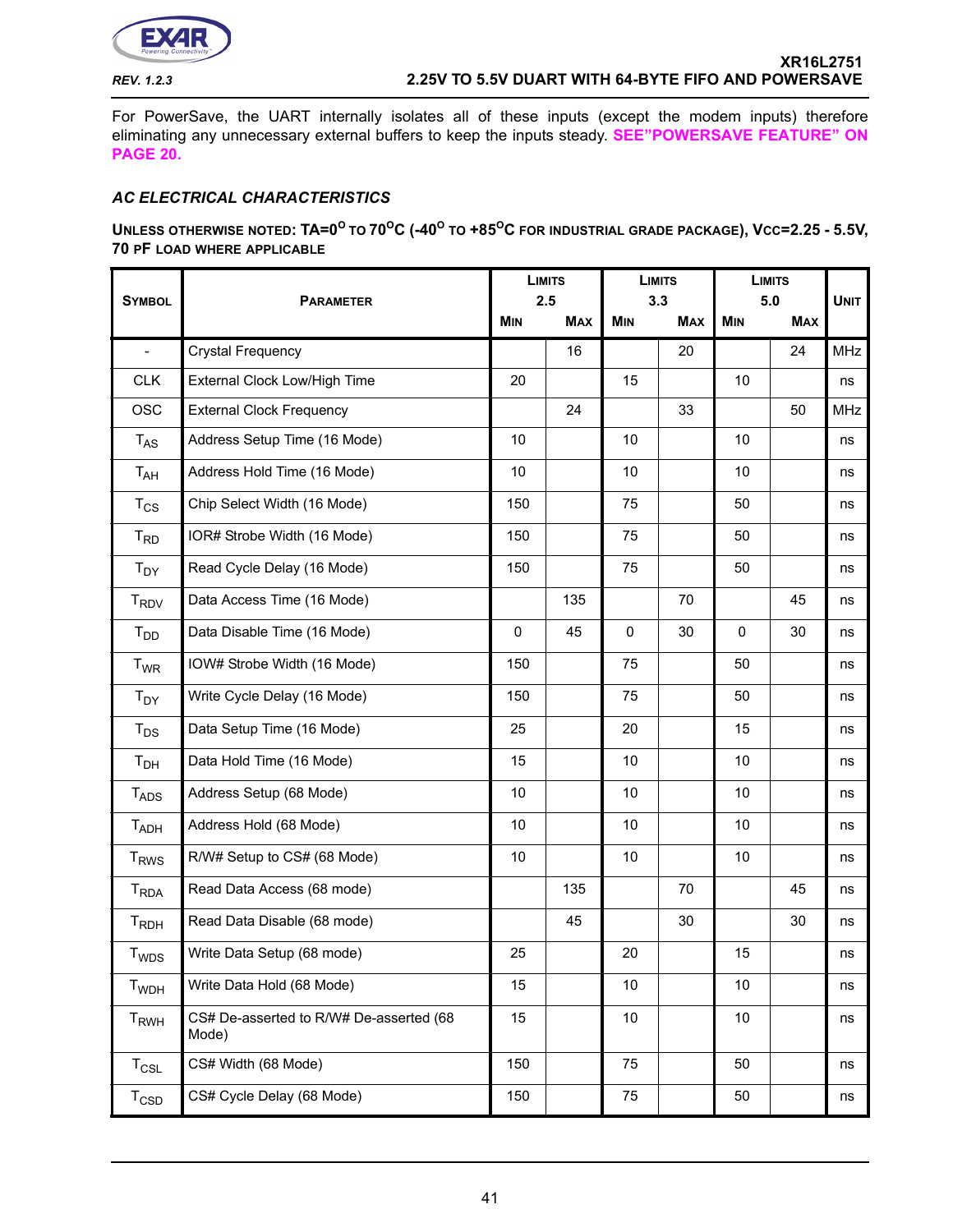![](_page_41_Picture_0.jpeg)

# *AC ELECTRICAL CHARACTERISTICS*

**UNLESS OTHERWISE NOTED: TA=0<sup>O</sup> TO 70OC (-40O TO +85OC FOR INDUSTRIAL GRADE PACKAGE), VCC=2.25 - 5.5V, 70 PF LOAD WHERE APPLICABLE**

| <b>SYMBOL</b>              | <b>PARAMETER</b>                               |                        | <b>LIMITS</b><br>2.5 | <b>LIMITS</b><br>3.3 |              | <b>LIMITS</b><br>5.0 |              | <b>UNIT</b>                  |
|----------------------------|------------------------------------------------|------------------------|----------------------|----------------------|--------------|----------------------|--------------|------------------------------|
|                            |                                                | <b>MIN</b>             | <b>MAX</b>           | <b>MIN</b>           | <b>MAX</b>   | <b>MIN</b>           | <b>MAX</b>   |                              |
| <b>T</b> <sub>WDO</sub>    | Delay From IOW# To Output                      |                        | 150                  |                      | 75           |                      | 50           | ns                           |
| $T_{MOD}$                  | Delay To Set Interrupt From MODEM Input        |                        | 150                  |                      | 75           |                      | 50           | ns                           |
| $T_{RSI}$                  | Delay To Reset Interrupt From IOR#             |                        | 150                  |                      | 75           |                      | 50           | ns                           |
| $T_{\rm SSI}$              | Delay From Stop To Set Interrupt               | 1<br>1                 |                      |                      |              | 1                    | <b>Bclk</b>  |                              |
| $T_{\sf RRI}$              | Delay From IOR# To Reset Interrupt             | 150<br>75<br>50        |                      |                      |              | ns                   |              |                              |
| $T_{SI}$                   | Delay From Stop To Interrupt                   |                        | 150                  |                      | 75           |                      | 50           | ns                           |
| $T_{INT}$                  | Delay From Initial INT Reset To Transmit Start | 8                      | 24                   | 8                    | 24           | 8                    | 24           | <b>Bclk</b>                  |
| T <sub>WRI</sub>           | Delay From IOW# To Reset Interrupt             |                        | 150                  |                      | 75           |                      | 50           | ns                           |
| $T_{SSR}$                  | Delay From Stop To Set RXRDY#                  | 1<br>1<br>1            |                      |                      |              | <b>Bclk</b>          |              |                              |
| $T_{RR}$                   | Delay From IOR# To Reset RXRDY#                |                        | 150                  |                      | 75           |                      | 50           | ns                           |
| T <sub>WT</sub>            | Delay From IOW# To Set TXRDY#                  |                        | 150                  |                      | 75           |                      | 50           | ns                           |
| $T_{\footnotesize\rm SRT}$ | Delay From Center of Start To Reset TXRDY#     | 8                      |                      |                      | 8            |                      | 8            | <b>Bclk</b>                  |
| $T_{\sf RST}$              | <b>Reset Pulse Width</b>                       | 40                     |                      | 40                   |              | 40                   |              | ns                           |
| N                          | <b>Baud Rate Divisor</b>                       | 1                      | $2^{16} - 1$         | 1                    | $2^{16} - 1$ | 1                    | $2^{16} - 1$ | $\qquad \qquad \blacksquare$ |
| <b>Bclk</b>                | <b>Baud Clock</b>                              | 16X or 8X of data rate |                      |                      | <b>Hz</b>    |                      |              |                              |

#### **FIGURE 14. CLOCK TIMING**

![](_page_41_Figure_7.jpeg)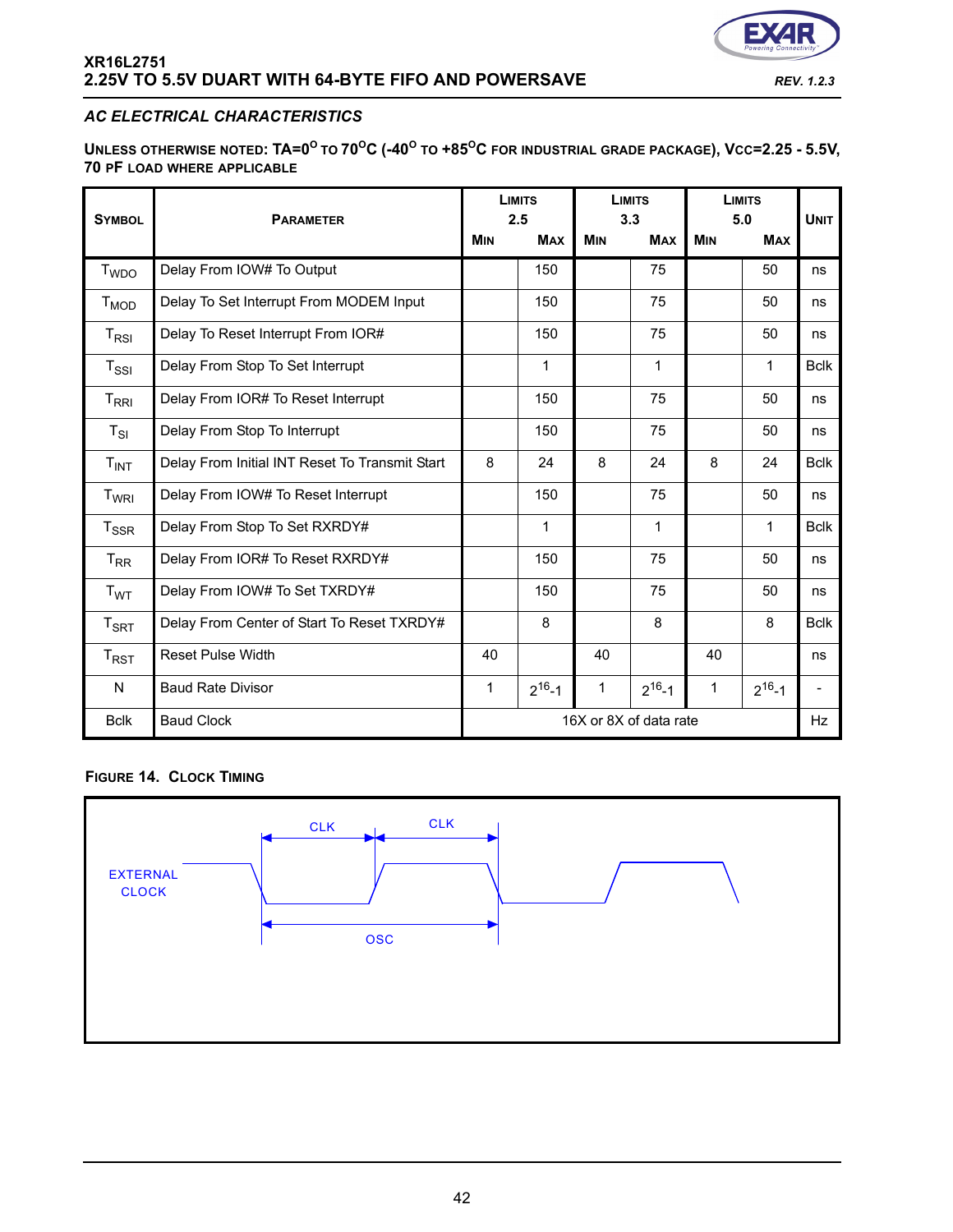![](_page_42_Picture_0.jpeg)

![](_page_42_Figure_3.jpeg)

![](_page_42_Figure_4.jpeg)

<span id="page-42-0"></span>**FIGURE 16. 16 MODE (INTEL) DATA BUS READ TIMING**

![](_page_42_Figure_6.jpeg)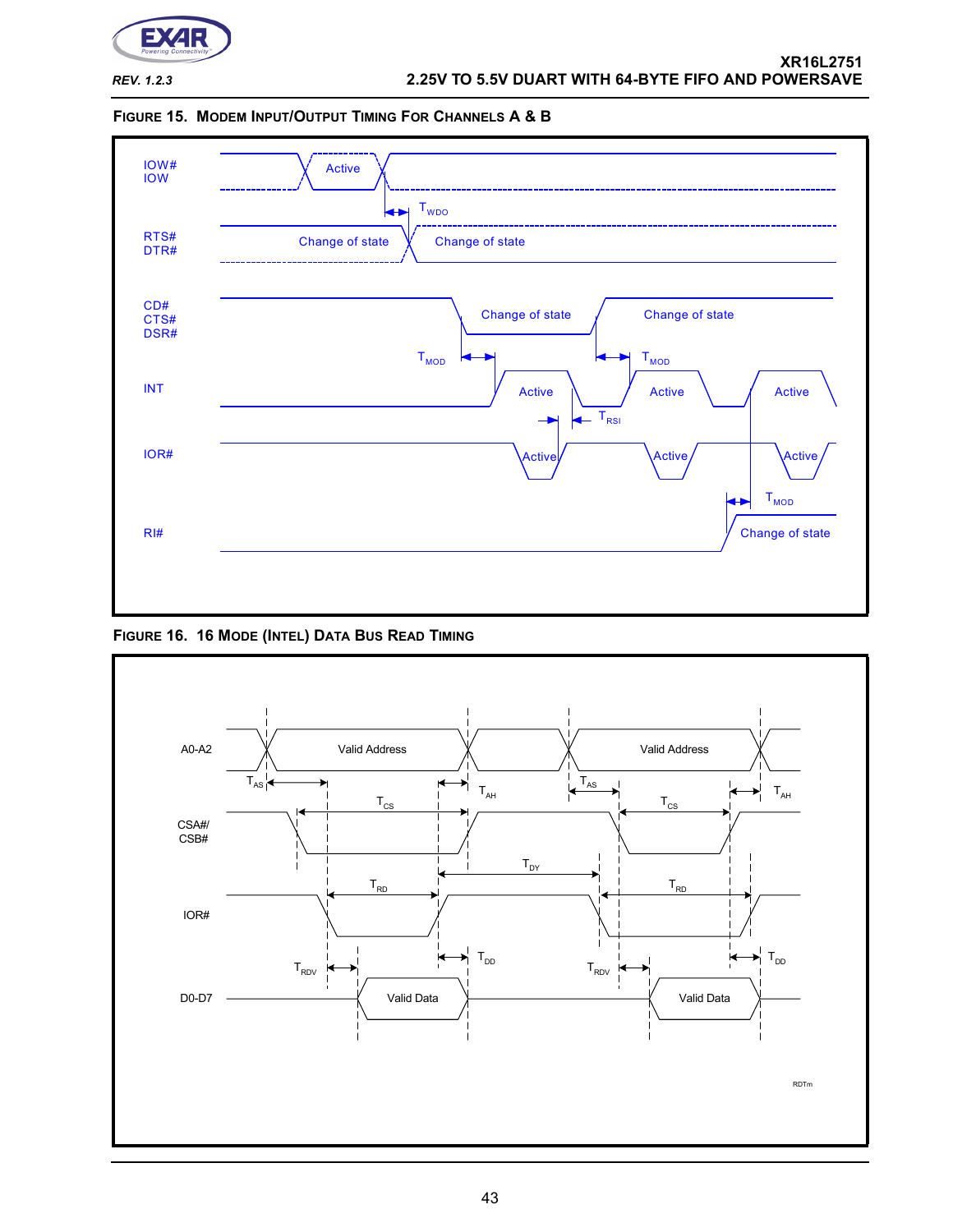![](_page_43_Picture_0.jpeg)

![](_page_43_Figure_2.jpeg)

# **FIGURE 17. 16 MODE (INTEL) DATA BUS WRITE TIMING**

# **FIGURE 18. 68 MODE (MOTOROLA) DATA BUS READ TIMING**

![](_page_43_Figure_5.jpeg)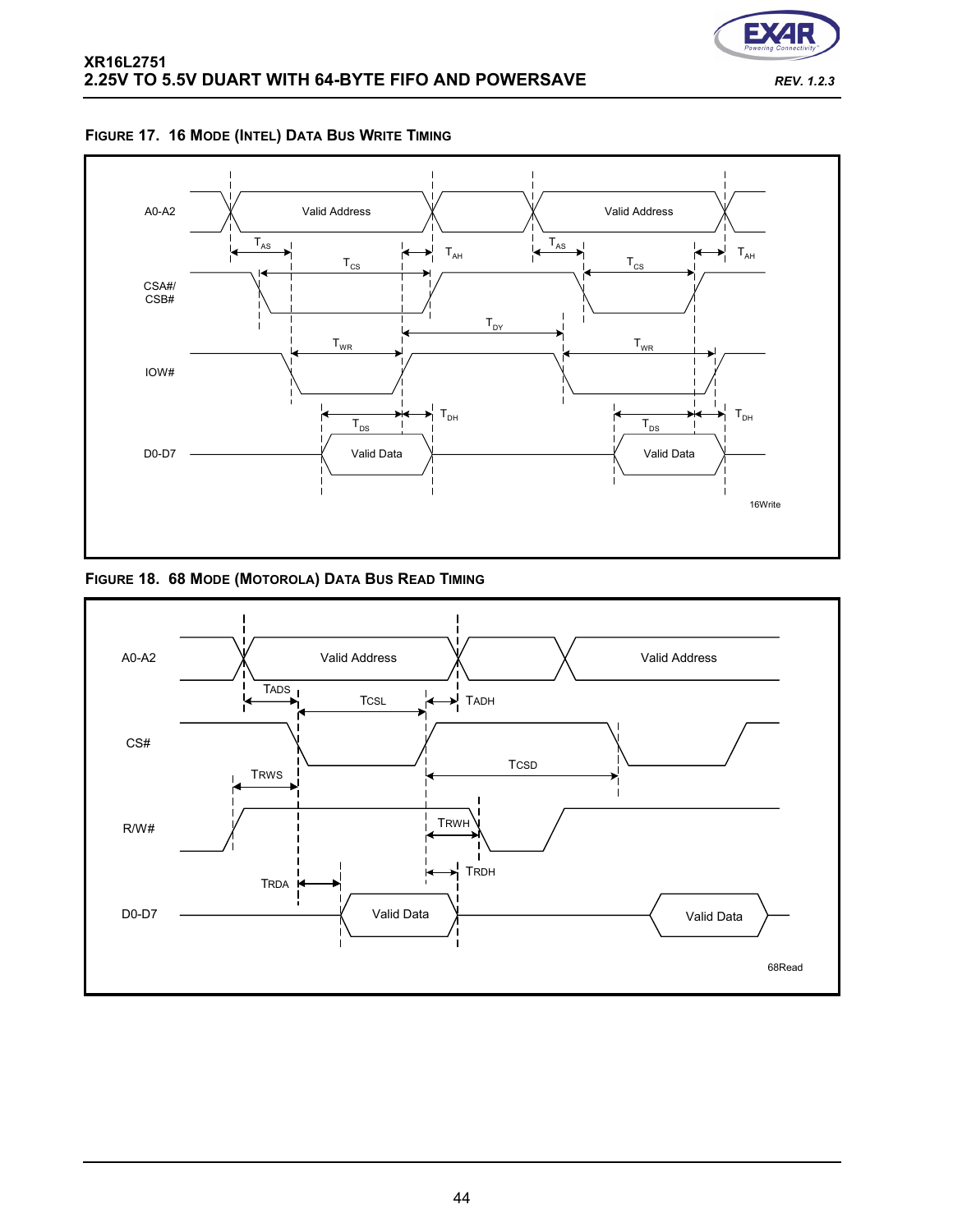![](_page_44_Picture_0.jpeg)

#### <span id="page-44-1"></span>**FIGURE 19. 68 MODE (MOTOROLA) DATA BUS WRITE TIMING**

![](_page_44_Figure_4.jpeg)

# <span id="page-44-0"></span>**FIGURE 20. RECEIVE READY & INTERRUPT TIMING [NON-FIFO MODE] FOR CHANNELS A & B**

![](_page_44_Figure_6.jpeg)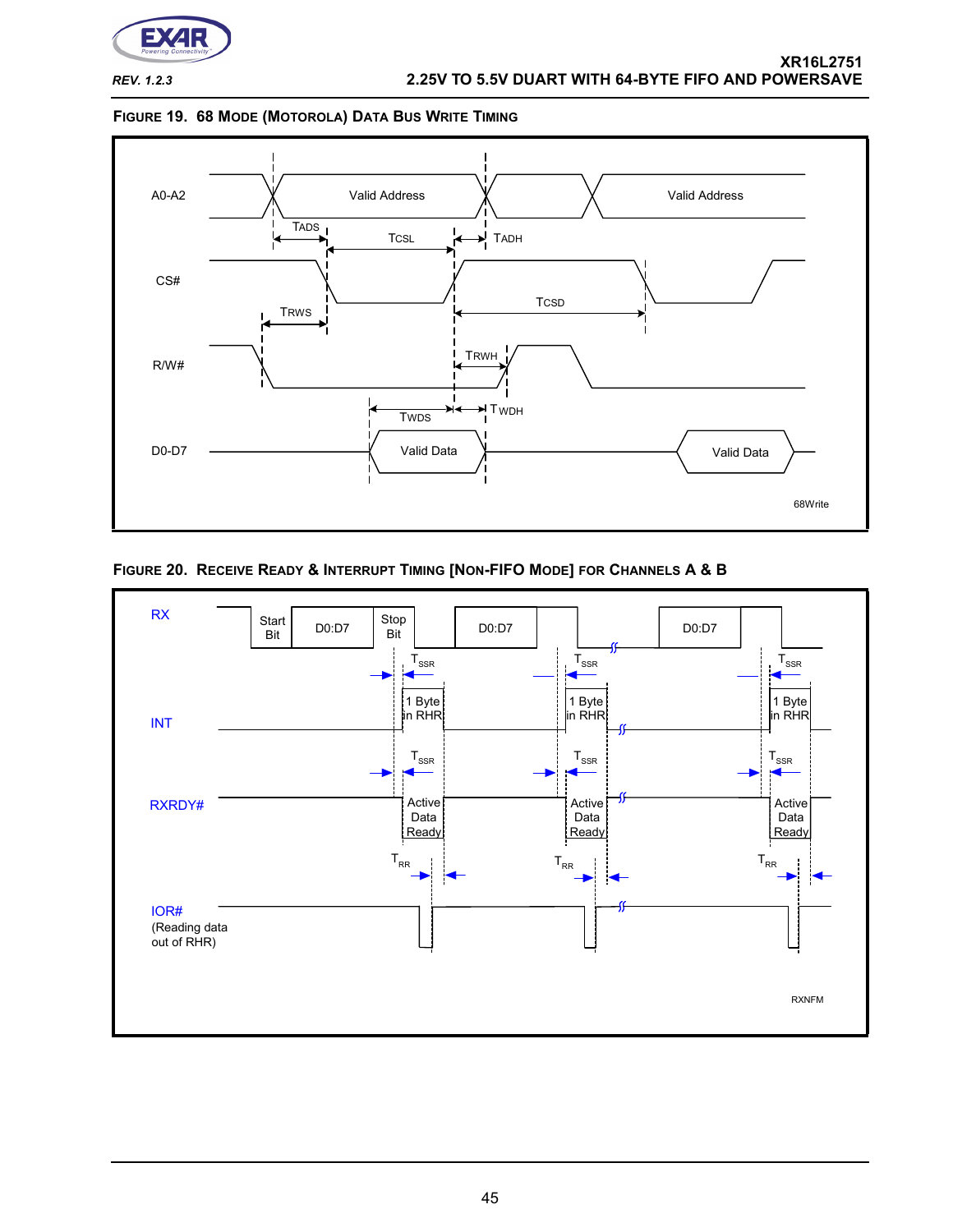![](_page_45_Picture_0.jpeg)

![](_page_45_Figure_2.jpeg)

# **FIGURE 21. TRANSMIT READY & INTERRUPT TIMING [NON-FIFO MODE] FOR CHANNELS A & B**

![](_page_45_Figure_4.jpeg)

![](_page_45_Figure_5.jpeg)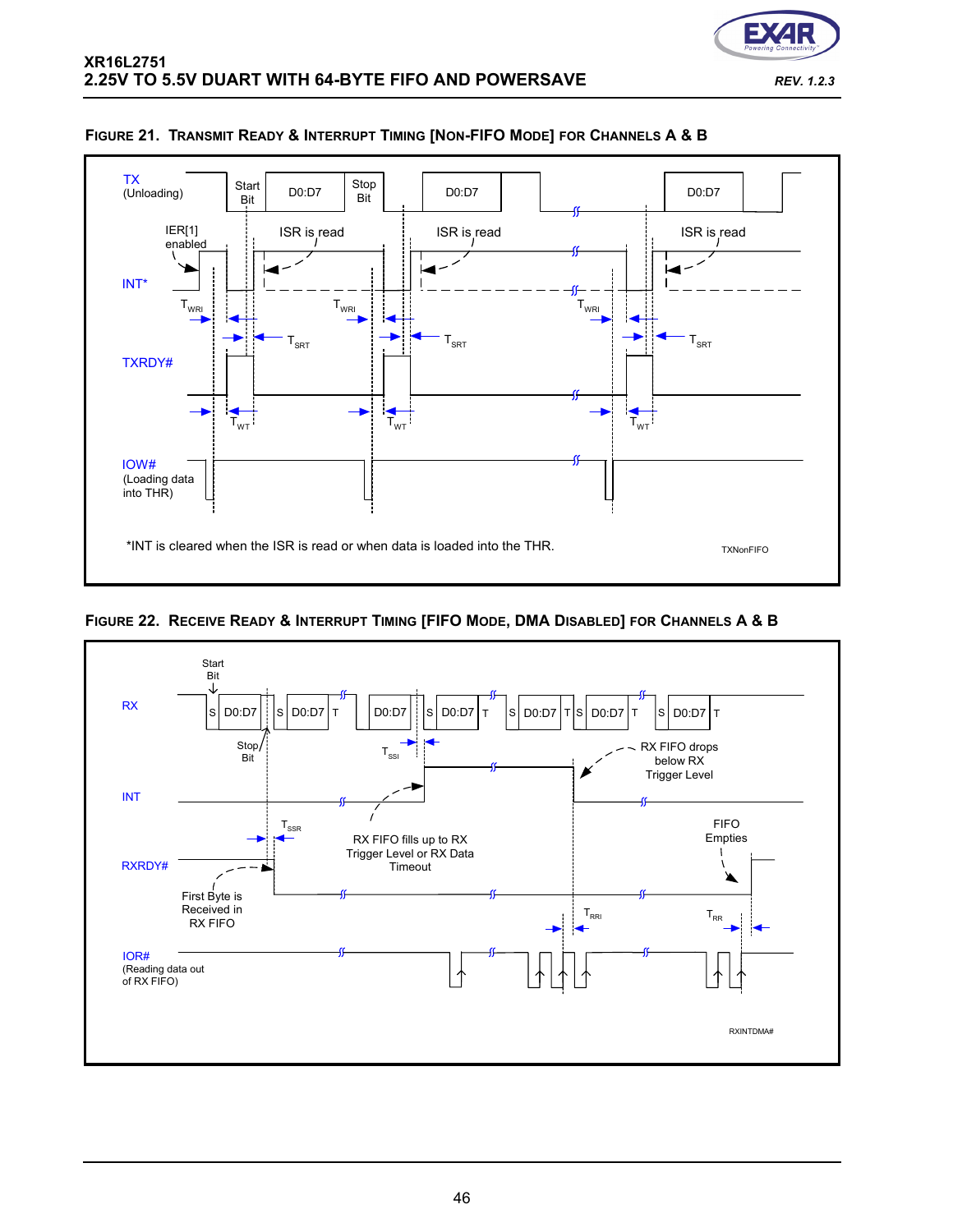![](_page_46_Picture_0.jpeg)

![](_page_46_Figure_2.jpeg)

![](_page_46_Figure_3.jpeg)

# **FIGURE 24. TRANSMIT READY & INTERRUPT TIMING [FIFO MODE, DMA MODE DISABLED] FOR CHANNELS A & B**

![](_page_46_Figure_5.jpeg)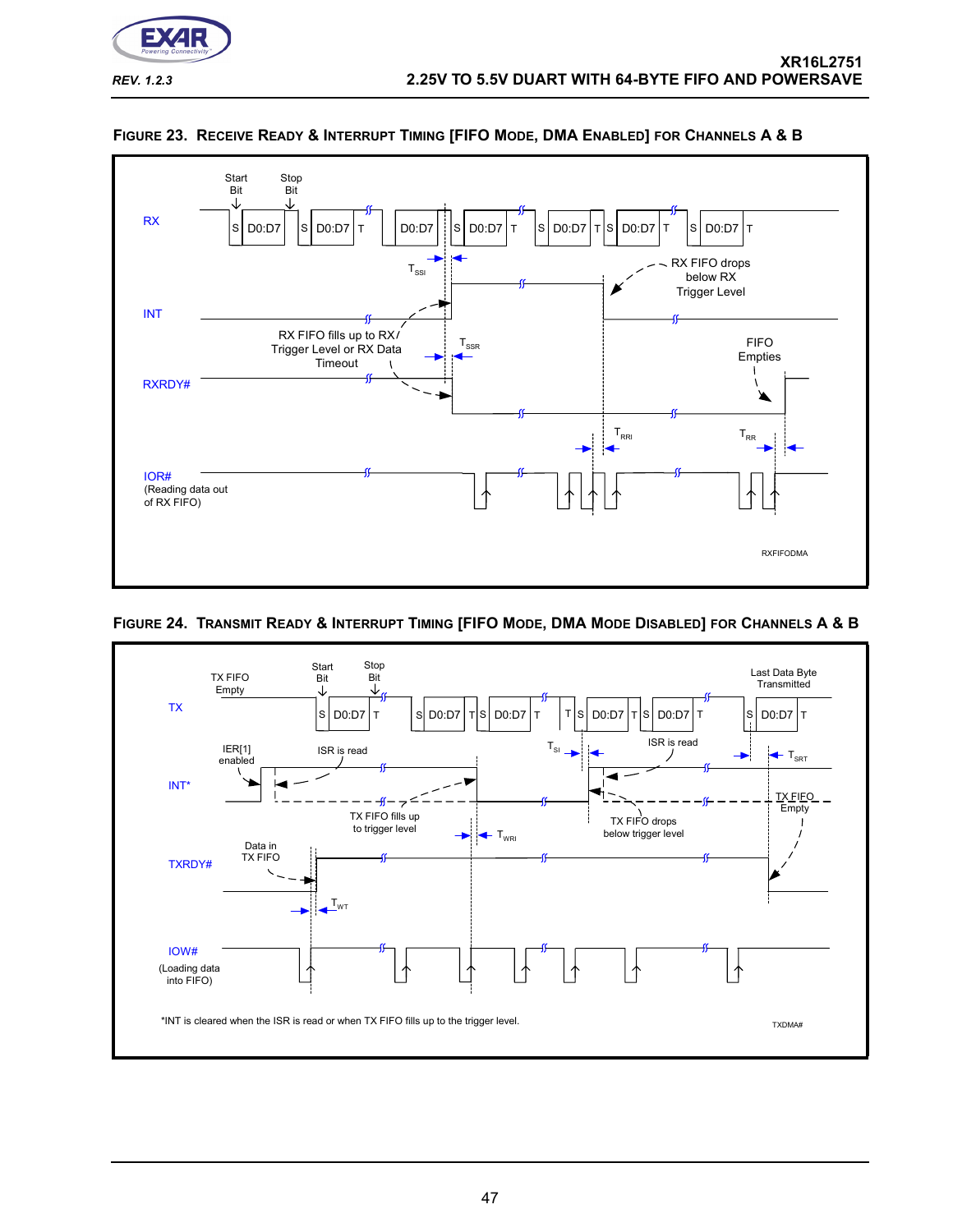![](_page_47_Picture_0.jpeg)

![](_page_47_Figure_2.jpeg)

#### <span id="page-47-0"></span>**FIGURE 25. TRANSMIT READY & INTERRUPT TIMING [FIFO MODE, DMA MODE ENABLED] FOR CHANNELS A & B**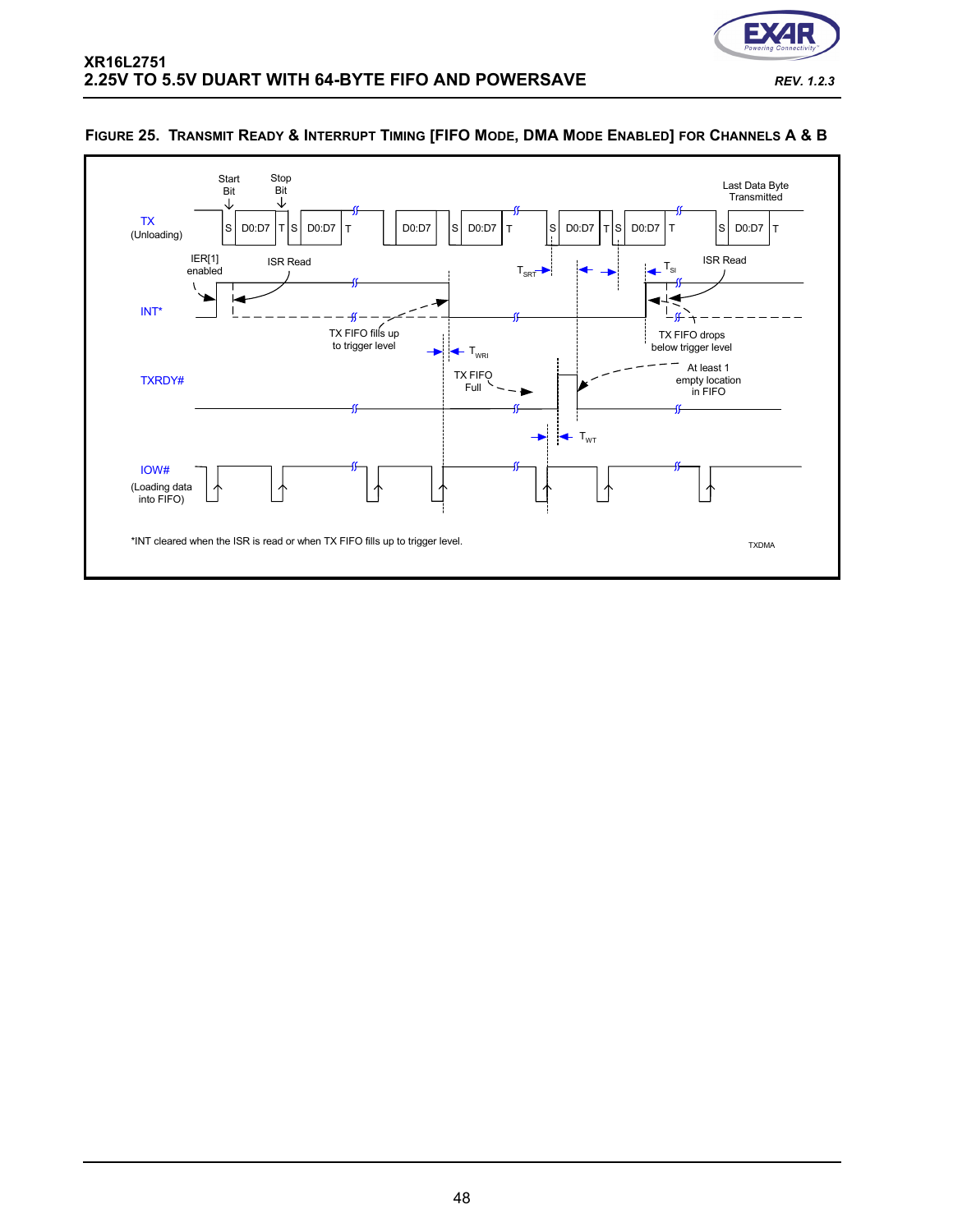![](_page_48_Picture_0.jpeg)

# **PACKAGE DIMENSIONS (48 PIN TQFP - 7 X 7 X 1** mm**)**

![](_page_48_Figure_3.jpeg)

*Note: The control dimension is the millimeter column*

|                |            | <b>INCHES</b> |            | <b>MILLIMETERS</b> |
|----------------|------------|---------------|------------|--------------------|
| <b>SYMBOL</b>  | <b>MIN</b> | <b>MAX</b>    | <b>MIN</b> | <b>MAX</b>         |
| A              | 0.039      | 0.047         | 1.00       | 1.20               |
| $A_1$          | 0.002      | 0.006         | 0.05       | 0.15               |
| A <sub>2</sub> | 0.037      | 0.041         | 0.95       | 1.05               |
| B              | 0.007      | 0.011         | 0.17       | 0.27               |
| C              | 0.004      | 0.008         | 0.09       | 0.20               |
| D              | 0.346      | 0.362         | 8.80       | 9.20               |
| $D_1$          | 0.272      | 0.280         | 6.90       | 7.10               |
| e              |            | 0.020 BSC     |            | 0.50 BSC           |
| L              | 0.018      | 0.030         | 0.45       | 0.75               |
| a              | 0°         | $7^{\circ}$   | ∩°         | $7^{\circ}$        |